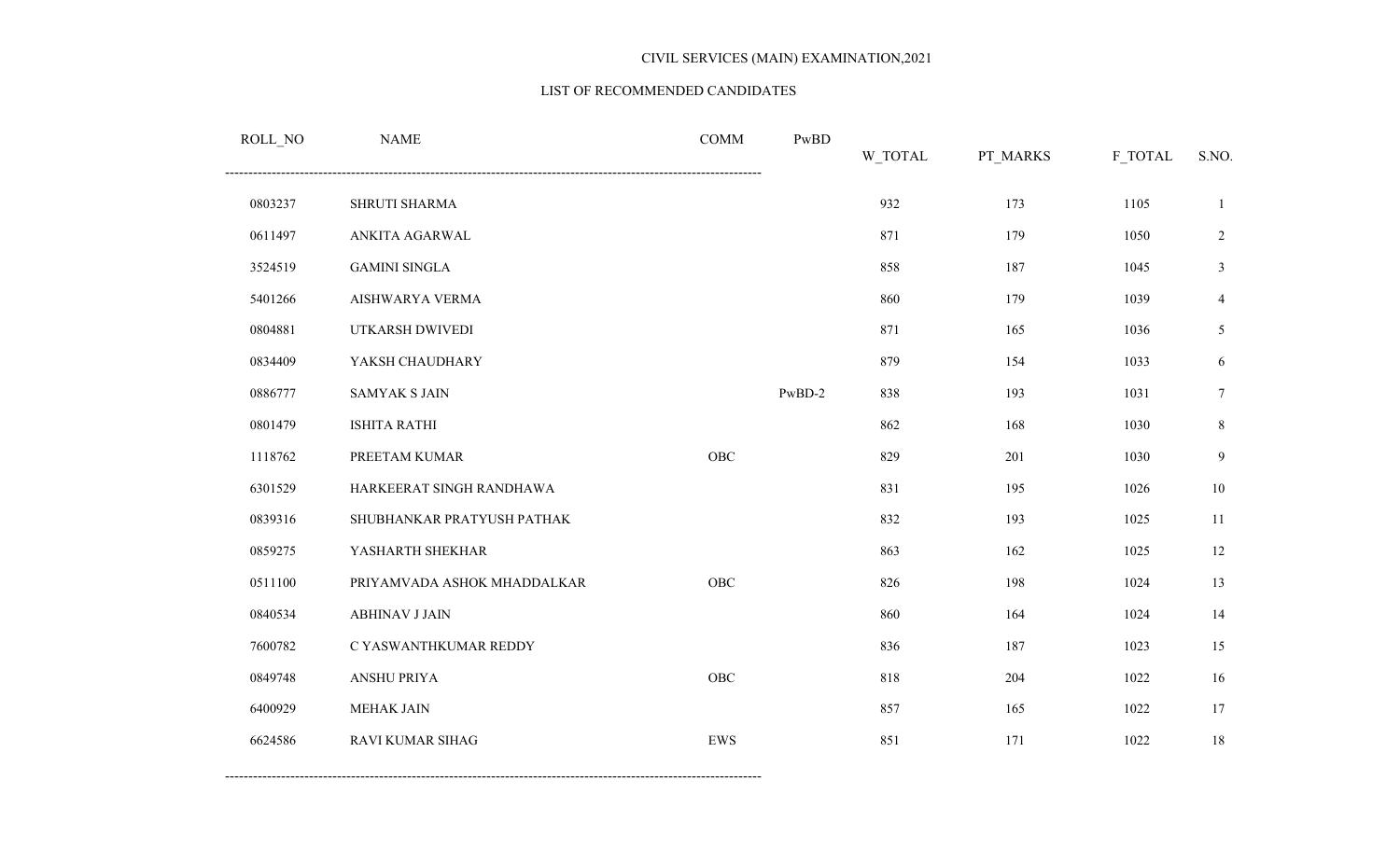#### LIST OF RECOMMENDED CANDIDATES

| ROLL_NO | <b>NAME</b>             | <b>COMM</b> | PwBD | W_TOTAL | PT_MARKS | F_TOTAL | S.NO. |
|---------|-------------------------|-------------|------|---------|----------|---------|-------|
| 8500663 | DIKSHA JOSHI            |             |      | 827     | 193      | 1020    | 19    |
| 0854091 | ARPIT CHAUHAN           |             |      | 858     | 160      | 1018    | 20    |
| 1903769 | DILIP K KAINIKKARA      |             |      | 817     | 201      | 1018    | 21    |
| 0808356 | SUNIL KUMAR DHANWANTA   | ${\rm SC}$  |      | 823     | 193      | 1016    | 22    |
| 0304401 | <b>ASHISH</b>           |             |      | 834     | 182      | 1016    | 23    |
| 5110593 | PUSAPATI SAHITYA        |             |      | 830     | 184      | 1014    | 24    |
| 0863045 | SHRUTI RAJLAKSHMI       |             |      | 835     | 179      | 1014    | 25    |
| 4121721 | UTSAV ANAND             | ${\rm OBC}$ |      | 834     | 179      | 1013    | 26    |
| 7914222 | <b>SAKSHAM GOEL</b>     |             |      | 833     | 179      | 1012    | 27    |
| 1009473 | MANTRI MOURYA BHARADWAJ |             |      | 836     | 176      | 1012    | 28    |
| 7102140 | <b>BHAVISHYA</b>        |             |      | 823     | 188      | 1011    | 29    |
| 0502145 | NAMAN GOYAL             |             |      | 819     | 190      | 1009    | 30    |
| 0323860 | <b>AVINASH V</b>        |             |      | 810     | 198      | 1008    | 31    |
| 6605885 | NAVANDAR ANAY NITIN     |             |      | 832     | 175      | 1007    | 32    |
| 3516855 | <b>JASPINDER SINGH</b>  |             |      | 828     | 179      | 1007    | 33    |
| 6305384 | SHASHVAT SANGWAN        |             |      | 814     | 193      | 1007    | 34    |
| 0413129 | KARTIKEYA JAISWAL       | ${\rm OBC}$ |      | 825     | 182      | 1007    | 35    |
| 0832383 | <b>JASMINE</b>          |             |      | 834     | 171      | 1005    | 36    |
|         |                         |             |      |         |          |         |       |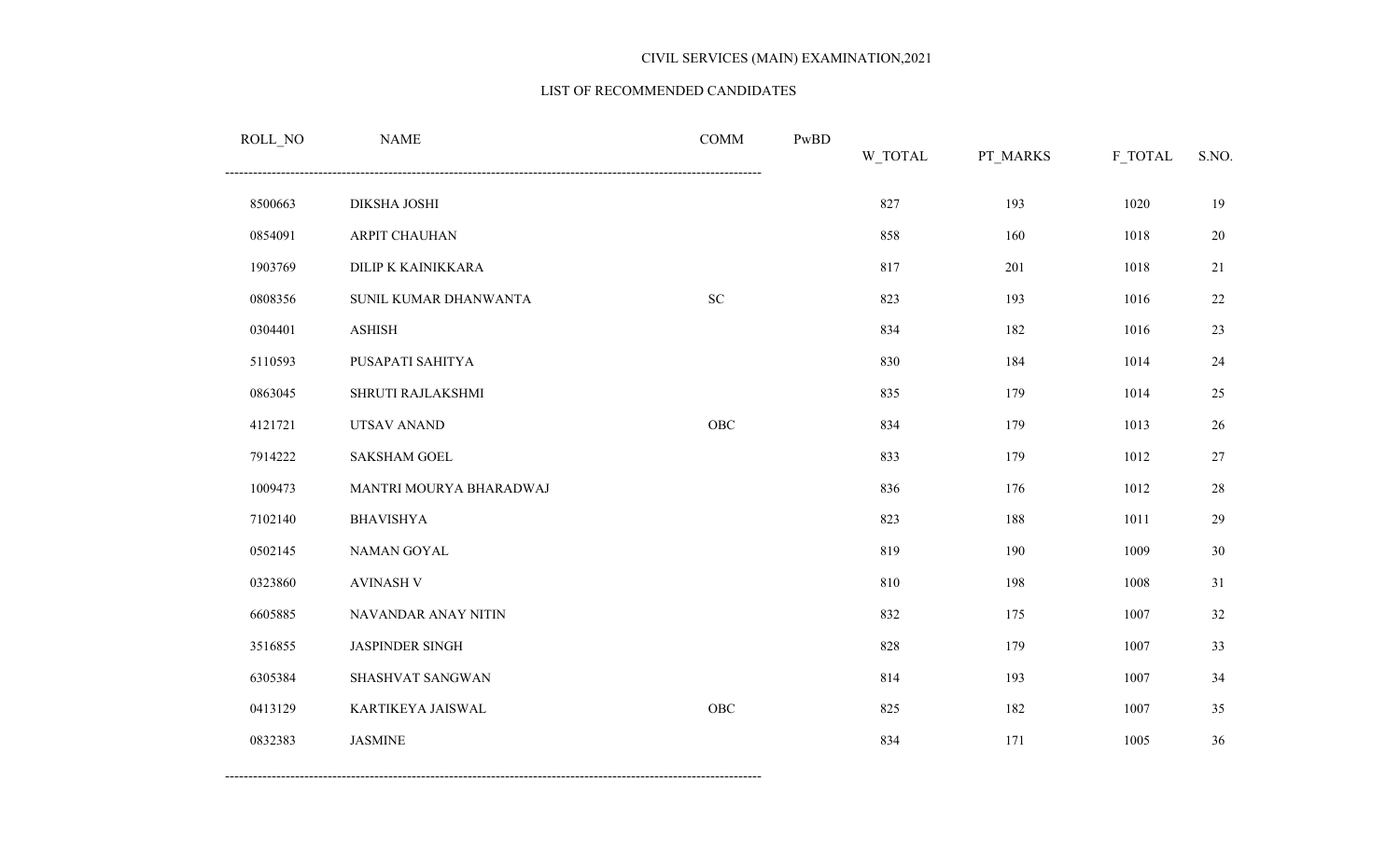#### LIST OF RECOMMENDED CANDIDATES

| ROLL_NO | <b>NAME</b>          | $\mathop{\mathrm{COMM}}$ | PwBD     | W_TOTAL | PT_MARKS | F_TOTAL | S.NO.  |
|---------|----------------------|--------------------------|----------|---------|----------|---------|--------|
| 1016184 | V SANJANA SIMHA      |                          |          | 826     | 179      | 1005    | 37     |
| 0859480 | <b>RAVI KUMAR</b>    | OBC                      |          | 809     | 195      | 1004    | 38     |
| 6313181 | VISHAL DHAKAD        | ${\rm OBC}$              |          | 814     | 188      | 1002    | 39     |
| 0854740 | <b>KUSHAL JAIN</b>   |                          |          | 809     | 193      | 1002    | $40\,$ |
| 0807878 | <b>SONALI DEV</b>    |                          |          | 826     | 176      | 1002    | 41     |
| 5610120 | SWATHI SREE T        | OBC                      |          | 820     | 182      | 1002    | $42\,$ |
| 0623772 | SHUBHAM SHUKLA       |                          |          | $808\,$ | 193      | 1001    | 43     |
| 7808206 | ANJALI SHROTRIYA     |                          |          | 838     | 163      | 1001    | 44     |
| 4914110 | SHRADHA SHUKLA       |                          |          | 825     | 176      | 1001    | 45     |
| 5604724 | RAMYA C S            |                          |          | 813     | 187      | 1000    | $46\,$ |
| 3531209 | NAMAN KUMAR SINGLA   |                          |          | 825     | 175      | 1000    | 47     |
| 0886823 | <b>AYUSHI</b>        |                          | $PwBD-2$ | 824     | 176      | 1000    | 48     |
| 1105645 | DIVYANSH SINGH       | ${\rm OBC}$              |          | 821     | 179      | 1000    | 49     |
| 8101939 | <b>ABHIJIT RAY</b>   |                          |          | 806     | 193      | 999     | 50     |
| 4902568 | <b>AKSHAY PILLAY</b> |                          |          | 809     | 190      | 999     | 51     |
| 1602688 | <b>ANKUR DAS</b>     |                          |          | 805     | 193      | 998     | 52     |
| 0835485 | ARPIT SANGAL         |                          |          | 830     | 168      | 998     | 53     |
| 6000943 | <b>ARPIT GUPTA</b>   |                          |          | 805     | 193      | 998     | 54     |
|         |                      |                          |          |         |          |         |        |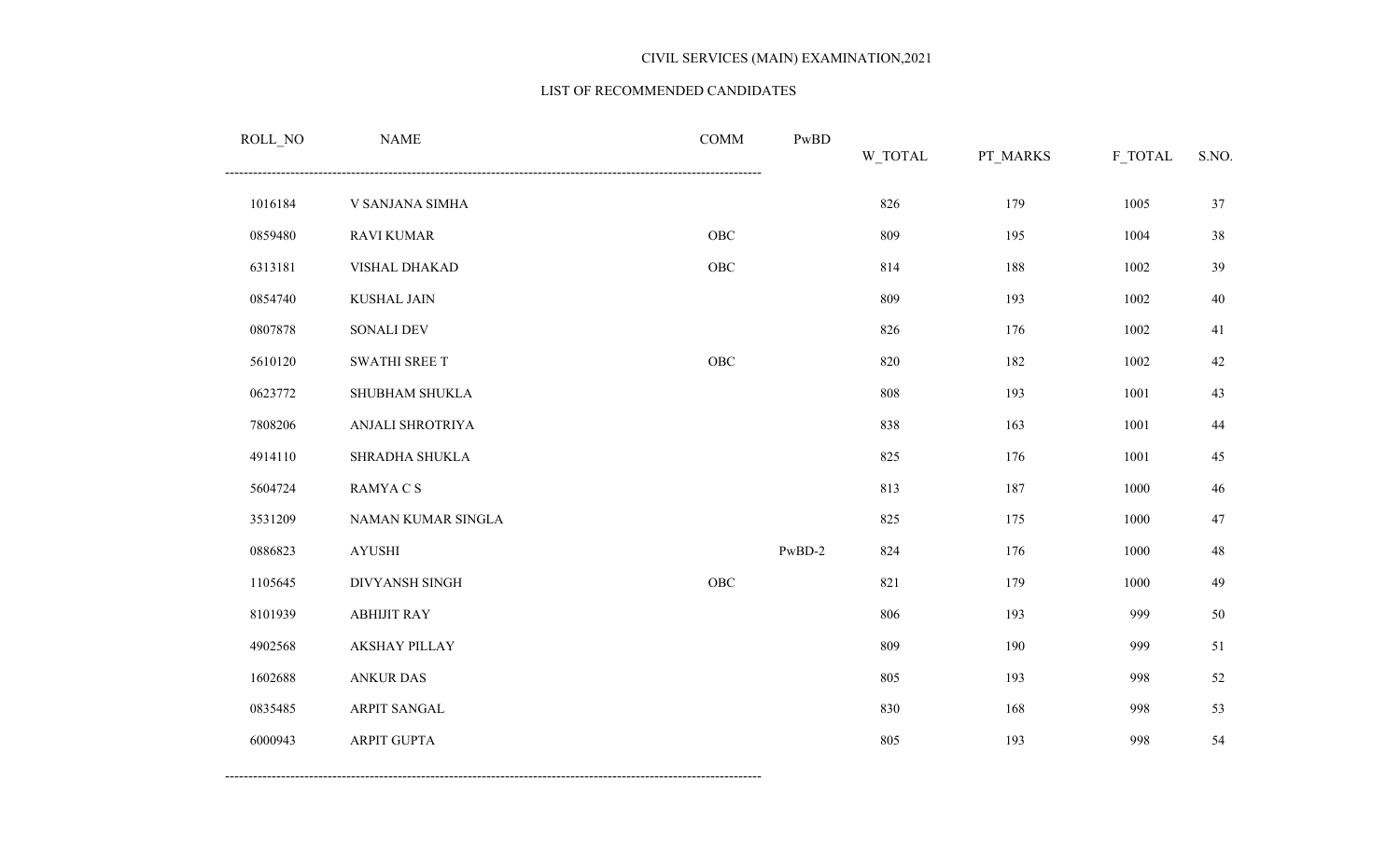#### LIST OF RECOMMENDED CANDIDATES

| ROLL_NO | <b>NAME</b>                       | <b>COMM</b> | PwBD | W_TOTAL | PT_MARKS | F_TOTAL | S.NO. |
|---------|-----------------------------------|-------------|------|---------|----------|---------|-------|
| 0861023 | PRATIBHA DAHIYA                   | ${\rm EWS}$ |      | 818     | 179      | 997     | 55    |
| 0823676 | KIRANMAYI KOPPISETTI              | ${\rm OBC}$ |      | 835     | 162      | 997     | 56    |
| 1903199 | ALFRED OV                         |             |      | 815     | 182      | 997     | 57    |
| 0861281 | <b>DIVYA SHAKTI</b>               |             |      | 807     | 190      | 997     | 58    |
| 0835458 | MUKUL JAIN                        |             |      | 832     | 164      | 996     | 59    |
| 7806666 | <b>SHRADDHA GOME</b>              | ${\rm SC}$  |      | 806     | 190      | 996     | 60    |
| 3512239 | MOHIT KASNIYA                     | ${\rm OBC}$ |      | 814     | 182      | 996     | 61    |
| 6206389 | TIRUMANI SRI POOJA                | ${\rm OBC}$ |      | 817     | 179      | 996     | 62    |
| 0807685 | KARTHIK PANIGRAHI                 |             |      | 817     | 179      | 996     | 63    |
| 0873463 | <b>KANIKA</b>                     |             |      | 827     | 168      | 995     | 64    |
| 6312044 | <b>PULKIT</b>                     |             |      | 827     | 168      | 995     | 65    |
| 2407133 | <b>AKHIL V MENON</b>              |             |      | 809     | 185      | 994     | 66    |
| 3535597 | ANAND MALHOTRA                    |             |      | 810     | 184      | 994     | 67    |
| 0809795 | ANENDYA RAAJSSHRE                 |             |      | 834     | 160      | 994     | 68    |
| 0300946 | <b>GADDAM SUDHEER KUMAR REDDY</b> |             |      | 815     | 179      | 994     | 69    |
| 1006210 | NARAYAN AMIT MALEMPATI            |             |      | 821     | 173      | 994     | 70    |
| 6808285 | <b>SHREYA SHREE</b>               |             |      | 815     | 178      | 993     | 71    |
| 3405956 | PARTH GUPTA                       |             |      | 823     | 170      | 993     | 72    |
|         |                                   |             |      |         |          |         |       |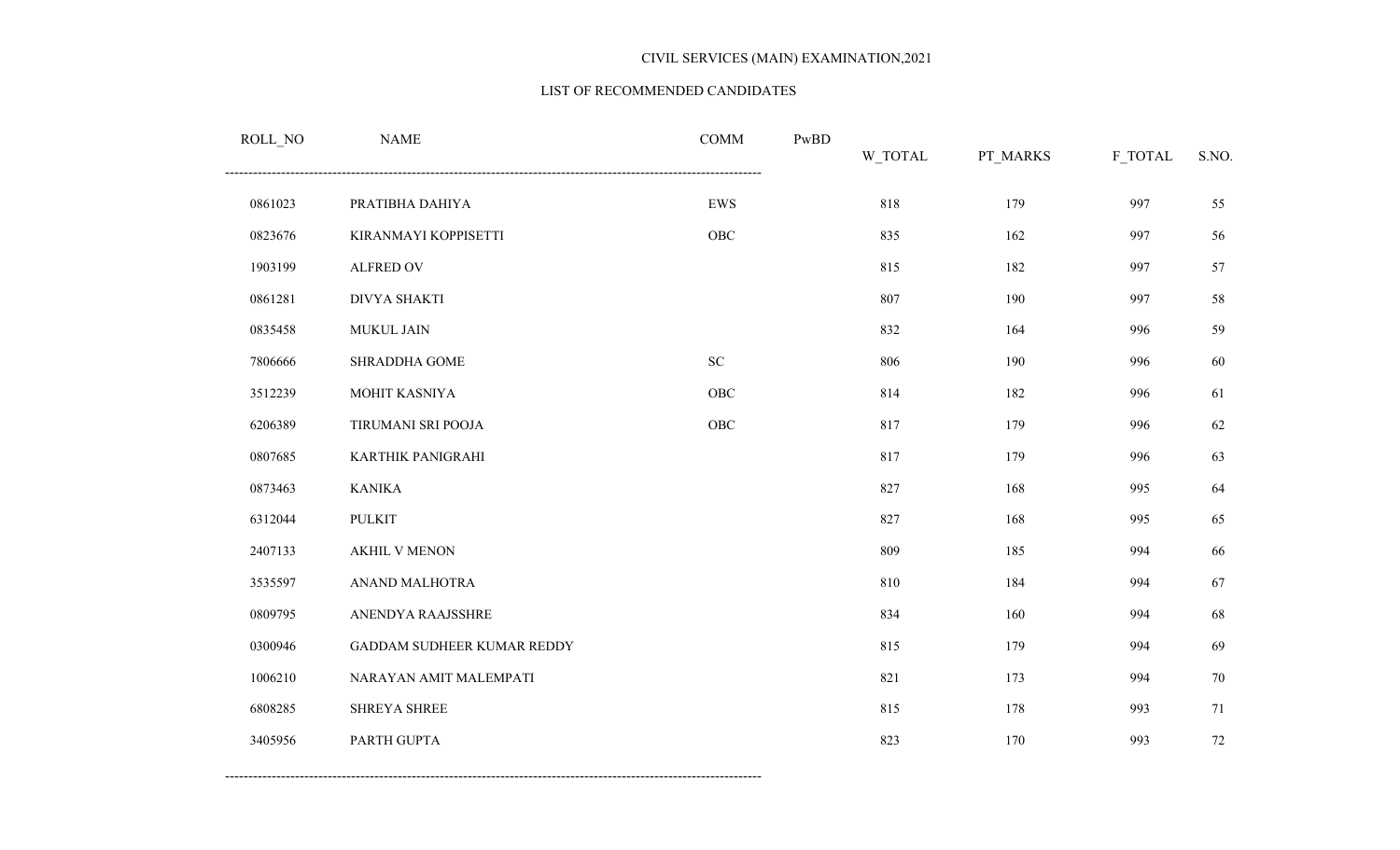#### LIST OF RECOMMENDED CANDIDATES

| <b>NAME</b>            | <b>COMM</b> | PwBD | W_TOTAL | PT_MARKS | F_TOTAL | S.NO. |
|------------------------|-------------|------|---------|----------|---------|-------|
| NAMRATA CHOUBEY        |             |      | 824     | 168      | 992     | 73    |
| AYUSH VENKAT VATS      |             |      | 808     | 184      | 992     | 74    |
| SURBHI SINGLA          |             |      | 827     | 165      | 992     | 75    |
| <b>CHARU</b>           |             |      | 831     | 160      | 991     | 76    |
| ASHUTOSH KUMAR         |             |      | 785     | 206      | 991     | 77    |
| SURBHI GOYAL           |             |      | 814     | 176      | 990     | 78    |
| <b>SAMPADA TRIVEDI</b> |             |      | 807     | 183      | 990     | 79    |
| NIKHIL MAHAJAN         |             |      | 797     | 193      | 990     | 80    |
| ISHU AGRAWAL           |             |      | 813     | 176      | 989     | 81    |
| POOJA KUMARI JHA       | EWS         |      | 829     | 160      | 989     | 82    |
| <b>SHAILJA</b>         |             |      | 805     | 184      | 989     | 83    |
| SUJAWAL JAGGA          |             |      | 798     | 190      | 988     | 84    |
| <b>ASHISH KUMAR</b>    | OBC         |      | 801     | 187      | 988     | 85    |
| GOURAB KUMAR AGARWAL   |             |      | 790     | 198      | 988     | 86    |
| S SIVANANDHAM          | OBC         |      | 783     | 205      | 988     | 87    |
| AMAN AGARWAL           |             |      | 817     | 171      | 988     | 88    |
| ANKIT KUMAR CHOUKSEY   | OBC         |      | 814     | 174      | 988     | 89    |
| SHUBHANSU KATIYAR      |             |      | 817     | 171      | 988     | 90    |
|                        |             |      |         |          |         |       |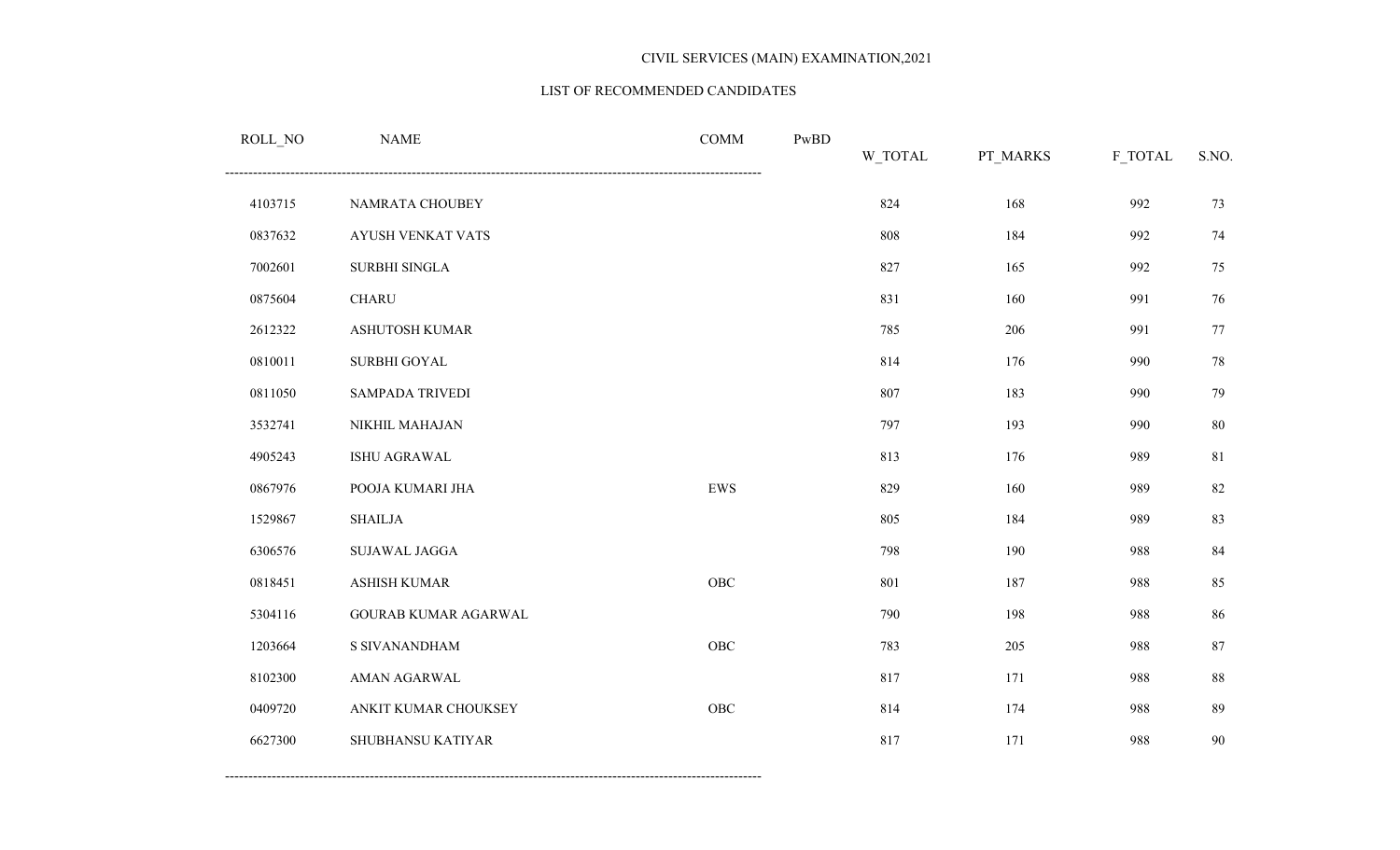#### LIST OF RECOMMENDED CANDIDATES

| ROLL_NO | <b>NAME</b>              | <b>COMM</b>                | PwBD | W_TOTAL | PT_MARKS | F_TOTAL | S.NO. |
|---------|--------------------------|----------------------------|------|---------|----------|---------|-------|
| 6315762 | PRAGYA JAT               |                            |      | 794     | 193      | 987     | 91    |
| 0324519 | N J BENAKA PRASAD        |                            |      | 800     | 187      | 987     | 92    |
| 0879483 | DEEPESH KUMARI           | EWS                        |      | 792     | 195      | 987     | 93    |
| 0623878 | <b>INDRASHIS DATTA</b>   |                            |      | 802     | 184      | 986     | 94    |
| 0415721 | KRISHAN LALCHANDANI      |                            |      | 799     | 187      | 986     | 95    |
| 6903989 | MINI SHUKLA              |                            |      | 807     | 179      | 986     | 96    |
| 6402953 | BHAISARE SHUBHAM ASHOK   | $\ensuremath{\mathbf{SC}}$ |      | 807     | 179      | 986     | 97    |
| 6709426 | ANIKET DNYANESHWAR HIRDE |                            |      | 791     | 195      | 986     | 98    |
| 0804511 | THARUN PATNAIK MADALA    |                            |      | 801     | 184      | 985     | 99    |
| 1905454 | <b>KIRAN P B</b>         |                            |      | 779     | 206      | 985     | 100   |
| 0872109 | <b>LAKSHAY ANAND</b>     | ${\rm SC}$                 |      | 803     | 182      | 985     | 101   |
| 4904842 | PRAKHAR CHANDRAKAR       | OBC                        |      | 828     | 157      | 985     | 102   |
| 0807024 | CHARU DHANKAR            |                            |      | 786     | 198      | 984     | 103   |
| 6316501 | PRAHLAD NARAYAN SHARMA   | EWS                        |      | 813     | 171      | 984     | 104   |
| 1530989 | <b>SANKET KUMAR</b>      |                            |      | 794     | 190      | 984     | 105   |
| 0806266 | <b>AKSHAT AAYUSH</b>     |                            |      | 798     | 185      | 983     | 106   |
| 3402427 | PANKAJ YADAV             |                            |      | 801     | 182      | 983     | 107   |
| 1908437 | <b>ROJA S RAJAN</b>      | EWS                        |      | 821     | 162      | 983     | 108   |
|         |                          |                            |      |         |          |         |       |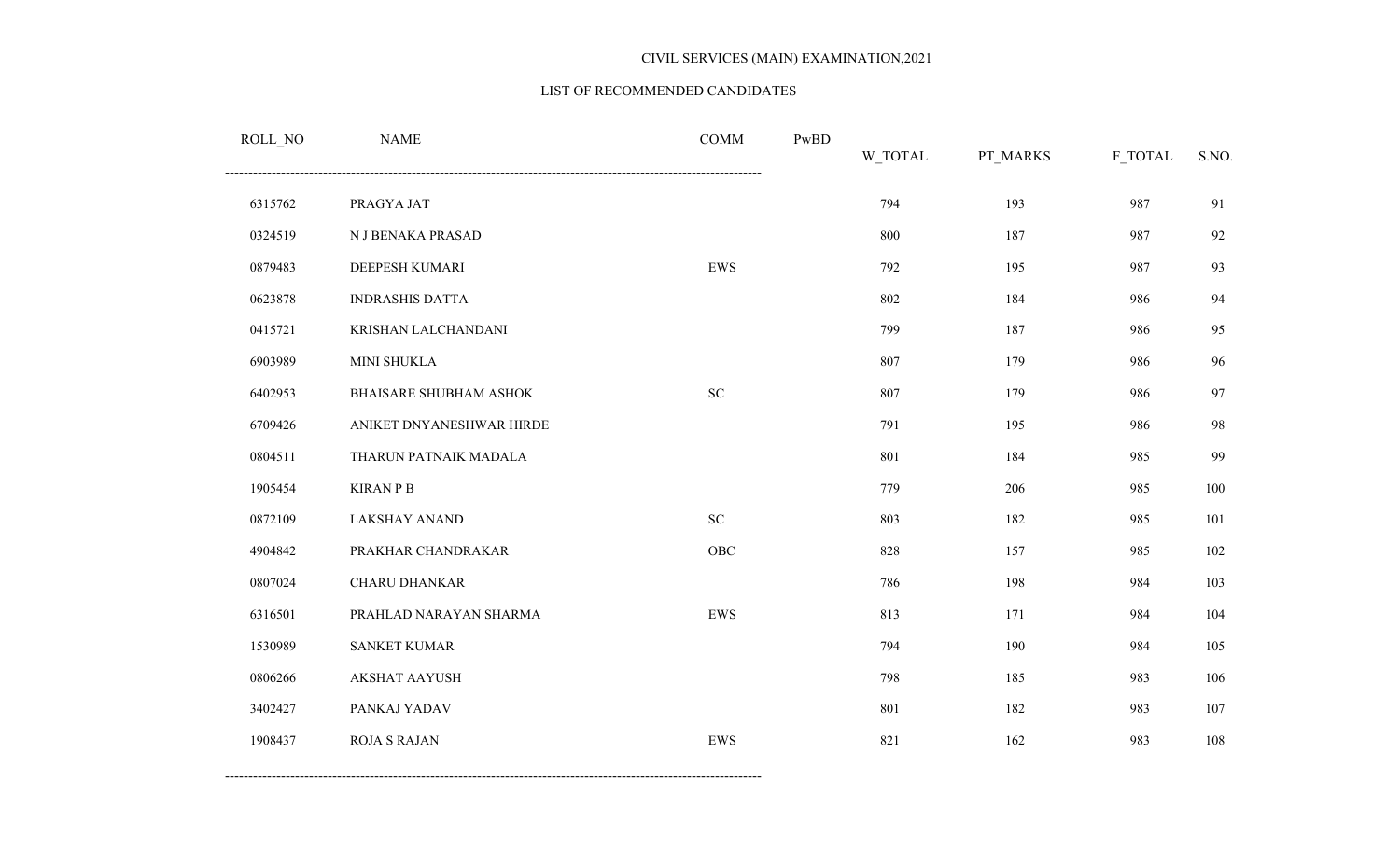#### LIST OF RECOMMENDED CANDIDATES

| ROLL_NO | <b>NAME</b>             | <b>COMM</b> | PwBD | W_TOTAL | PT_MARKS | F_TOTAL | S.NO. |
|---------|-------------------------|-------------|------|---------|----------|---------|-------|
| 0811577 | AREEBA NOMAAN           |             |      | 789     | 193      | 982     | 109   |
| 0833294 | <b>VIKAS MAHATO</b>     | OBC         |      | 811     | 171      | 982     | 110   |
| 2402341 | $\mathbf C$ B REX       |             |      | 811     | 171      | 982     | 111   |
| 0867579 | ANNA SINHA              |             |      | 787     | 195      | 982     | 112   |
| 0804252 | SHANTANU SUNIL MALANI   |             |      | 822     | 160      | 982     | 113   |
| 1123523 | AJEY SINGH RATHORE      |             |      | 809     | 173      | 982     | 114   |
| 0864107 | SONIA KATARIYA          |             |      | 820     | 162      | 982     | 115   |
| 0879624 | SHAMBHAVI MISHRA        |             |      | 817     | 165      | 982     | 116   |
| 0113134 | AKUNURI NARESH          | ${\rm SC}$  |      | 817     | 165      | 982     | 117   |
| 0323091 | MELVYN VARGHESE         |             |      | 850     | 132      | 982     | 118   |
| 0801988 | VRUSHTI JAIN            |             |      | 802     | 179      | 981     | 119   |
| 1134168 | TANUSHREE MEENA         | <b>ST</b>   |      | 830     | 151      | 981     | 120   |
| 3516891 | <b>UTTAM</b>            |             |      | 794     | 187      | 981     | 121   |
| 3512910 | <b>SHIVANI</b>          |             |      | 797     | 184      | 981     | 122   |
| 2606278 | KRITIKA SHUKLA          |             |      | 809     | 171      | 980     | 123   |
| 0403759 | RIJU SHRIVASTAVA        |             |      | 826     | 154      | 980     | 124   |
| 0851623 | MOHD SUBOOR KHAN        | ${\rm EWS}$ |      | 809     | 171      | 980     | 125   |
| 6402622 | <b>CHIRANJEEV ANAND</b> | ${\rm EWS}$ |      | 801     | 178      | 979     | 126   |
|         |                         |             |      |         |          |         |       |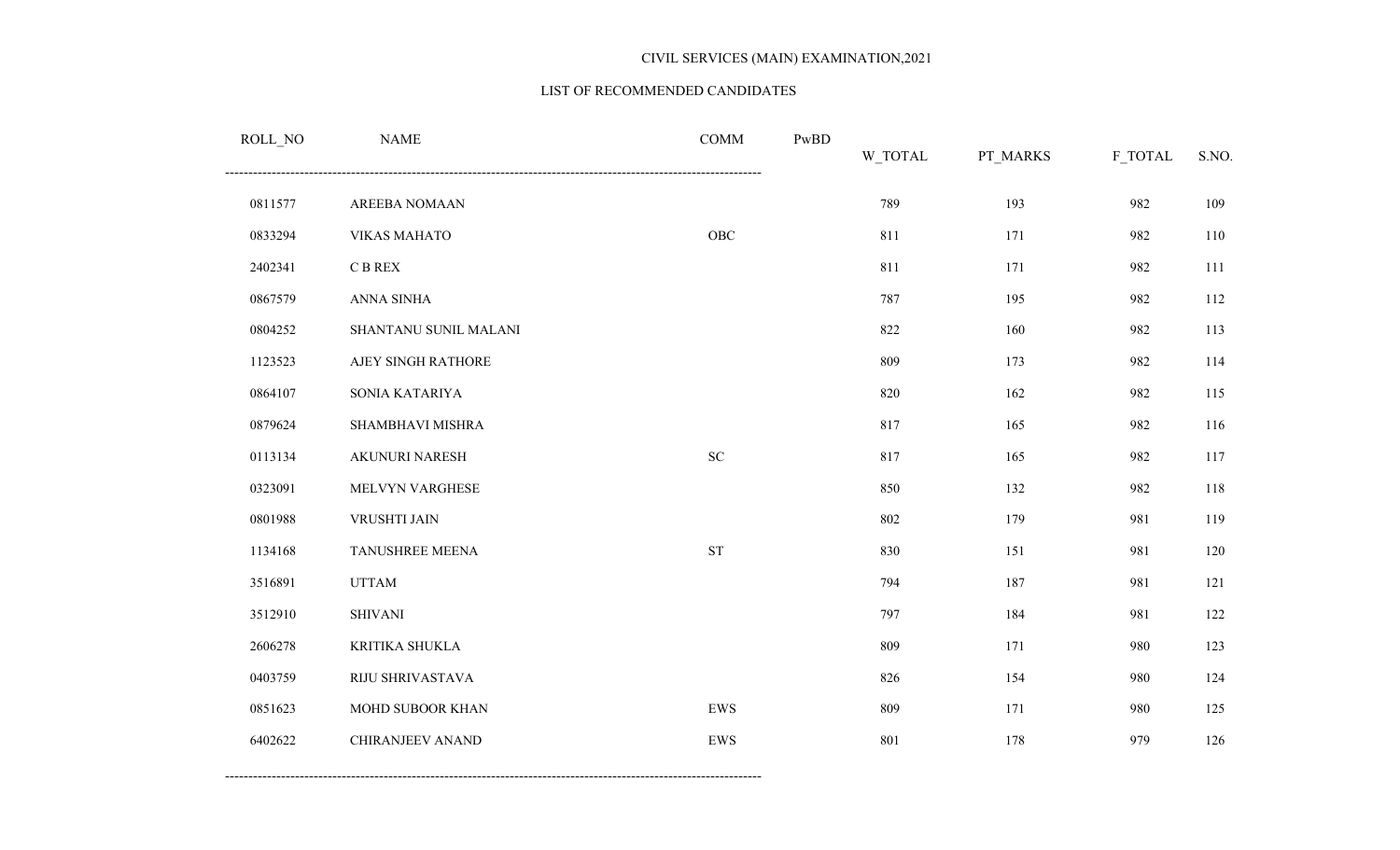#### LIST OF RECOMMENDED CANDIDATES

| ROLL_NO | <b>NAME</b>            | <b>COMM</b> | PwBD   | W_TOTAL | PT_MARKS | F_TOTAL | S.NO. |
|---------|------------------------|-------------|--------|---------|----------|---------|-------|
| 4123144 | SARWAPRIYA SINHA       |             |        | 808     | 171      | 979     | 127   |
| 0831892 | L AMBICA JAIN          |             |        | 795     | 184      | 979     | 128   |
| 0404252 | ADITYA KAKADE          |             |        | 811     | 168      | 979     | 129   |
| 3504602 | <b>ANTRIKSH JAIN</b>   |             |        | 783     | 195      | 978     | 130   |
| 0210332 | ATULESH JHA            |             |        | 824     | 154      | 978     | 131   |
| 6107587 | <b>MAYANK PATHAK</b>   |             |        | 784     | 193      | 977     | 132   |
| 0835604 | KISHLAY KUSHWAHA       | ${\rm OBC}$ |        | 815     | 162      | 977     | 133   |
| 0336768 | <b>SAM VARGHESE</b>    |             |        | 781     | 195      | 976     | 134   |
| 7804946 | ANANYA AWASTHI         |             |        | 786     | 190      | 976     | 135   |
| 1041582 | ARUGULA SNEHA          | ${\rm EWS}$ |        | 797     | 179      | 976     | 136   |
| 0112732 | RISHABH RUNWAL         |             |        | 804     | 171      | 975     | 137   |
| 0820560 | <b>TWINKLE JAIN</b>    |             |        | 807     | 168      | 975     | 138   |
| 0300804 | NIKHIL BASAVARAJ PATIL |             |        | 799     | 176      | 975     | 139   |
| 0419129 | LIPI NAGAYACH          |             |        | 780     | 195      | 975     | 140   |
| 5206982 | PRAVEEN SINGH CHARAN   | OBC         | PwBD-2 | 804     | 171      | 975     | 141   |
| 3509731 | SANDHYA PARTAP         |             |        | 813     | 162      | 975     | 142   |
| 6315378 | ANUSHTHA KALIA         |             |        | 813     | 162      | 975     | 143   |
| 0845603 | NARAYANI BHATIA        |             |        | 782     | 193      | 975     | 144   |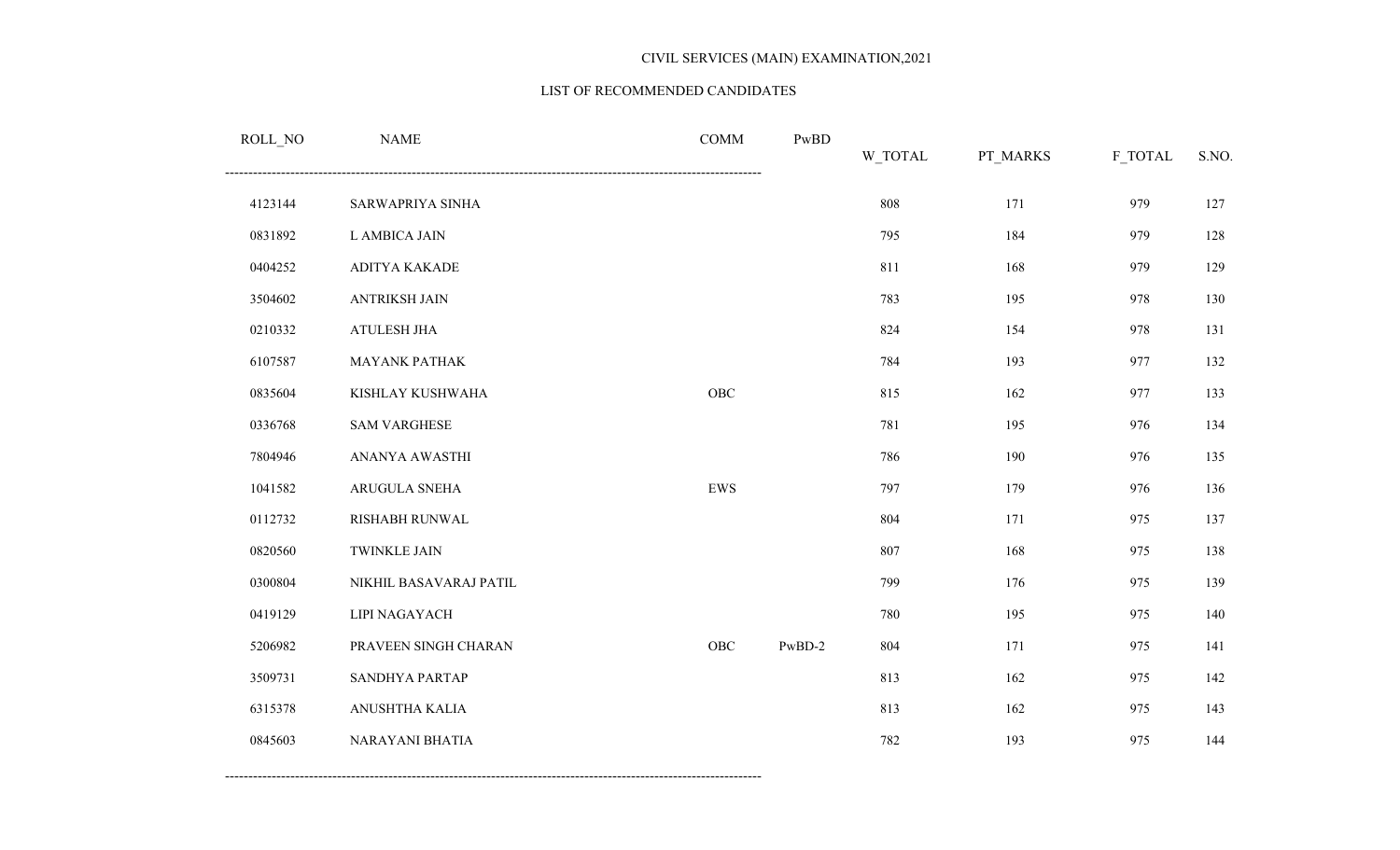#### LIST OF RECOMMENDED CANDIDATES

| ROLL_NO | <b>NAME</b>            | <b>COMM</b> | $\mathbf{PwBD}$ | W_TOTAL | PT_MARKS | F_TOTAL | S.NO. |
|---------|------------------------|-------------|-----------------|---------|----------|---------|-------|
| 1904974 | ARJUN UNNIKRISHNAN     |             |                 | 804     | 170      | 974     | 145   |
| 0830201 | <b>ABHINAV</b>         |             |                 | 817     | 157      | 974     | 146   |
| 4909511 | <b>MAYANK DUBEY</b>    |             |                 | 806     | 168      | 974     | 147   |
| 2628040 | DEVESH CHATURVEDI      |             |                 | 803     | 171      | 974     | 148   |
| 3804898 | BHOSALE SHUBHAM SANJAY |             |                 | 803     | 171      | 974     | 149   |
| 3539134 | NAVDEEP AGGARWAL       |             |                 | 792     | 182      | 974     | 150   |
| 0307435 | VINAY KUMAR GADGE      |             |                 | 823     | 151      | 974     | 151   |
| 6115223 | <b>NEHA JAIN</b>       |             |                 | 794     | 179      | 973     | 152   |
| 6005052 | DIVYANSH SHUKLA        |             |                 | 780     | 193      | 973     | 153   |
| 6204995 | V MANEESHA             |             |                 | 805     | 168      | 973     | 154   |
| 1035728 | S CHITHARANJAN         |             |                 | 786     | 187      | 973     | 155   |
| 4905633 | PRATIK AGRAWAL         |             |                 | 778     | 195      | 973     | 156   |
| 0319697 | KANNEDHARA MANOJ KUMAR |             |                 | 794     | 179      | 973     | 157   |
| 0838606 | RAJ KRISHNA            |             |                 | 788     | 184      | 972     | 158   |
| 0819941 | URVI SIKRI             |             |                 | 779     | 193      | 972     | 159   |
| 0818064 | HIMANI SINGHAL         |             |                 | 785     | 187      | 972     | 160   |
| 8200866 | BOKKA CHAITANYA REDDY  |             |                 | 771     | 201      | 972     | 161   |
| 1017600 | SYED MUSTAFA HASHMI    |             |                 | 787     | 185      | 972     | 162   |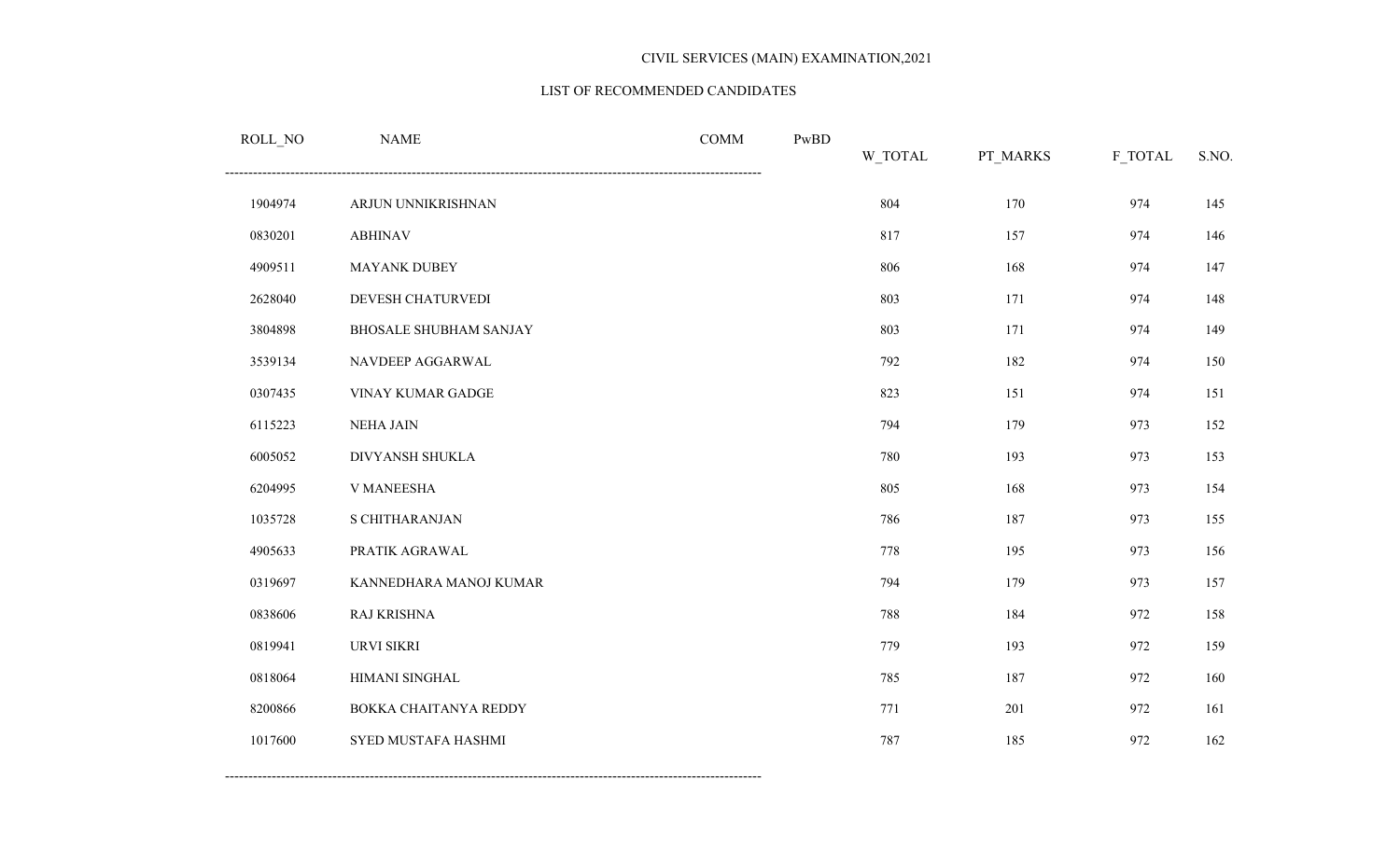#### LIST OF RECOMMENDED CANDIDATES

| ROLL_NO | $\ensuremath{\mathsf{NAME}}$ | COMM        | $\mathbf{PwBD}$ | W_TOTAL | PT_MARKS | F_TOTAL | S.NO. |
|---------|------------------------------|-------------|-----------------|---------|----------|---------|-------|
| 0403059 | VAIBHAV RAWAT                |             |                 | 804     | 168      | 972     | 163   |
| 0840213 | <b>VIVEK TIWARI</b>          |             |                 | 818     | 154      | 972     | 164   |
| 0873755 | MUDRA GAIROLA                |             |                 | 788     | 184      | 972     | 165   |
| 6402224 | <b>TARUN GOYAL</b>           |             |                 | 795     | 176      | 971     | 166   |
| 6403174 | UMA SHANKAR PRASAD           | OBC         |                 | 789     | 182      | 971     | 167   |
| 0856055 | <b>GAURAV PANDEY</b>         |             |                 | 803     | 168      | 971     | 168   |
| 2608780 | ANKITA MISHRA                |             |                 | 792     | 179      | 971     | 169   |
| 1516997 | KARMVEER KESHAV              | EWS         |                 | 803     | 168      | 971     | 170   |
| 0314261 | KUMAR SHIVASHISH             |             |                 | 791     | 179      | 970     | 171   |
| 7809990 | SIMRAN BHARDWAJ              |             |                 | 769     | 201      | 970     | 172   |
| 1110316 | VISHAL JANGID                |             |                 | 802     | 168      | 970     | 173   |
| 0800255 | <b>AYUSH JAKHAR</b>          |             |                 | 793     | 177      | 970     | 174   |
| 1415491 | <b>AMIT RANJAN</b>           | ${\rm OBC}$ |                 | 808     | 162      | 970     | 175   |
| 5809230 | SMRITI BHARDWAJ              |             |                 | 813     | 157      | 970     | 176   |
| 5912265 | SHIVANGI GOEL                |             |                 | 800     | 170      | 970     | 177   |
| 1409812 | <b>AYUSH JAIN</b>            |             |                 | 798     | 171      | 969     | 178   |
| 3515368 | <b>AMRIT JAIN</b>            |             |                 | 791     | 178      | 969     | 179   |
| 0819925 | SHRISTI SINGH                |             |                 | 809     | 160      | 969     | 180   |
|         |                              |             |                 |         |          |         |       |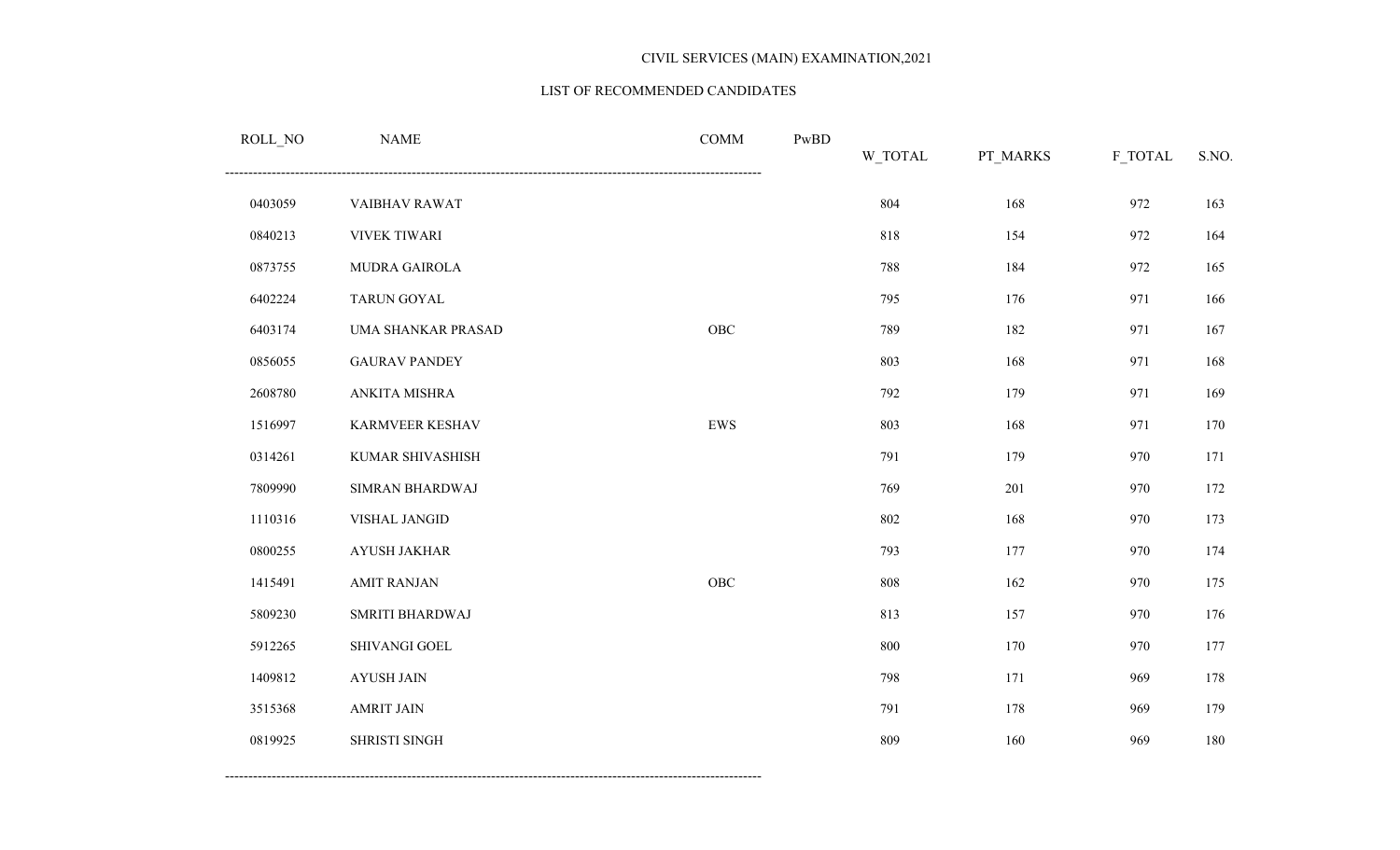#### LIST OF RECOMMENDED CANDIDATES

| ROLL_NO | <b>NAME</b>                | <b>COMM</b>         | PwBD | W_TOTAL | PT_MARKS | F_TOTAL | S.NO. |
|---------|----------------------------|---------------------|------|---------|----------|---------|-------|
| 3810583 | RAMENDRA PRASAD            |                     |      | 804     | 165      | 969     | 181   |
| 7902651 | <b>GHANSHYAM GAUTAM</b>    |                     |      | 796     | 173      | 969     | 182   |
| 1012254 | PRATHYUSH SARASA           |                     |      | 768     | 201      | 969     | 183   |
| 0513630 | <b>LOVISH GARG</b>         |                     |      | 775     | 193      | 968     | 184   |
| 0841075 | ANJALI SHARMA              | OBC                 |      | 778     | 190      | 968     | 185   |
| 0502146 | SAMIKSHA RATNESHCHAND JAIN |                     |      | 795     | 173      | 968     | 186   |
| 0401957 | SONALI SINGH PARMAR        |                     |      | 808     | 160      | 968     | 187   |
| 6400620 | ARCHITA MITTAL             |                     |      | 784     | 184      | 968     | 188   |
| 2403312 | P K SIDHARTH RAMKUMAR      |                     |      | 808     | 160      | 968     | 189   |
| 6412075 | LOKESH YADAV               | <b>OBC</b>          |      | 795     | 173      | 968     | 190   |
| 0319716 | <b>APOORVA BASUR</b>       | $\operatorname{ST}$ |      | 800     | 168      | 968     | 191   |
| 5705769 | SREEKUMAR RAVINDRAKUMAR    |                     |      | 791     | 177      | 968     | 192   |
| 1420086 | <b>ASHU PANT</b>           |                     |      | 777     | 190      | 967     | 193   |
| 6628544 | PAWAR OMKAR MADHUKAR       | OBC                 |      | 788     | 179      | 967     | 194   |
| 4001160 | MADHAN C                   |                     |      | 802     | 165      | 967     | 195   |
| 0308349 | <b>SHRUTI</b>              |                     |      | 796     | 171      | 967     | 196   |
| 6311454 | SHUBHRA KUMARI             | EWS                 |      | 791     | 176      | 967     | 197   |
| 1122950 | MAYUR KHANDELWAL           |                     |      | 802     | 165      | 967     | 198   |
|         |                            |                     |      |         |          |         |       |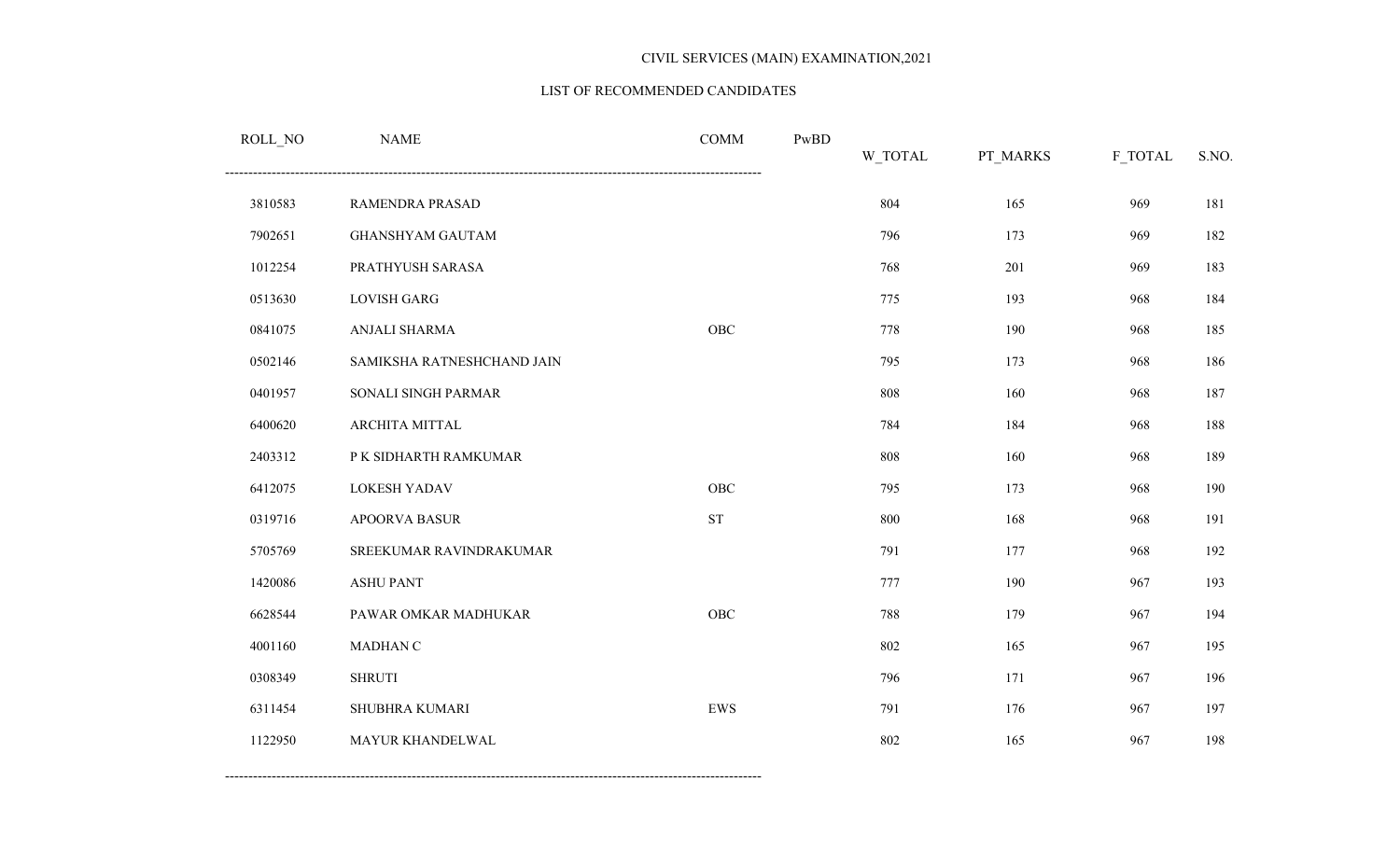#### LIST OF RECOMMENDED CANDIDATES

| ROLL_NO | <b>NAME</b>                  | <b>COMM</b> | PwBD | W_TOTAL | PT_MARKS | F_TOTAL | S.NO. |
|---------|------------------------------|-------------|------|---------|----------|---------|-------|
| 0806011 | POOJA SAHU                   | ${\rm OBC}$ |      | 782     | 184      | 966     | 199   |
| 0855930 | <b>ADITYA VERMA</b>          | ${\rm SC}$  |      | 782     | 184      | 966     | 200   |
| 8201104 | DONTHULA ZENITH CHANDRA      | OBC         |      | 780     | 186      | 966     | 201   |
| 6613135 | RAMESHWAR SUDHAKAR SABBANWAD | OBC         |      | 798     | 168      | 966     | 202   |
| 6616555 | WAKHARE AKSHAY ANIL          |             |      | 824     | 142      | 966     | 203   |
| 7810159 | ARJIT MAHAJAN                | OBC         |      | 801     | 165      | 966     | 204   |
| 0708531 | DURGA PRASAD ADHIKARY        |             |      | 820     | 146      | 966     | 205   |
| 0832947 | ANAND KUMAR SINGH            | EWS         |      | 823     | 143      | 966     | 206   |
| 0316826 | NITHYAR                      |             |      | 783     | 182      | 965     | 207   |
| 0815637 | DINESH PRATAP SINGH RATHORE  |             |      | 794     | 171      | 965     | 208   |
| 0849794 | DIVYANSHU TIWARI             |             |      | 805     | 160      | 965     | 209   |
| 5904251 | <b>S GAUTHAM RAJ</b>         |             |      | 775     | 190      | 965     | 210   |
| 1902851 | <b>LALITH KUMAR V</b>        |             |      | 792     | 173      | 965     | 211   |
| 6506988 | MAHADIK AKSHAY SANJAY        |             |      | 811     | 154      | 965     | 212   |
| 3902598 | MANOJ RAMANATH HEGDE         |             |      | 789     | 176      | 965     | 213   |
| 1003490 | AKAVARAM SASYA REDDY         | ${\rm EWS}$ |      | 781     | 184      | 965     | 214   |
| 0848857 | RISHABH TRIVEDI              |             |      | 767     | 198      | 965     | 215   |
| 4905606 | DIVYANJALI JAISWAL           |             |      | 781     | 183      | 964     | 216   |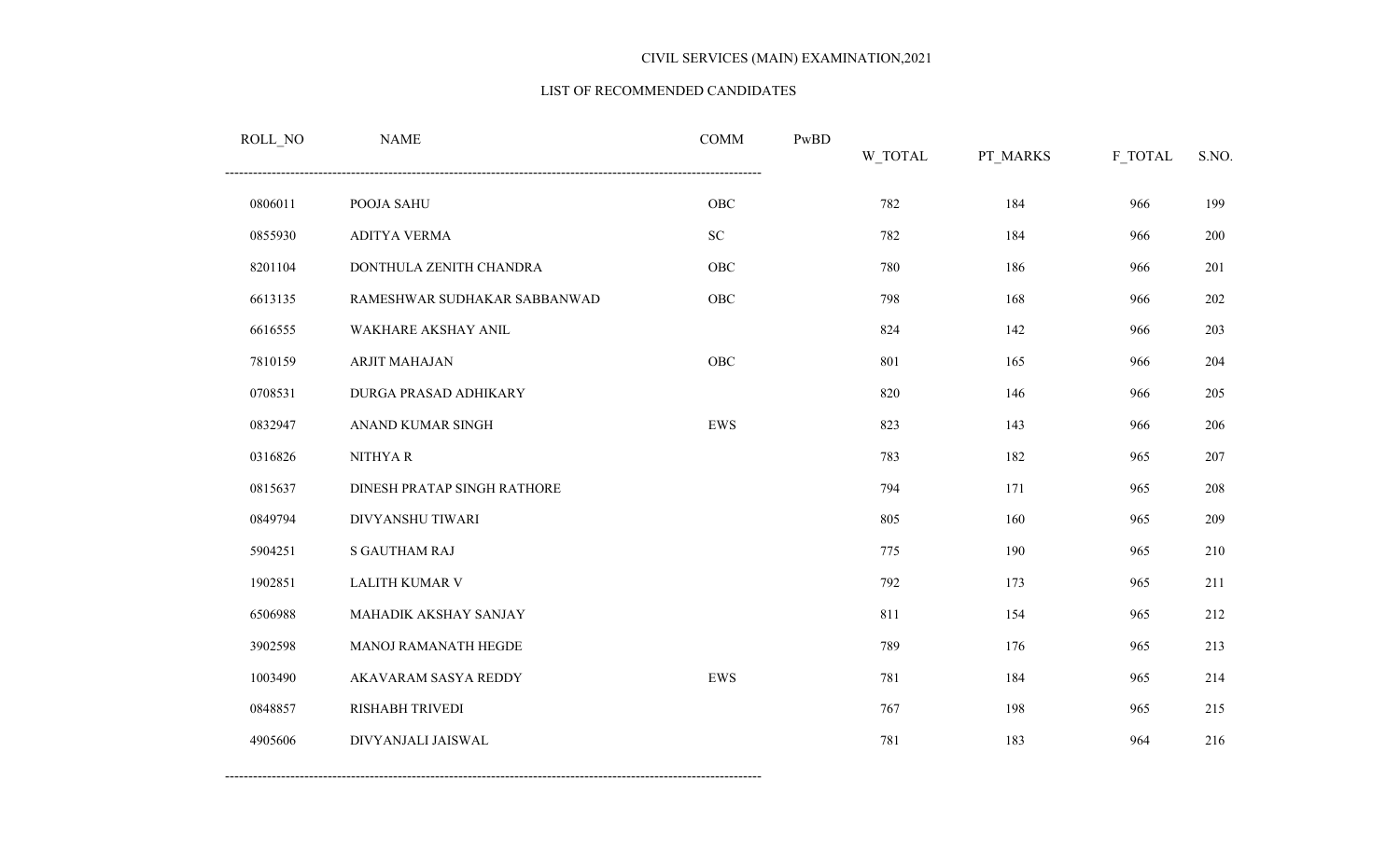#### LIST OF RECOMMENDED CANDIDATES

| ROLL_NO | <b>NAME</b>             | <b>COMM</b> | PwBD | W_TOTAL | PT_MARKS | F_TOTAL | S.NO. |
|---------|-------------------------|-------------|------|---------|----------|---------|-------|
| 0869332 | ANU BENIWAL             | ${\rm EWS}$ |      | 792     | 172      | 964     | 217   |
| 7005803 | <b>ABHISHEK</b>         | ${\rm SC}$  |      | 785     | 179      | 964     | 218   |
| 0321397 | <b>MANJUNATH R</b>      | ${\rm OBC}$ |      | 785     | 179      | 964     | 219   |
| 6314064 | <b>GARIMA</b>           |             |      | 802     | 162      | 964     | 220   |
| 1117067 | <b>VIKAS RUHELA</b>     | OBC         |      | 785     | 179      | 964     | 221   |
| 0319546 | M P RAJESH PONNAPPA     | ${\rm EWS}$ |      | 803     | 160      | 963     | 222   |
| 7904782 | KAANCHI SINGHAL         |             |      | 790     | 173      | 963     | 223   |
| 6611378 | DESAI TANMAYI SUHAS     |             |      | 765     | 198      | 963     | 224   |
| 5400496 | <b>ADITYA RAJ</b>       |             |      | 814     | 149      | 963     | 225   |
| 0847335 | PATIL ABHIJEET RAJENDRA | OBC         |      | 776     | 187      | 963     | 226   |
| 6301190 | PARUL YADAV             | ${\rm OBC}$ |      | 797     | 165      | 962     | 227   |
| 0833431 | MAYANK MISHRA           |             |      | 791     | 171      | 962     | 228   |
| 6308941 | ARPITA RAJPUT           |             |      | 783     | 179      | 962     | 229   |
| 7814854 | <b>TANMAY KALE</b>      |             |      | 783     | 179      | 962     | 230   |
| 3903325 | TARUN KUMAR SHUKLA      |             |      | 791     | 171      | 962     | 231   |
| 0712573 | BISWA BISRUTA TRIPATHY  |             |      | 775     | 187      | 962     | 232   |
| 6301399 | SACHIN SHARMA           | ${\rm EWS}$ |      | 797     | 165      | 962     | 233   |
| 1413266 | KUNAL GURURANI          |             |      | 805     | 157      | 962     | 234   |
|         |                         |             |      |         |          |         |       |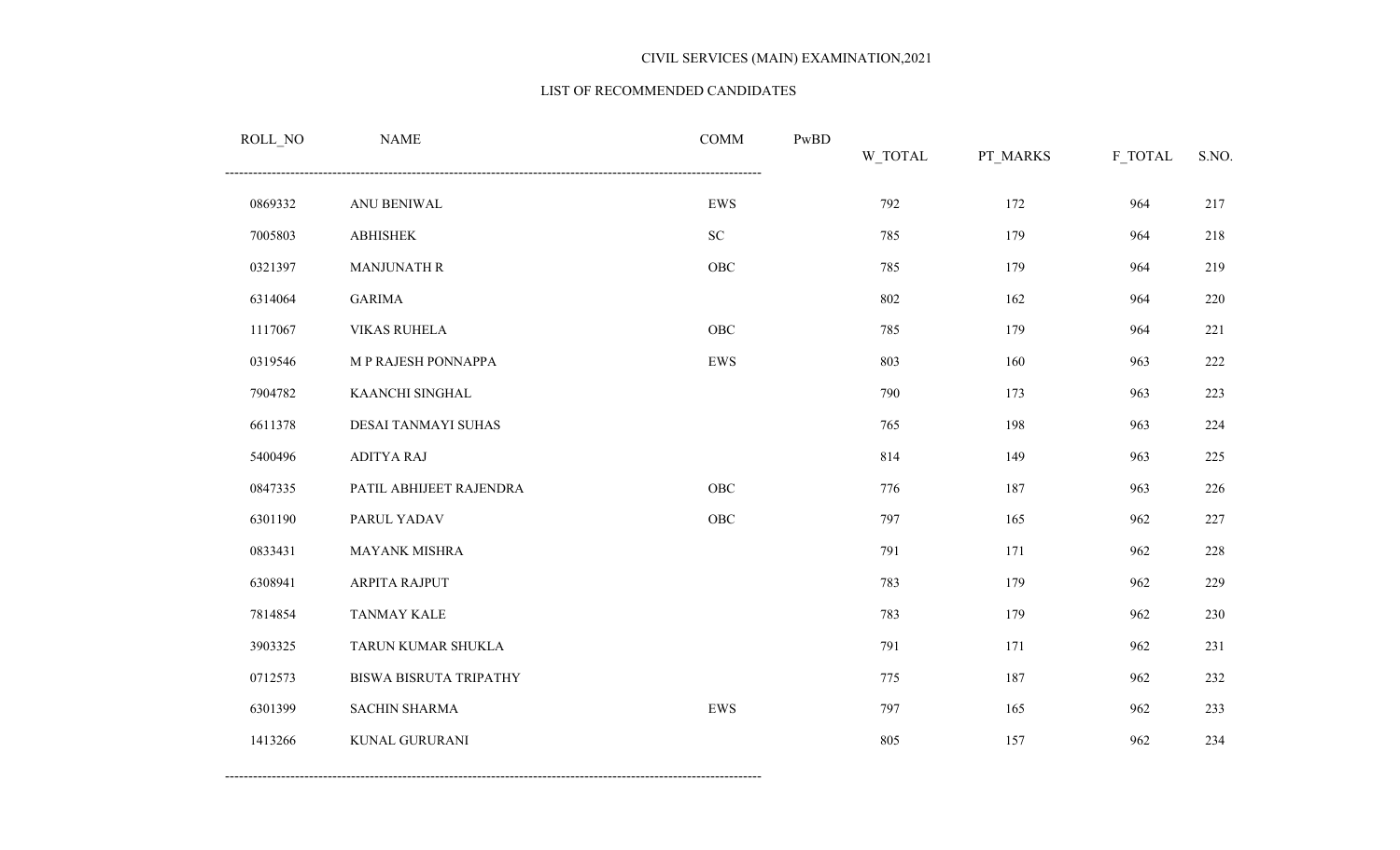#### LIST OF RECOMMENDED CANDIDATES

| ROLL_NO | <b>NAME</b>              | <b>COMM</b> | PwBD     | W_TOTAL | PT_MARKS | F_TOTAL | S.NO. |
|---------|--------------------------|-------------|----------|---------|----------|---------|-------|
| 6210633 | ASWIN MANI DEEP KAKUMANU |             |          | 819     | 143      | 962     | 235   |
| 6302055 | KHATRI VISHAL DINANATH   | ${\rm EWS}$ |          | 783     | 179      | 962     | 236   |
| 0503054 | <b>SANCHIT GUPTA</b>     |             |          | 813     | 149      | 962     | 237   |
| 0812655 | WAIROKPAM PUNSHIBA SINGH | OBC         |          | 797     | 165      | 962     | 238   |
| 8500058 | <b>GEETIKA</b>           | ${\rm SC}$  |          | 777     | 184      | 961     | 239   |
| 6311881 | <b>UTSAV PANDEY</b>      |             |          | 763     | 198      | 961     | 240   |
| 2617076 | <b>ANUJA TRIVEDI</b>     |             |          | 782     | 179      | 961     | 241   |
| 0820916 | PREETI KUMARI            |             |          | 810     | 151      | 961     | 242   |
| 1110696 | UTKARSH KHANDAL          | EWS         |          | 788     | 173      | 961     | 243   |
| 1202289 | CHATHRIYA KAVIN D J      |             |          | 793     | 168      | 961     | 244   |
| 0886729 | PRIYANSHU KHATI          |             | $PwBD-1$ | 801     | 160      | 961     | 245   |
| 0829632 | <b>MANISH KUMAR</b>      | ${\rm OBC}$ |          | 818     | 143      | 961     | 246   |
| 0853453 | MRIDUL SHIVHARE          | OBC         |          | 807     | 154      | 961     | 247   |
| 6704704 | ISHAN AJIT TIPNIS        |             |          | 782     | 179      | 961     | 248   |
| 6013920 | PRAFULL KUMAR SHARMA     | OBC         |          | 785     | 176      | 961     | 249   |
| 3910447 | SAHITHYA M ALADAKATTI    | ${\rm EWS}$ |          | 771     | 190      | 961     | 250   |
| 0850765 | RAHUL BANSAL             |             |          | 804     | 157      | 961     | 251   |
| 0801673 | PRATIK NANDKISHOR MANTRI |             |          | 785     | 176      | 961     | 252   |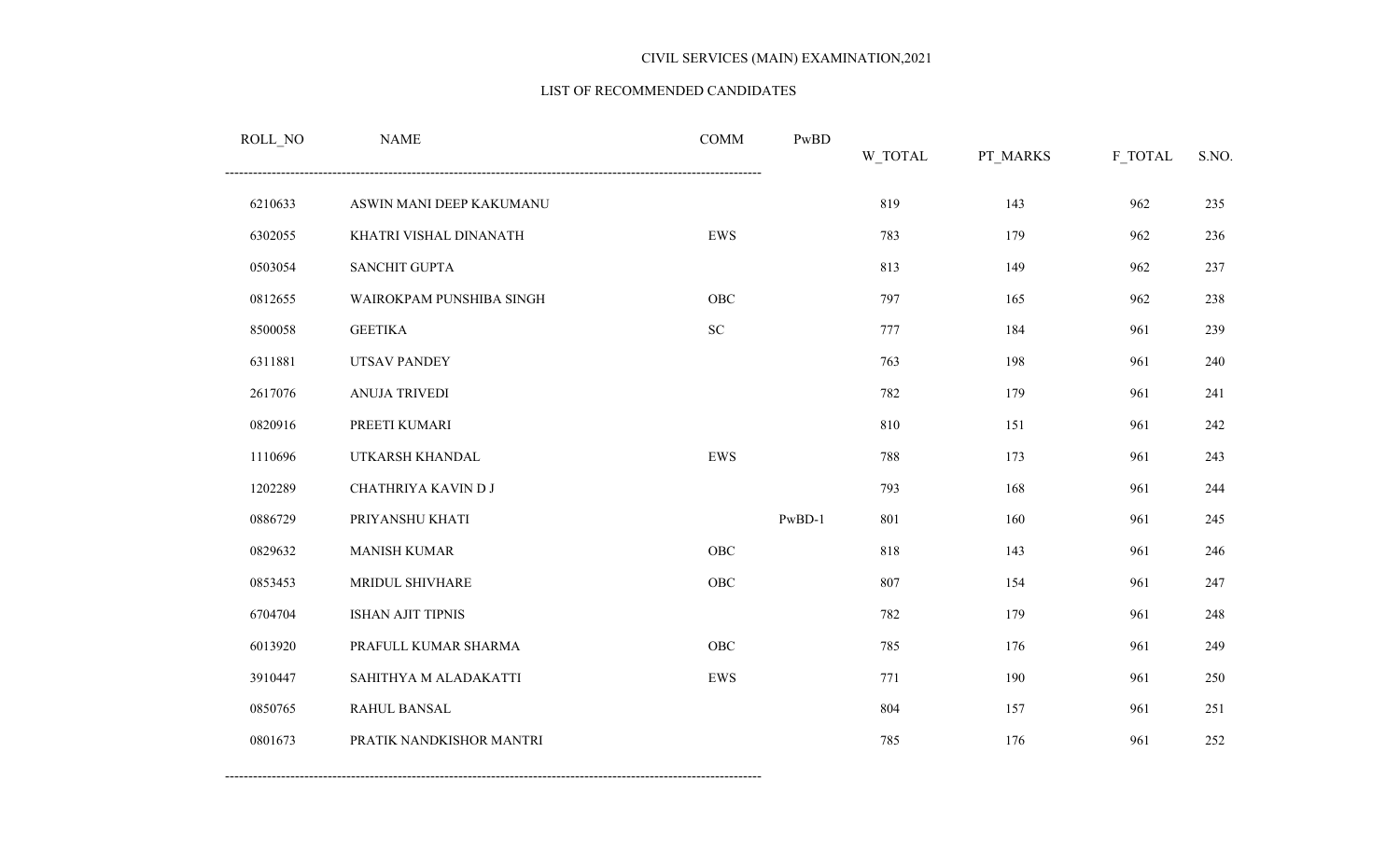#### LIST OF RECOMMENDED CANDIDATES

| <b>NAME</b>             | <b>COMM</b> | PwBD | W_TOTAL | PT_MARKS | F_TOTAL | S.NO. |
|-------------------------|-------------|------|---------|----------|---------|-------|
| AYUSH BHADAURIA         |             |      | 793     | 168      | 961     | 253   |
| ABHISHEK AGRAWAL        |             |      | 810     | 151      | 961     | 254   |
| SIDDHARTH K MISRA       |             |      | 821     | 140      | 961     | 255   |
| SHUBHAM BAJAJ           |             |      | 768     | 192      | 960     | 256   |
| ARCHITA GOYAL           |             |      | 795     | 165      | 960     | 257   |
| <b>AKASH SINHA</b>      |             |      | 792     | 168      | 960     | 258   |
| RAVINDRA KUMAR GUPTA    |             |      | 800     | 160      | 960     | 259   |
| NEHA BYADWAL            | <b>ST</b>   |      | 809     | 151      | 960     | 260   |
| SONIKA KUMARI           | OBC         |      | 794     | 165      | 959     | 261   |
| SUYASH KUMAR SINGH      | <b>OBC</b>  |      | 775     | 184      | 959     | 262   |
| SUMIT KUMAR THAKUR      | ${\rm EWS}$ |      | 799     | 160      | 959     | 263   |
| PRASSANNAKUMAR V        |             |      | 769     | 190      | 959     | 264   |
| RATHOD ASHWIN BABUSINGH | <b>OBC</b>  |      | 794     | 165      | 959     | 265   |
| <b>ANURADHA</b>         |             |      | 819     | 140      | 959     | 266   |
| MANDHARE SOHAM SUNIL    |             |      | 799     | 160      | 959     | 267   |
| <b>ABHINAV JAIN</b>     |             |      | 821     | 138      | 959     | 268   |
| <b>ANUP GARG</b>        | EWS         |      | 790     | 168      | 958     | 269   |
| <b>RAJ ANAND</b>        | <b>SC</b>   |      | 801     | 157      | 958     | 270   |
|                         |             |      |         |          |         |       |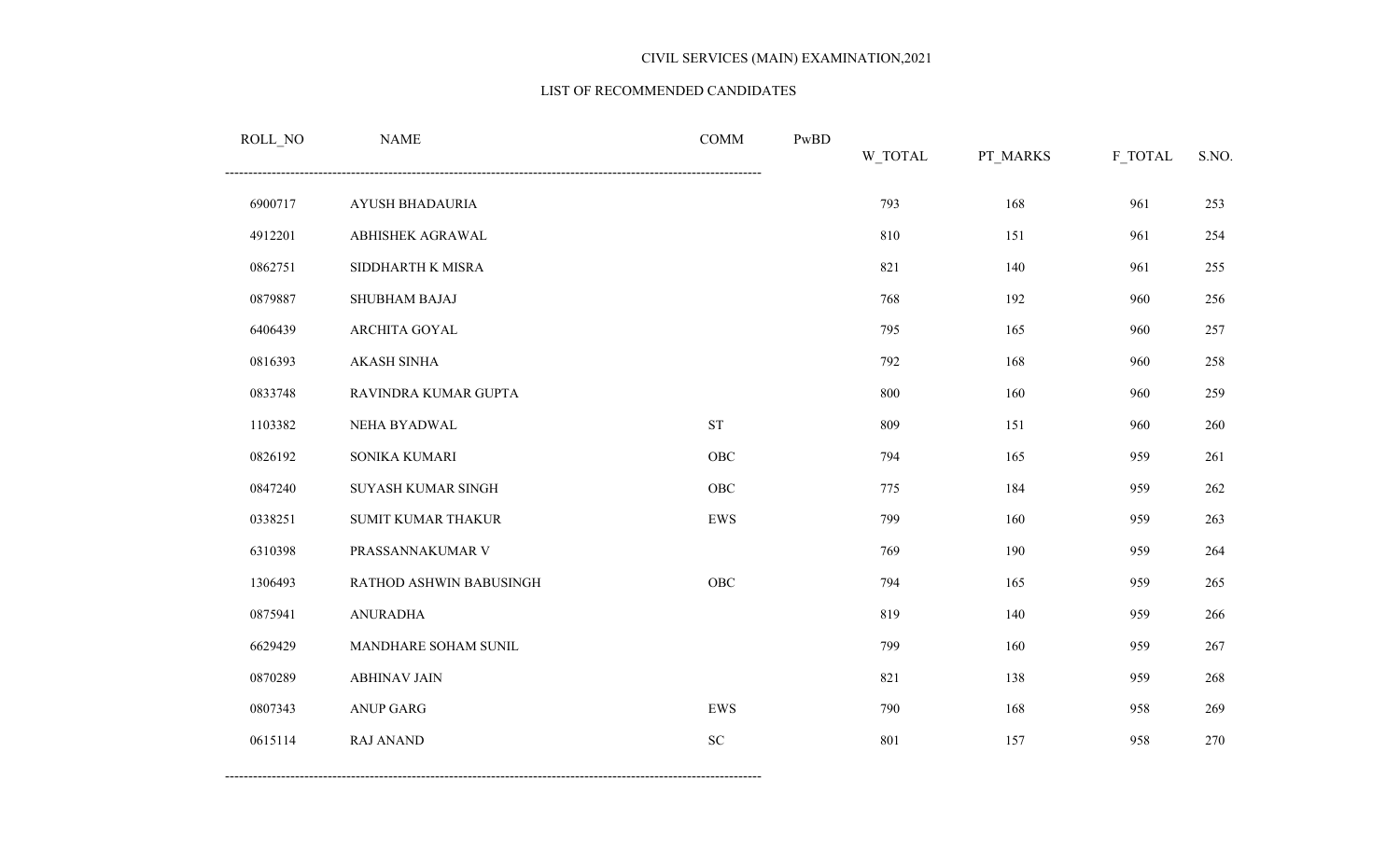#### LIST OF RECOMMENDED CANDIDATES

| ROLL_NO | <b>NAME</b>             | <b>COMM</b> | PwBD     | <b>W_TOTAL</b> | PT_MARKS | F_TOTAL | S.NO. |
|---------|-------------------------|-------------|----------|----------------|----------|---------|-------|
| 1228359 | KARTIK KANSAL           |             | $PwBD-1$ | 793            | 165      | 958     | 271   |
| 0879559 | VIDYASAGAR              | OBC         |          | 795            | 163      | 958     | 272   |
| 0814479 | SAMIR KUMAR JENA        | ${\rm OBC}$ |          | 774            | 184      | 958     | 273   |
| 5706172 | AFNAN ABDU SAMED        |             |          | 798            | 160      | 958     | 274   |
| 6413177 | VIKALPA N VISHWAKARMA   |             |          | 759            | 198      | 957     | 275   |
| 0837240 | ARSHAD MUHAMMED         |             |          | 773            | 184      | 957     | 276   |
| 1525595 | <b>KUMAR ANIKET</b>     |             |          | 775            | 182      | 957     | 277   |
| 1913907 | JITHIN KRISHNAN B       |             |          | 781            | 176      | 957     | 278   |
| 2605873 | MOHD SAQUIB ALAM        |             |          | 793            | 164      | 957     | 279   |
| 6703258 | KALE SAGAR VIJAY        |             |          | 792            | 165      | 957     | 280   |
| 2637039 | <b>SAURYA MAN PATEL</b> | OBC         |          | 756            | 201      | 957     | 281   |
| 0405359 | <b>ABHI JAIN</b>        |             |          | 802            | 154      | 956     | 282   |
| 0856348 | ADITYA KUSHWAHA         | EWS         |          | 766            | 190      | 956     | 283   |
| 0838018 | PRIYA RANI              |             |          | 794            | 162      | 956     | 284   |
| 0875895 | <b>SHWETA PANDEY</b>    |             |          | 769            | 187      | 956     | 285   |
| 0865301 | RACHIT KUMAR GUPTA      |             |          | 799            | 157      | 956     | 286   |
| 3402889 | ASRAR AHMAD KICHLOO     |             |          | 774            | 182      | 956     | 287   |
| 0420643 | CHHAYA SINGH            |             |          | 766            | 190      | 956     | 288   |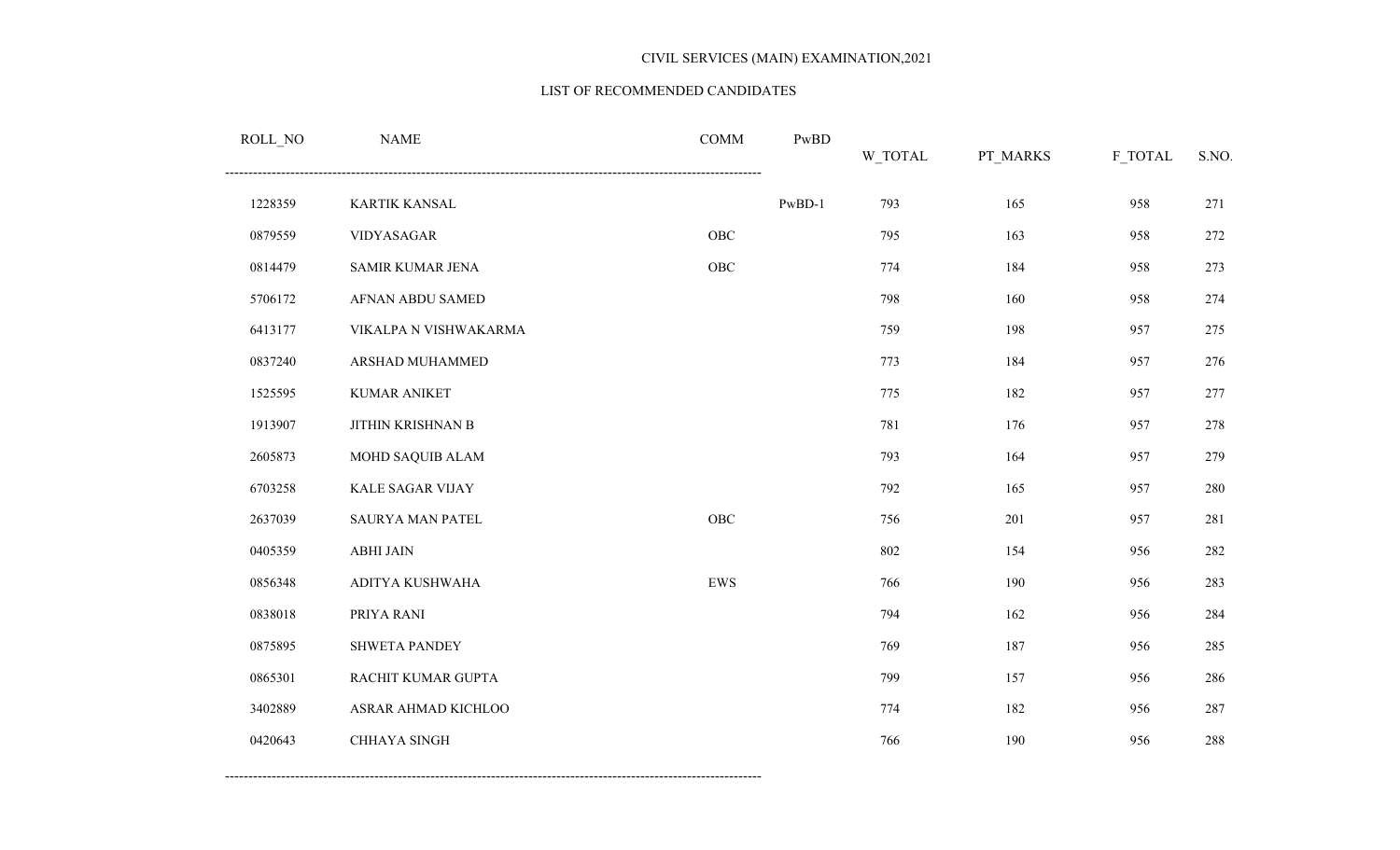#### LIST OF RECOMMENDED CANDIDATES

| ROLL_NO | <b>NAME</b>          | <b>COMM</b> | PwBD | W_TOTAL | PT_MARKS | F_TOTAL | S.NO. |
|---------|----------------------|-------------|------|---------|----------|---------|-------|
| 6903490 | PEEYUSH DUBEY        |             |      | 794     | 162      | 956     | 289   |
| 0878937 | PRATEEK JAIN         | ${\rm EWS}$ |      | 780     | 176      | 956     | 290   |
| 0314182 | KALPASHREE KR        | ${\rm OBC}$ |      | 785     | 171      | 956     | 291   |
| 0841498 | <b>AKASH VERMA</b>   |             |      | 773     | 182      | 955     | 292   |
| 0885215 | DAKSH JAIN           |             |      | 762     | 193      | 955     | 293   |
| 3518303 | <b>JASLEEN KAUR</b>  | ${\rm SC}$  |      | 762     | 193      | 955     | 294   |
| 0503767 | ROHAN KADAM          |             |      | 762     | 193      | 955     | 295   |
| 0857918 | RITURAJ PRATAP SINGH | ${\rm OBC}$ |      | 801     | 154      | 955     | 296   |
| 5602356 | KAMALESHWAR RAO S    | OBC         |      | 790     | 165      | 955     | 297   |
| 1133051 | NIDHI GOYAL          |             |      | 784     | 171      | 955     | 298   |
| 2602200 | PRANJAL SRIVASTAVA   |             |      | 751     | 204      | 955     | 299   |
| 3400348 | SHIVANI JERNGAL      | ${\rm SC}$  |      | 793     | 162      | 955     | 300   |
| 0103187 | TUSHAR ANAND         | ${\rm OBC}$ |      | 768     | 187      | 955     | 301   |
| 0825688 | HARDIK AGARWAL       |             |      | 793     | 162      | 955     | 302   |
| 5400129 | PREKSHA AGRAWAL      |             |      | 812     | 143      | 955     | 303   |
| 5404917 | <b>GARIMA NAGPAL</b> |             |      | 770     | 184      | 954     | 304   |
| 2400576 | ASHIK ALI P I        | ${\rm OBC}$ |      | 797     | 157      | 954     | 305   |
| 6302163 | SOUMYARANJAN PRADHAN | OBC         |      | 800     | 154      | 954     | 306   |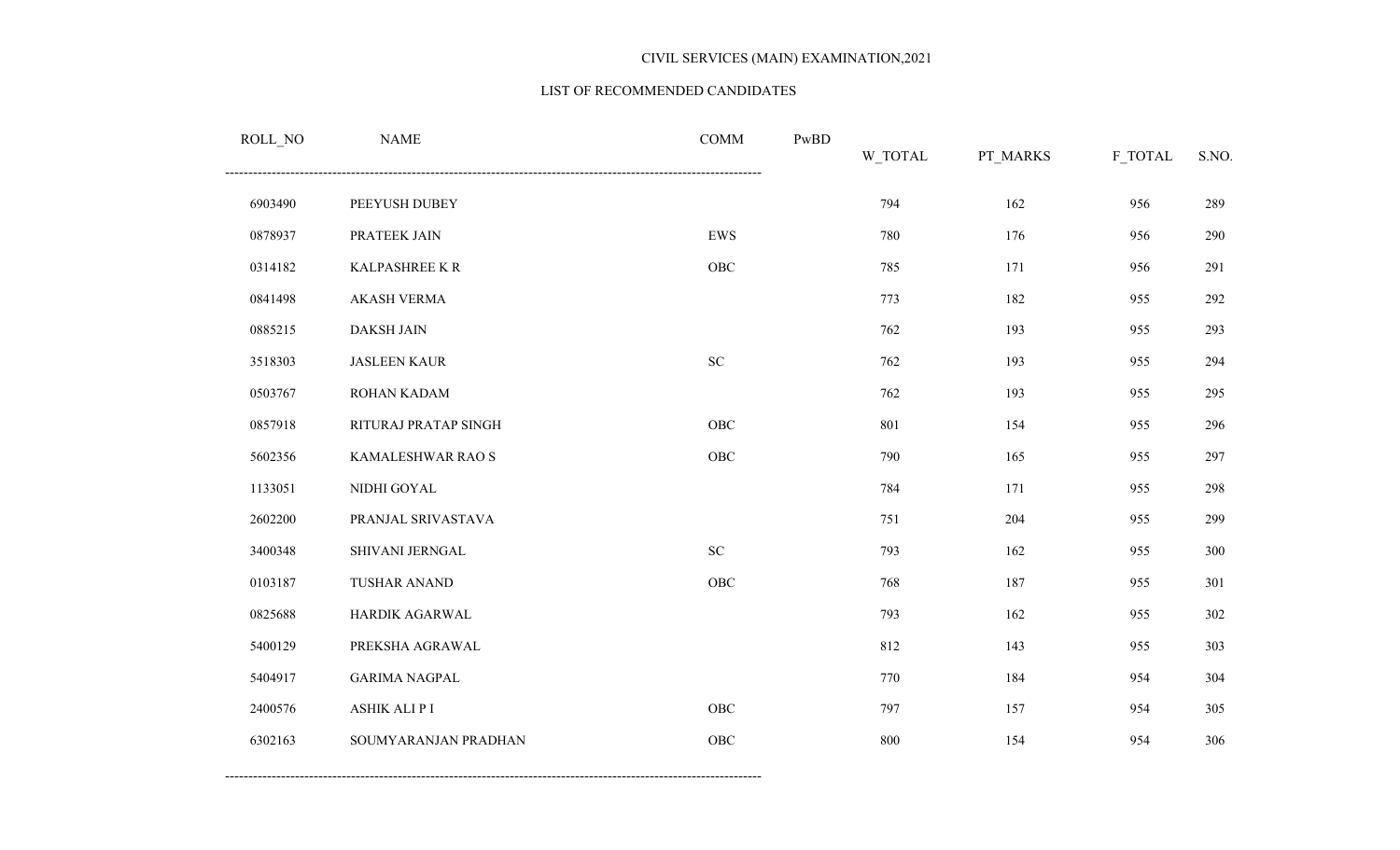#### LIST OF RECOMMENDED CANDIDATES

| ROLL_NO | <b>NAME</b>                 | <b>COMM</b> | PwBD | W_TOTAL | PT_MARKS | F_TOTAL | S.NO. |
|---------|-----------------------------|-------------|------|---------|----------|---------|-------|
| 0850223 | <b>G HARISHANKAR</b>        |             |      | 787     | 167      | 954     | 307   |
| 0314783 | ARUNA M                     |             |      | 778     | 176      | 954     | 308   |
| 6204269 | MOHAMMED ABDUL RAWOOF SHAIK |             |      | 761     | 193      | 954     | 309   |
| 5106793 | SRINIVAS SADI               | <b>OBC</b>  |      | 792     | 162      | 954     | 310   |
| 0312332 | DEEPAK RAMACHANDRA SHET     | <b>OBC</b>  |      | 778     | 176      | 954     | 311   |
| 5204364 | CHIRAG MEHTA                |             |      | 782     | 172      | 954     | 312   |
| 3601556 | <b>GAURAV KUMAR</b>         | ${\rm SC}$  |      | 786     | 168      | 954     | 313   |
| 1012216 | JEENU SRI JASWANTH CHANDRA  |             |      | 761     | 193      | 954     | 314   |
| 6625461 | YADAV RANJIT MOHAN          | ${\rm EWS}$ |      | 819     | 135      | 954     | 315   |
| 4914166 | AAKASH SHRISHRIMAL          |             |      | 774     | 179      | 953     | 316   |
| 1901198 | HRIDYA S VIJAYAN            | <b>OBC</b>  |      | 791     | 162      | 953     | 317   |
| 0306666 | HARSHAVARDANA B J           | OBC         |      | 763     | 190      | 953     | 318   |
| 5919788 | <b>GAJANAN BALE</b>         | ${\rm EWS}$ |      | 802     | 151      | 953     | 319   |
| 6304043 | AASHIMA GOYAL               | EWS         |      | 779     | 173      | 952     | 320   |
| 1519552 | RAHUL ANAND                 | <b>OBC</b>  |      | 765     | 187      | 952     | 321   |
| 0832240 | <b>RIJUL</b>                | ${\rm SC}$  |      | 787     | 165      | 952     | 322   |
| 0310765 | <b>DIVYAP</b>               | OBC         |      | 765     | 187      | 952     | 323   |
| 0823314 | <b>AJIT KUMAR</b>           | <b>OBC</b>  |      | 759     | 193      | 952     | 324   |
|         |                             |             |      |         |          |         |       |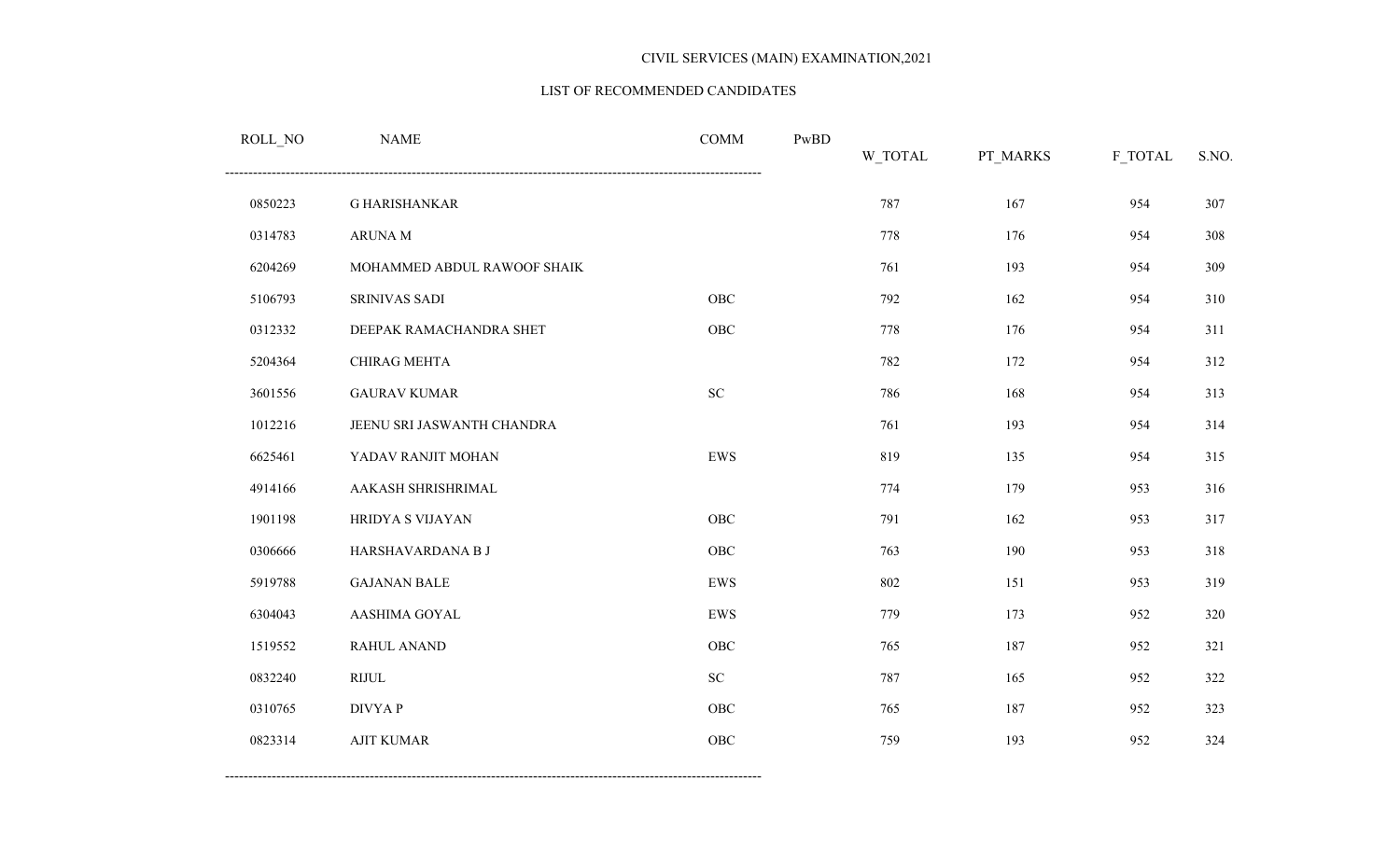#### LIST OF RECOMMENDED CANDIDATES

| ROLL_NO | <b>NAME</b>                     | <b>COMM</b>        | $\mathbf{PwBD}$ | W_TOTAL | PT_MARKS | F_TOTAL | S.NO. |
|---------|---------------------------------|--------------------|-----------------|---------|----------|---------|-------|
| 6607403 | KAJALE VAIBHAV NITIN            | ${\rm OBC}$        |                 | 795     | 157      | 952     | 325   |
| 0124567 | VIVEK KUMAR MODI                | ${\rm OBC}$        |                 | 775     | 176      | 951     | 326   |
| 6305247 | HEMANT KUMAR                    | ${\rm OBC}$        |                 | 791     | 160      | 951     | 327   |
| 1128530 | RAMMOHAN MEENA                  | ${\rm ST}$         |                 | 774     | 176      | 950     | 328   |
| 0847573 | KRISHNA PAL RAJPOOT             | OBC                |                 | 756     | 193      | 949     | 329   |
| 0852696 | <b>SAKSHI KUMARI</b>            | <b>EWS</b>         |                 | 784     | 165      | 949     | 330   |
| 0833887 | VANDANA MEENA                   | ${\cal S}{\cal T}$ |                 | 784     | 165      | 949     | 331   |
| 6313489 | <b>BAROT HIREN JITENDRABHAI</b> | OBC                |                 | 783     | 165      | 948     | 332   |
| 6614930 | PATHARE ABHIJEET BABAN          | ${\rm OBC}$        |                 | 786     | 162      | 948     | 333   |
| 0832246 | <b>ALOK PRASAD</b>              | ${\rm SC}$         |                 | 772     | 176      | 948     | 334   |
| 1223385 | NIVETHA S                       | OBC                |                 | 772     | 176      | 948     | 335   |
| 8203786 | VIDYAMARI SRIDHAR               | ${\rm OBC}$        |                 | 805     | 143      | 948     | 336   |
| 0854608 | <b>AKASH JOSHI</b>              | EWS                |                 | 787     | 160      | 947     | 337   |
| 1227429 | ANGELINE RENITA R               | OBC                |                 | 753     | 193      | 946     | 338   |
| 7506946 | SATISH KUMAR V                  | OBC                |                 | 784     | 162      | 946     | 339   |
| 0825856 | RAGHVENDRA SHARMA               | ${\rm EWS}$        |                 | 772     | 173      | 945     | 340   |
| 0119836 | JAYVIR GADHVI                   | OBC                |                 | 769     | 176      | 945     | 341   |
| 0407963 | <b>AKARSH SONI</b>              | OBC                |                 | 774     | 171      | 945     | 342   |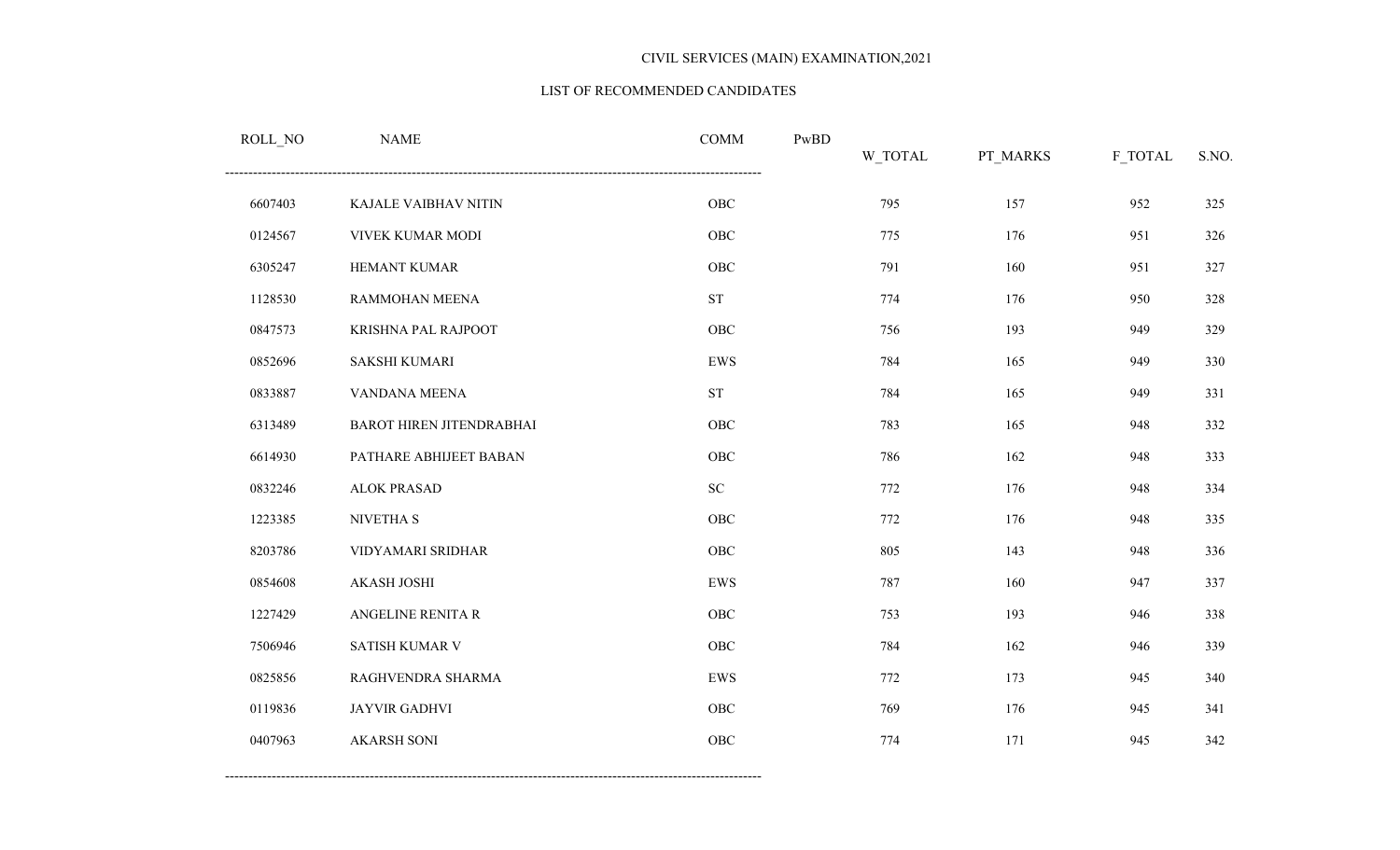#### LIST OF RECOMMENDED CANDIDATES

| ROLL_NO | <b>NAME</b>             | <b>COMM</b>         | PwBD | <b>W_TOTAL</b> | PT_MARKS | F_TOTAL | S.NO. |
|---------|-------------------------|---------------------|------|----------------|----------|---------|-------|
| 0826702 | RAGHVENDRA MEENA        | $\operatorname{ST}$ |      | 802            | 143      | 945     | 343   |
| 6404515 | NAZISH UMAR ANSARI      | OBC                 |      | 782            | 163      | 945     | 344   |
| 6317832 | <b>USHA YADAV</b>       | OBC                 |      | 766            | 179      | 945     | 345   |
| 0855027 | <b>ALOK RANJAN</b>      | OBC                 |      | 802            | 143      | 945     | 346   |
| 1123946 | JIWAN DEVASHISH BENIWAL | OBC                 |      | 774            | 171      | 945     | 347   |
| 1211323 | NITHYA RADHAKRISHNAN    | OBC                 |      | 757            | 187      | 944     | 348   |
| 4904917 | RAHUL DESHMUKH          | OBC                 |      | 771            | 173      | 944     | 349   |
| 1025782 | DIBBADA S V ASHOK       | OBC                 |      | 765            | 179      | 944     | 350   |
| 0815759 | <b>ABHISHEK YADAV</b>   | OBC                 |      | 792            | 151      | 943     | 351   |
| 0310144 | VINAY KUMAR D H         | OBC                 |      | 808            | 135      | 943     | 352   |
| 1213916 | R VIDYADHAR             | OBC                 |      | 772            | 171      | 943     | 353   |
| 2614253 | VIMAL KUMAR PATHAK      | ${\rm EWS}$         |      | 766            | 176      | 942     | 354   |
| 0829978 | <b>PRATIBHA</b>         | OBC                 |      | 744            | 198      | 942     | 355   |
| 1502528 | SHWETA BHARTI           | ${\rm SC}$          |      | 774            | 168      | 942     | 356   |
| 7912001 | <b>KUMAR SAURABH</b>    | ${\rm SC}$          |      | 796            | 146      | 942     | 357   |
| 6303875 | RAMTEKE SUMIT SUDHAKAR  | ${\rm SC}$          |      | 773            | 168      | 941     | 358   |
| 0804246 | <b>RAHUL</b>            | ${\rm SC}$          |      | 792            | 149      | 941     | 359   |
| 0820556 | <b>AMAN AKASH</b>       | OBC                 |      | 768            | 173      | 941     | 360   |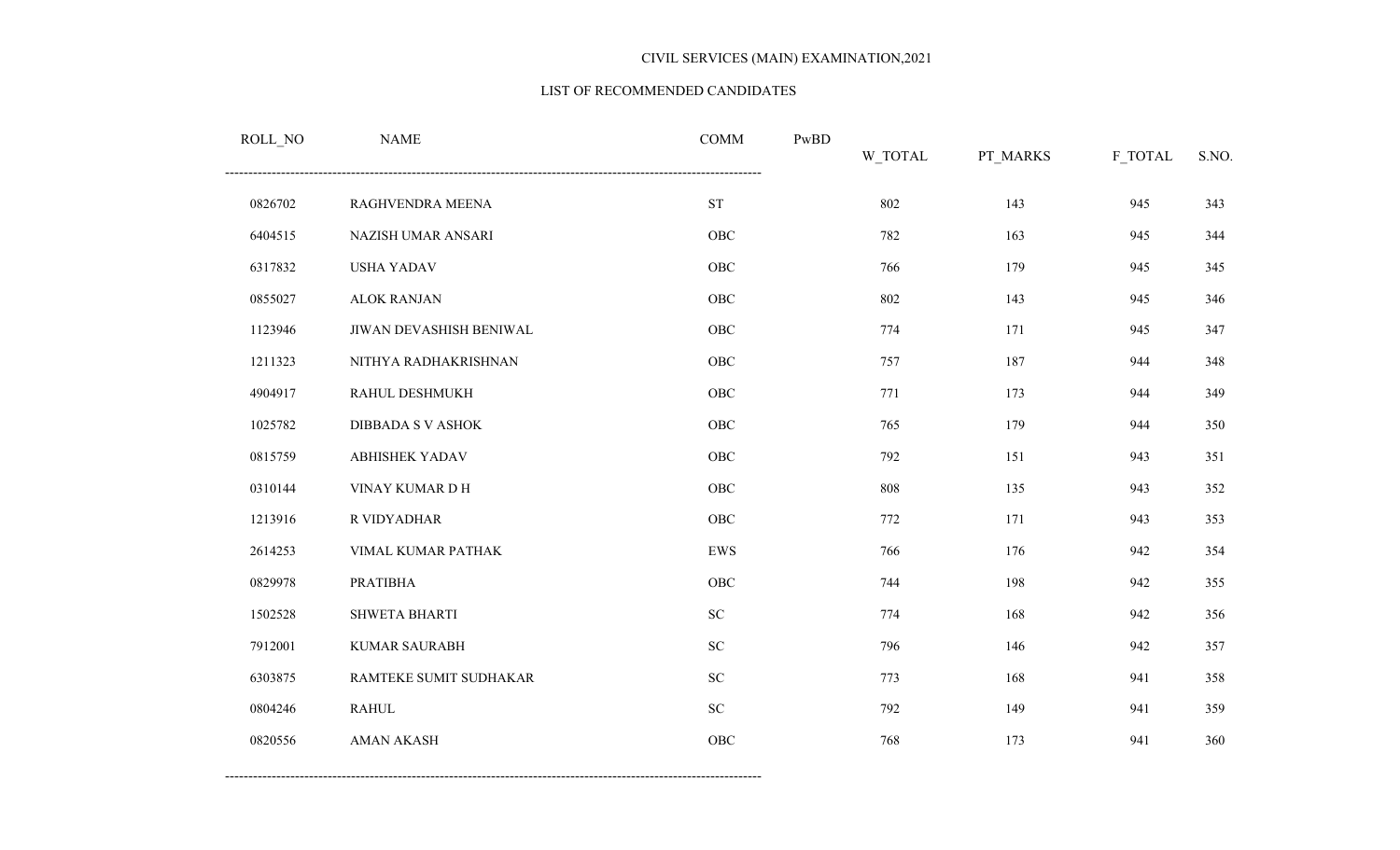#### LIST OF RECOMMENDED CANDIDATES

| ROLL_NO | <b>NAME</b>                     | <b>COMM</b>        | PwBD   | W_TOTAL | PT_MARKS | F_TOTAL | S.NO. |
|---------|---------------------------------|--------------------|--------|---------|----------|---------|-------|
| 0806953 | <b>VIPIN DUBEY</b>              | ${\rm EWS}$        |        | 790     | 151      | 941     | 361   |
| 0886629 | ASHISH KUMAR THAKUR             | ${\rm EWS}$        |        | 762     | 179      | 941     | 362   |
| 5610042 | <b>S SHIVARAMAN</b>             | OBC                |        | 741     | 200      | 941     | 363   |
| 6306144 | <b>FAISAL KHAN</b>              | OBC                |        | 775     | 165      | 940     | 364   |
| 6307071 | OM PRAKASH                      | OBC                |        | 775     | 165      | 940     | 365   |
| 3802594 | <b>BHOSALE VINAYAK GOPAL</b>    | OBC                |        | 772     | 168      | 940     | 366   |
| 0846554 | RAJESH KUMAR MOURYA             | ${\rm SC}$         |        | 780     | 160      | 940     | 367   |
| 0844663 | SHUMAILA CHOUDHARY              | ${\rm EWS}$        |        | 747     | 193      | 940     | 368   |
| 0809337 | ARPIT SHARMA                    | ${\rm EWS}$        |        | 780     | 160      | 940     | 369   |
| 6318957 | SATENDER SINGH                  |                    | PwBD-2 | 782     | 158      | 940     | 370   |
| 1102207 | <b>BHAVESH CHAUDHARY</b>        | OBC                |        | 752     | 187      | 939     | 371   |
| 0886069 | <b>GAURAVJEET SINGH</b>         | ${\rm EWS}$        |        | 755     | 184      | 939     | 372   |
| 0879838 | TIKAM SINGH VERMA               | OBC                |        | 799     | 140      | 939     | 373   |
| 1011485 | <b>GUGULAVATH SHARATH NAYAK</b> | ${\cal S}{\cal T}$ |        | 788     | 151      | 939     | 374   |
| 1301550 | <b>ADITYA PATLE</b>             | OBC                |        | 774     | 165      | 939     | 375   |
| 4905331 | HARSHIT MEHAR                   | ${\rm OBC}$        |        | 799     | 140      | 939     | 376   |
| 0872771 | RAHUL BANSAL                    | ${\rm EWS}$        |        | 801     | 138      | 939     | 377   |
| 8700364 | ARUNKUMAR V                     | OBC                |        | 750     | 188      | 938     | 378   |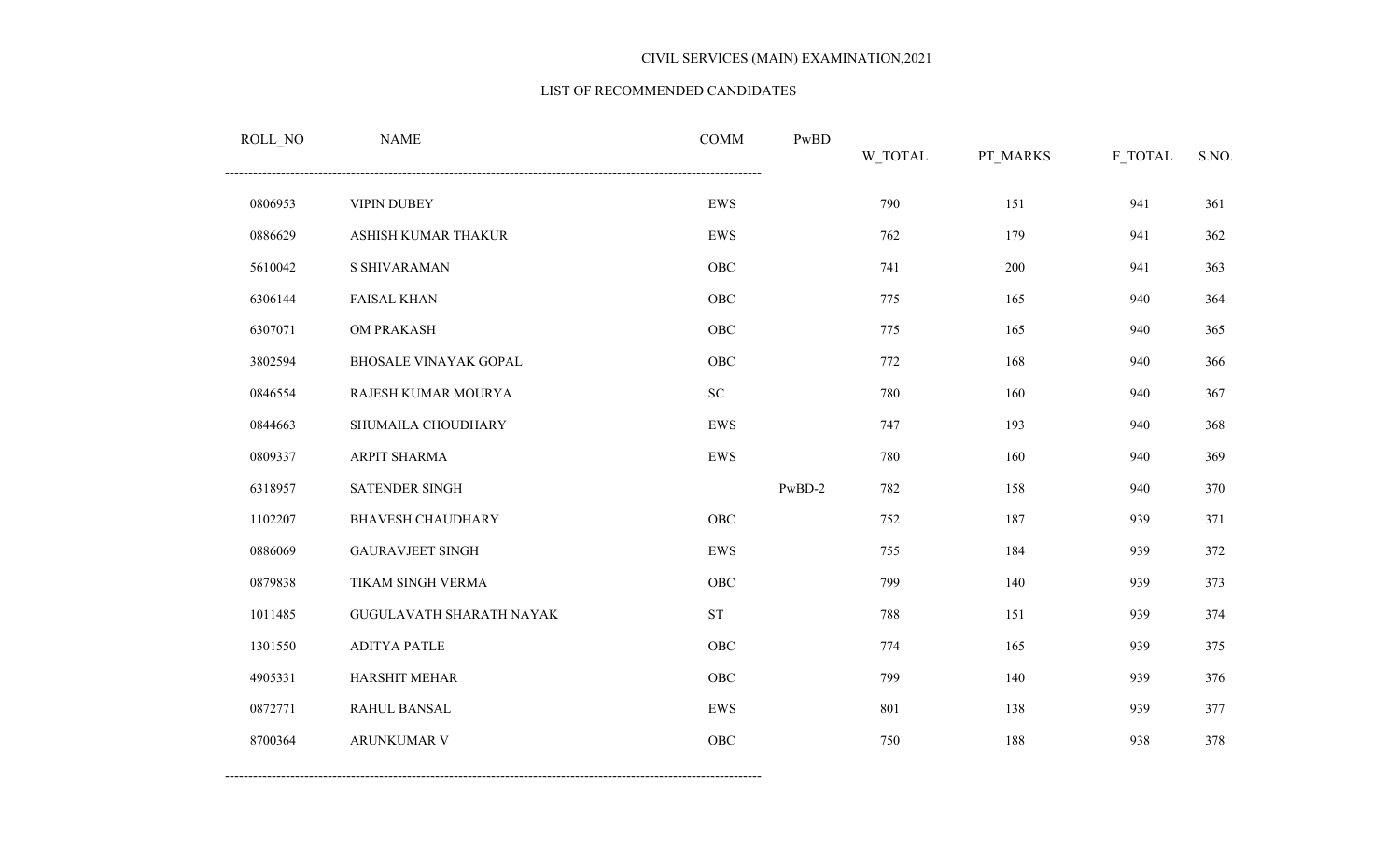#### LIST OF RECOMMENDED CANDIDATES

| ROLL_NO | <b>NAME</b>                | <b>COMM</b>        | PwBD | W_TOTAL | PT_MARKS | F_TOTAL | S.NO. |
|---------|----------------------------|--------------------|------|---------|----------|---------|-------|
| 1508356 | ANURAG NAYAN               | ${\rm OBC}$        |      | 781     | 157      | 938     | 379   |
| 0821434 | MAYANK SINGH               | ${\rm SC}$         |      | 759     | 179      | 938     | 380   |
| 0885161 | MANOJ KUMAR YADAV          | OBC                |      | 784     | 154      | 938     | 381   |
| 0886281 | KRISHNA KANT KANWARIA      | ${\rm SC}$         |      | 793     | 145      | 938     | 382   |
| 6107369 | <b>KISLAY SISODIA</b>      | EWS                |      | 789     | 149      | 938     | 383   |
| 6318694 | YASHWANT MEENA             | ${\cal S}{\cal T}$ |      | 762     | 176      | 938     | 384   |
| 0801321 | JYOTI YADAV                | OBC                |      | 769     | 168      | 937     | 385   |
| 0506335 | <b>MAVIS TAK</b>           | <b>OBC</b>         |      | 766     | 171      | 937     | 386   |
| 1120203 | ROHAN KESHAN               | ${\rm EWS}$        |      | 785     | 152      | 937     | 387   |
| 0848197 | <b>UMESH GOYAL</b>         | ${\rm EWS}$        |      | 772     | 165      | 937     | 388   |
| 1225443 | T BHUVANESH RAM            | OBC                |      | 786     | 151      | 937     | 389   |
| 4905510 | AKASH KUMAR SHUKLA         | ${\rm EWS}$        |      | 786     | 151      | 937     | 390   |
| 2614945 | AYUSH KUMAR SHEOHARE       | OBC                |      | 758     | 179      | 937     | 391   |
| 4121796 | RITESH SINGH               | <b>OBC</b>         |      | 747     | 190      | 937     | 392   |
| 0507573 | YADAV VIVEKKUMAR PARASNATH | OBC                |      | 775     | 162      | 937     | 393   |
| 0827313 | SUVIGYA S CHANDRA          | ${\rm SC}$         |      | 788     | 149      | 937     | 394   |
| 1300555 | SISLE SWAPNIL MAHADEO      | ${\rm SC}$         |      | 757     | 179      | 936     | 395   |
| 3534373 | ROHIT KUMAR                | OBC                |      | 787     | 149      | 936     | 396   |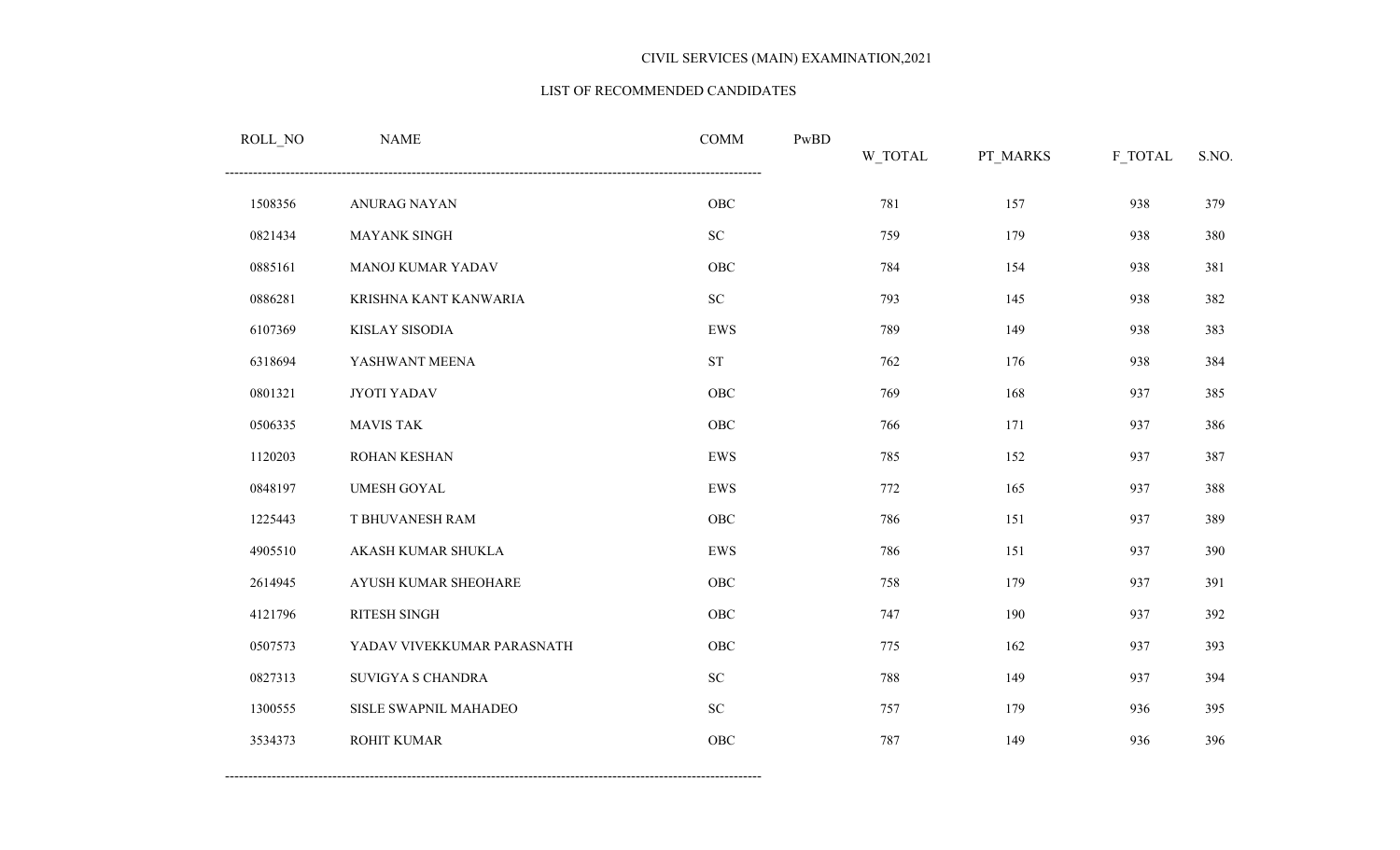#### LIST OF RECOMMENDED CANDIDATES

| ROLL_NO | <b>NAME</b>             | <b>COMM</b> | PwBD | W_TOTAL | PT_MARKS | F_TOTAL | S.NO. |
|---------|-------------------------|-------------|------|---------|----------|---------|-------|
| 2632258 | <b>CHAITANYA</b>        | ${\rm EWS}$ |      | 768     | 168      | 936     | 397   |
| 6629554 | MHETRE SAYALI NARAYAN   | OBC         |      | 776     | 160      | 936     | 398   |
| 1134323 | <b>ISHAN SONI</b>       | OBC         |      | 774     | 162      | 936     | 399   |
| 1222390 | MADHIVANAN S            | OBC         |      | 774     | 162      | 936     | 400   |
| 0407312 | POOJA SONI              | OBC         |      | 771     | 165      | 936     | 401   |
| 6903598 | SHIVAM DHAKAR           | OBC         |      | 776     | 160      | 936     | 402   |
| 6312383 | <b>AASHISH KUMAR</b>    | OBC         |      | 773     | 162      | 935     | 403   |
| 1106762 | RAMKRISHNA SARAN        | OBC         |      | 762     | 173      | 935     | 404   |
| 0823411 | MANJEET KUMAR           | OBC         |      | 775     | 160      | 935     | 405   |
| 0803011 | <b>GAURAV KUMAR</b>     | ${\rm SC}$  |      | 792     | 143      | 935     | 406   |
| 0820787 | ANURAG CHOPRA           | OBC         |      | 800     | 135      | 935     | 407   |
| 0511438 | MAHAJAN HARSHAL RAJESH  | OBC         |      | 741     | 194      | 935     | 408   |
| 6604949 | MORE SHIVHAR CHAKRADHAR | ${\rm EWS}$ |      | 753     | 182      | 935     | 409   |
| 3519684 | RISHABH BHOLA           | OBC         |      | 769     | 165      | 934     | 410   |
| 0840702 | <b>AMIT ANAND</b>       | OBC         |      | 780     | 154      | 934     | 411   |
| 3403195 | <b>DWARKA GAADHI</b>    | OBC         |      | 767     | 167      | 934     | 412   |
| 5812513 | <b>ALOK KUMAR</b>       | OBC         |      | 772     | 162      | 934     | 413   |
| 0879730 | MD QAMARUDDIN KHAN      | OBC         |      | 743     | 190      | 933     | 414   |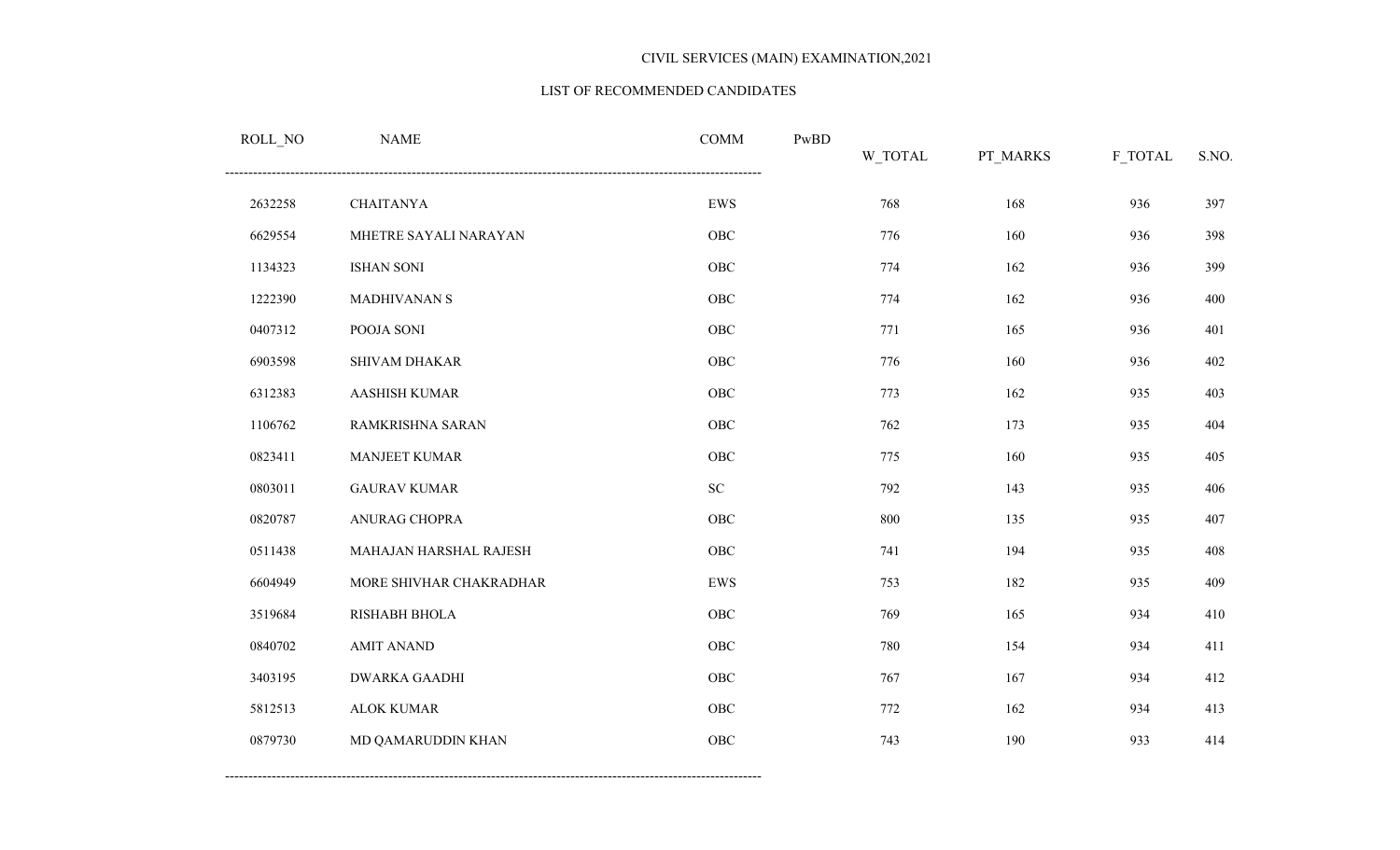#### LIST OF RECOMMENDED CANDIDATES

| $\textsc{ROLL}\xspace_\textit{NO}$ | <b>NAME</b>             | <b>COMM</b>         | PwBD     | W_TOTAL | PT_MARKS | F_TOTAL | S.NO. |
|------------------------------------|-------------------------|---------------------|----------|---------|----------|---------|-------|
| 0859706                            | SULOCHANA MEENA         | $\operatorname{ST}$ |          | 762     | 171      | 933     | 415   |
| 3600528                            | PANDERE CHETAN NITIN    | OBC                 |          | 771     | 162      | 933     | 416   |
| 0234931                            | VIVEK KUMAR MAURYA      | ${\rm OBC}$         |          | 768     | 165      | 933     | 417   |
| 0105417                            | PAWAR SWAPNIL JAGANNATH | ${\rm OBC}$         |          | 762     | 171      | 933     | 418   |
| 5812606                            | MOHD SHABIR             | ${\rm ST}$          |          | 770     | 163      | 933     | 419   |
| 1206993                            | NALLAMOTHU BALA KRISHNA | ${\rm EWS}$         |          | 756     | 176      | 932     | 420   |
| 1523385                            | <b>SUMAN SAURABH</b>    | OBC                 |          | 771     | 161      | 932     | 421   |
| 0826342                            | PRANJAL DHANDA          | ${\rm SC}$          |          | 770     | 162      | 932     | 422   |
| 6507551                            | PANKAJ GUJAR            | OBC                 |          | 745     | 187      | 932     | 423   |
| 6606201                            | MANE AJINKYA BABURAO    | OBC                 |          | 753     | 179      | 932     | 424   |
| 7306447                            | MEGHANA K T             |                     | $PwBD-2$ | 757     | 175      | 932     | 425   |
| 0845394                            | PRINCE KUMAR            | ${\rm EWS}$         |          | 776     | 156      | 932     | 426   |
| 7602888                            | POLUR SREELEKHA         | ${\rm EWS}$         |          | 747     | 184      | 931     | 427   |
| 1902355                            | JOHN GEORGE DCOUTHO     | OBC                 |          | 741     | 190      | 931     | 428   |
| 1209936                            | SANGEETHA K             | ${\rm SC}$          |          | 749     | 182      | 931     | 429   |
| 6310991                            | <b>AYUSH YADAV</b>      | ${\rm OBC}$         |          | 766     | 165      | 931     | 430   |
| 1902189                            | NIRANJANA M             | OBC                 |          | 746     | 185      | 931     | 431   |
| 0843910                            | <b>JYOTI</b>            | ${\rm SC}$          |          | 774     | 157      | 931     | 432   |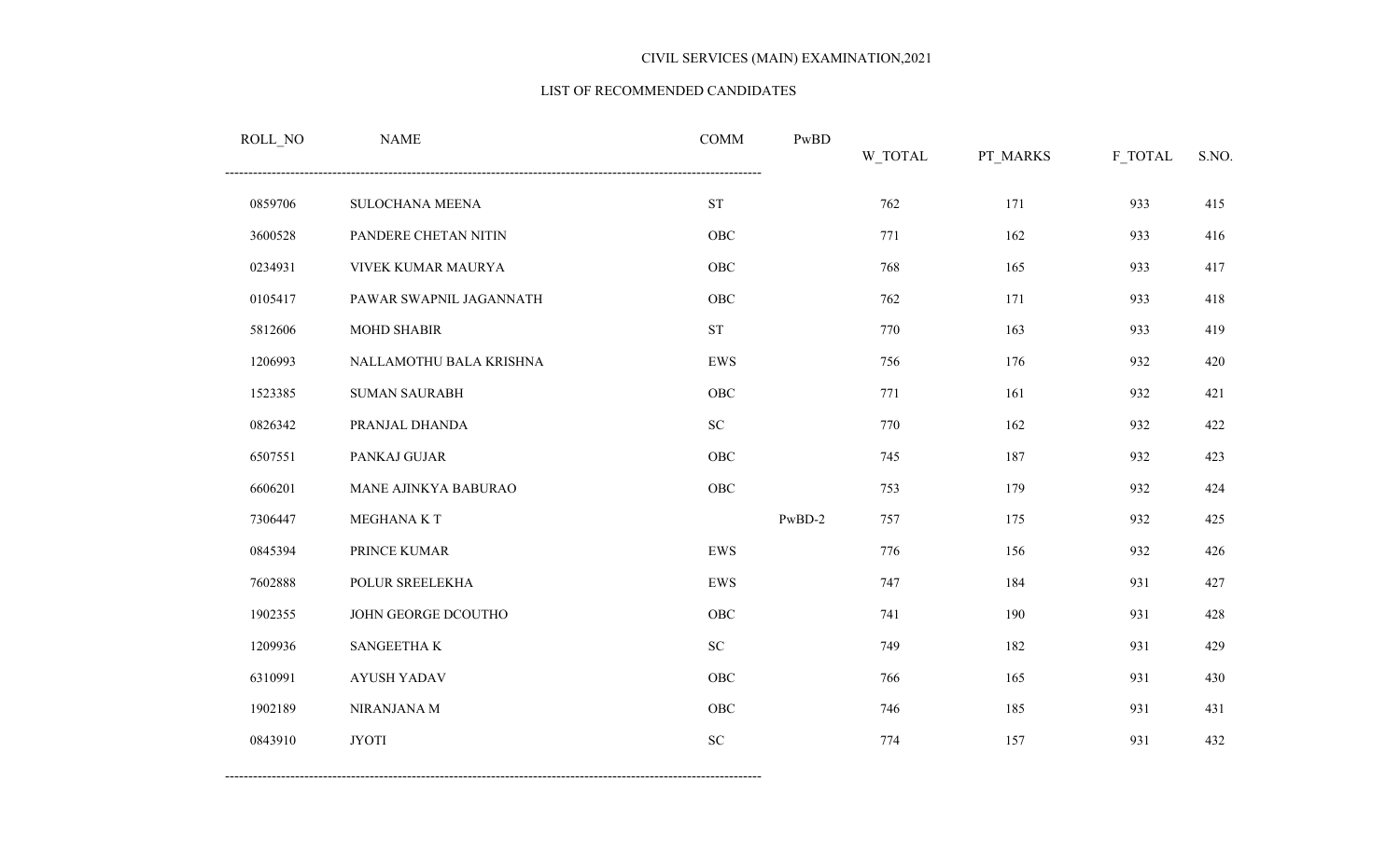#### LIST OF RECOMMENDED CANDIDATES

| ROLL_NO | <b>NAME</b>           | <b>COMM</b> | $\mathbf{PwBD}$ | W_TOTAL | PT_MARKS | F_TOTAL | S.NO. |
|---------|-----------------------|-------------|-----------------|---------|----------|---------|-------|
| 6617205 | SHINDE OMKAR RAJENDRA | ${\rm SC}$  |                 | 758     | 173      | 931     | 433   |
| 4128659 | <b>RAJ VIKRAM</b>     | EWS         |                 | 771     | 160      | 931     | 434   |
| 0204165 | <b>ANSHUL SINGH</b>   | ${\rm OBC}$ |                 | 750     | 180      | 930     | 435   |
| 3405464 | NAMNEET SINGH         | ${\rm OBC}$ |                 | 757     | 173      | 930     | 436   |
| 0814447 | RAMNEEK GAUTAM        | EWS         |                 | 770     | 160      | 930     | 437   |
| 0854715 | <b>DIVYA</b>          | EWS         |                 | 751     | 179      | 930     | 438   |
| 3508740 | KESHAV GUPTA          | EWS         |                 | 780     | 150      | 930     | 439   |
| 0850871 | VAISHALI JAIN         | EWS         |                 | 769     | 160      | 929     | 440   |
| 5806980 | <b>FAISAL RAZA</b>    | ${\rm OBC}$ |                 | 750     | 179      | 929     | 441   |
| 0866416 | NEELESH KUMAR SINGH   | OBC         |                 | 780     | 149      | 929     | 442   |
| 0401098 | <b>AEKANT JAIN</b>    | EWS         |                 | 764     | 164      | 928     | 443   |
| 0873472 | SHRESTHA SREE         | ${\rm SC}$  |                 | 738     | 190      | 928     | 444   |
| 0849950 | PARAS GARG            | EWS         |                 | 741     | 187      | 928     | 445   |
| 1145452 | MANISH AGRAWAL        |             | $PwBD-1$        | 768     | 160      | 928     | 446   |
| 1121275 | JITENDRA SHARMA       | EWS         |                 | 763     | 165      | 928     | 447   |
| 0850961 | PIYUSH KUMAR RAI      | EWS         |                 | 777     | 151      | 928     | 448   |
| 0335906 | PREETI PANCHAL        | ${\rm OBC}$ |                 | 782     | 146      | 928     | 449   |
| 6303929 | MUNESH SOOD           | OBC         |                 | 749     | 179      | 928     | 450   |
|         |                       |             |                 |         |          |         |       |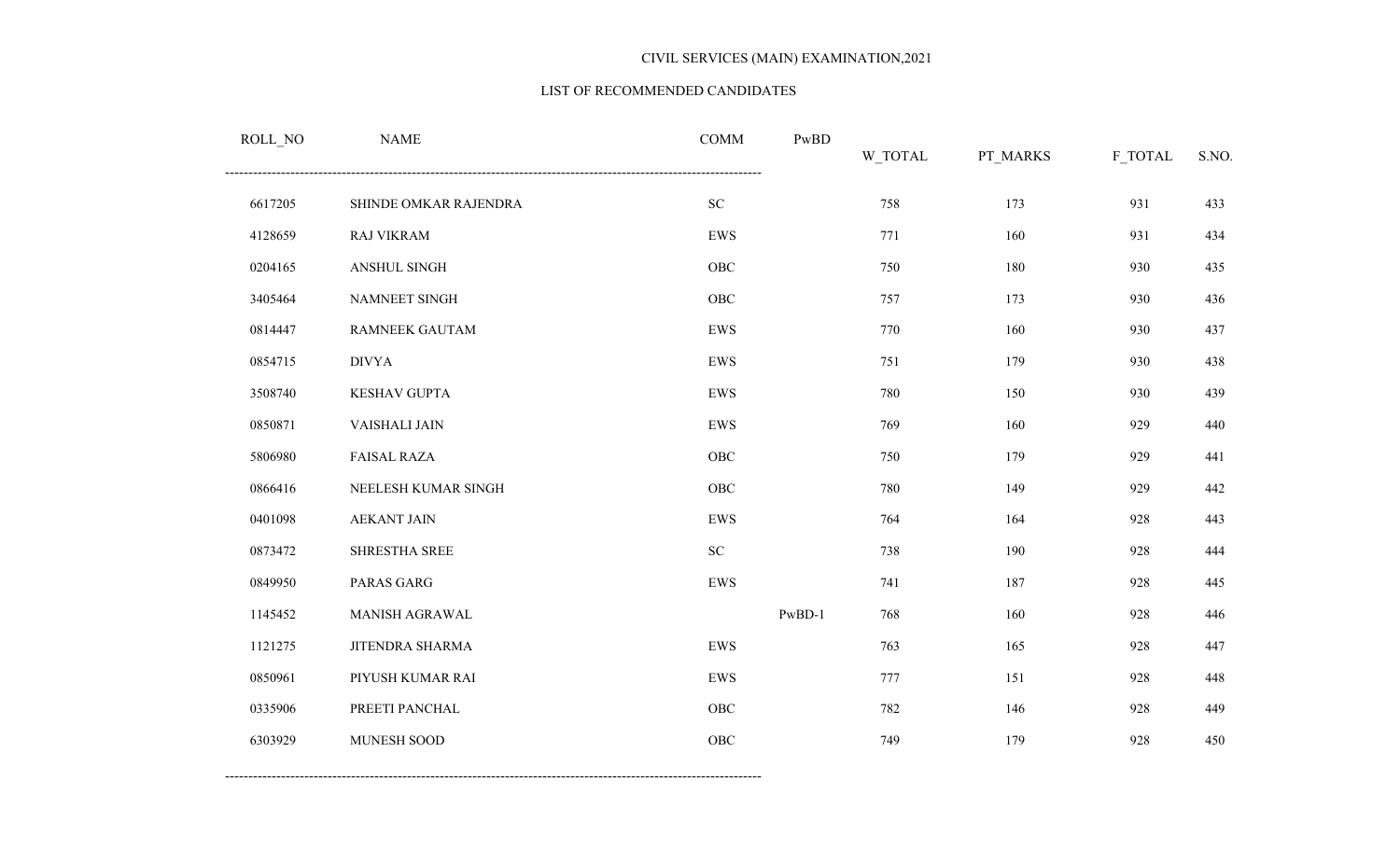#### LIST OF RECOMMENDED CANDIDATES

| ROLL_NO | <b>NAME</b>               | <b>COMM</b>         | PwBD | W_TOTAL | PT_MARKS | F_TOTAL | S.NO. |
|---------|---------------------------|---------------------|------|---------|----------|---------|-------|
| 6703406 | DESHMUKH ROSHAN PRADEEP   | ${\rm OBC}$         |      | 766     | 162      | 928     | 451   |
| 7002383 | HARJIT SINGH              | EWS                 |      | 743     | 184      | 927     | 452   |
| 0237071 | SHIVAM CHANDRA            | ${\rm SC}$          |      | 737     | 190      | 927     | 453   |
| 3503247 | <b>SAURAV KUMAR SAINI</b> | OBC                 |      | 792     | 135      | 927     | 454   |
| 0302387 | RAVINANDAN B M            | OBC                 |      | 762     | 165      | 927     | 455   |
| 8101588 | ABHISHEK KUMAR YADAV      | ${\rm OBC}$         |      | 767     | 160      | 927     | 456   |
| 6404830 | <b>MASOOM RAJA KHAN</b>   | EWS                 |      | 765     | 162      | 927     | 457   |
| 0803155 | YUVRAJ MARMAT             | $\operatorname{ST}$ |      | 772     | 154      | 926     | 458   |
| 0800531 | <b>SATINDER KAUR</b>      | ${\rm SC}$          |      | 761     | 165      | 926     | 459   |
| 1412017 | MUKUL BENIWAL             | $\rm SC$            |      | 753     | 173      | 926     | 460   |
| 8200826 | <b>BAIRY RUTHVIK</b>      | OBC                 |      | 769     | 157      | 926     | 461   |
| 6619699 | PATIL DEVRAJ MANISH       | ${\rm OBC}$         |      | 775     | 151      | 926     | 462   |
| 1913742 | ANJALI BHAVANA            | ${\rm OBC}$         |      | 742     | 184      | 926     | 463   |
| 5700404 | <b>ASHIF A</b>            | ${\rm OBC}$         |      | 746     | 179      | 925     | 464   |
| 6000576 | KEDAR NATH SHUKLA         | <b>EWS</b>          |      | 774     | 151      | 925     | 465   |
| 0418803 | ROHIT KUMAR SHAH          | OBC                 |      | 765     | 160      | 925     | 466   |
| 1111749 | <b>SANYA</b>              | ${\rm EWS}$         |      | 732     | 193      | 925     | 467   |
| 4115126 | <b>KUMAR KISLAY</b>       | OBC                 |      | 735     | 190      | 925     | 468   |
|         |                           |                     |      |         |          |         |       |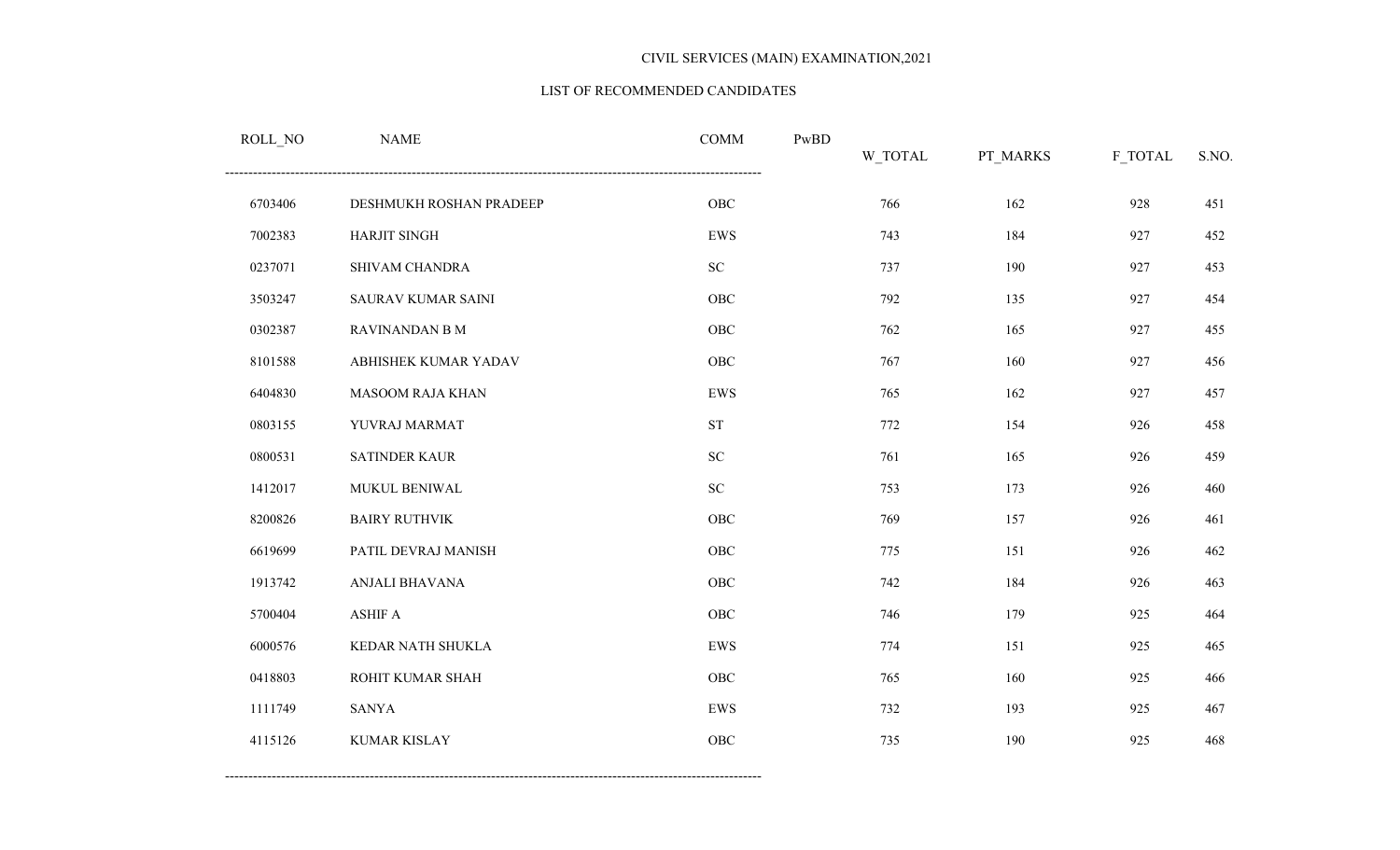#### LIST OF RECOMMENDED CANDIDATES

| ROLL_NO | <b>NAME</b>               | COMM        | PwBD     | W_TOTAL | PT_MARKS | F_TOTAL | S.NO. |
|---------|---------------------------|-------------|----------|---------|----------|---------|-------|
| 0806670 | Y V R SASHI SEKHAR        | ${\rm OBC}$ |          | 765     | 160      | 925     | 469   |
| 1010295 | UPPULURI CHAITANYA        | ${\rm SC}$  |          | 776     | 149      | 925     | 470   |
| 7807689 | SOURAV BELANI             | EWS         |          | 765     | 160      | 925     | 471   |
| 8005742 | ANKIT SINHA               | ${\rm EWS}$ |          | 782     | 143      | 925     | 472   |
| 3912873 | VINEET KUMAR              | OBC         |          | 793     | 132      | 925     | 473   |
| 0833416 | MUSKAN DAGAR              | ${\rm EWS}$ |          | 737     | 187      | 924     | 474   |
| 5706668 | APARNA O                  | ${\rm OBC}$ |          | 767     | 157      | 924     | 475   |
| 0819173 | NEHA GOYAL                |             | $PwBD-1$ | 751     | 173      | 924     | 476   |
| 1904608 | <b>ATHIRA S KUMAR</b>     | ${\rm OBC}$ |          | 728     | 195      | 923     | 477   |
| 6312184 | <b>RISHABH</b>            | ${\rm EWS}$ |          | 772     | 151      | 923     | 478   |
| 0336289 | <b>SAVITA GOTYAL</b>      | ${\rm OBC}$ |          | 773     | 150      | 923     | 479   |
| 5904750 | ROHIT SINGH               | ${\rm OBC}$ |          | 763     | 160      | 923     | 480   |
| 0856516 | PUSHKAR VERMA             | ${\rm OBC}$ |          | 755     | 168      | 923     | 481   |
| 0504688 | TAHSEENBANU DAWADI        | ${\rm OBC}$ |          | 768     | 155      | 923     | 482   |
| 0847161 | SINGH PRABHAT GYANENDRA   | ${\rm EWS}$ |          | 758     | 165      | 923     | 483   |
| 6300971 | VISHAL KUMAR              | ${\rm OBC}$ |          | 761     | 162      | 923     | 484   |
| 4108517 | ADITYA SHRIVASTAVA        | ${\rm EWS}$ |          | 777     | 146      | 923     | 485   |
| 1105797 | <b>JITENDRA CHOUDHARY</b> | ${\rm OBC}$ |          | 763     | 160      | 923     | 486   |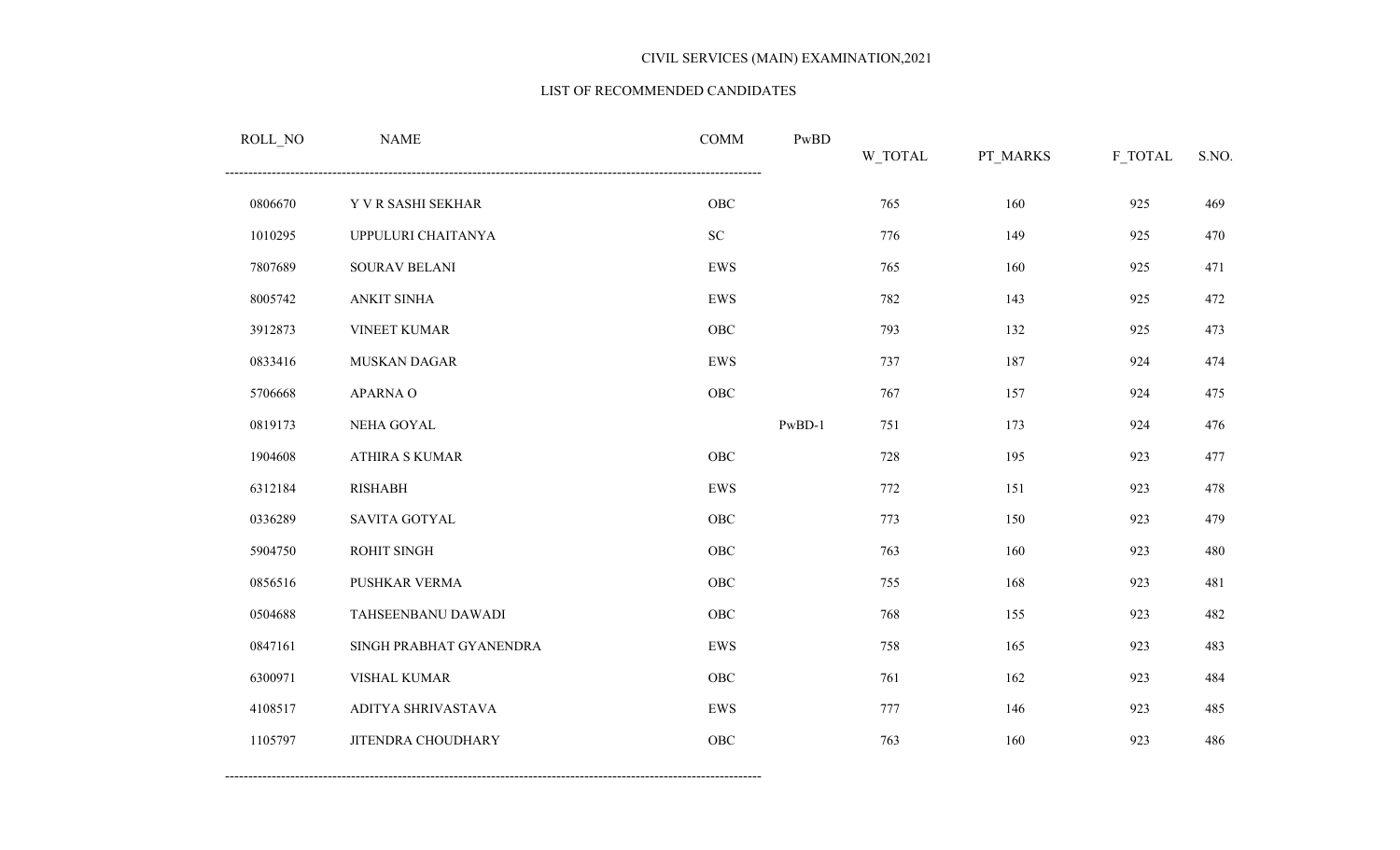#### LIST OF RECOMMENDED CANDIDATES

| ROLL_NO | <b>NAME</b>               | <b>COMM</b> | PwBD | W_TOTAL | PT_MARKS | F_TOTAL | S.NO. |
|---------|---------------------------|-------------|------|---------|----------|---------|-------|
| 1522756 | RAKESH KUMAR SINGH        | OBC         |      | 780     | 143      | 923     | 487   |
| 1019807 | N SANTOSH KUMAR REDDY     | EWS         |      | 732     | 190      | 922     | 488   |
| 0862757 | NISHA YADAV               | OBC         |      | 740     | 182      | 922     | 489   |
| 0829441 | <b>NEERAJ</b>             | ${\rm OBC}$ |      | 740     | 182      | 922     | 490   |
| 0862791 | <b>GOPIKRISHNA B</b>      | OBC         |      | 743     | 179      | 922     | 491   |
| 3800698 | KULKARNI ANIKET LAXMIKANT | EWS         |      | 804     | 118      | 922     | 492   |
| 7812795 | DEEPAK DANGI              | OBC         |      | 768     | 154      | 922     | 493   |
| 0329658 | ABHINANDAN KUMAR          | OBC         |      | 752     | 170      | 922     | 494   |
| 1911828 | DEEPU SUDHEER             | OBC         |      | 742     | 179      | 921     | 495   |
| 6500901 | SHAIKH MOHD ZAIB ZAKIR    | OBC         |      | 737     | 184      | 921     | 496   |
| 0807702 | SHUBHAM SATYAM            | EWS         |      | 761     | 160      | 921     | 497   |
| 0853389 | DEEPAK KUMAR              | ${\rm SC}$  |      | 748     | 173      | 921     | 498   |
| 4118984 | MUKESH KUMAR GUPTA        | OBC         |      | 745     | 176      | 921     | 499   |
| 1120177 | DEVENDER SINGH CHAUDHARY  | OBC         |      | 759     | 162      | 921     | 500   |
| 0420059 | <b>SONU PARMAR</b>        | ${\rm OBC}$ |      | 770     | 151      | 921     | 501   |
| 1225850 | KISHAN KUMAR S            | ${\rm SC}$  |      | 731     | 190      | 921     | 502   |
| 5610287 | SANTHOSH KUMAR S          | OBC         |      | 759     | 162      | 921     | 503   |
| 0877143 | NISHA PHOGAT              | OBC         |      | 736     | 184      | 920     | 504   |
|         |                           |             |      |         |          |         |       |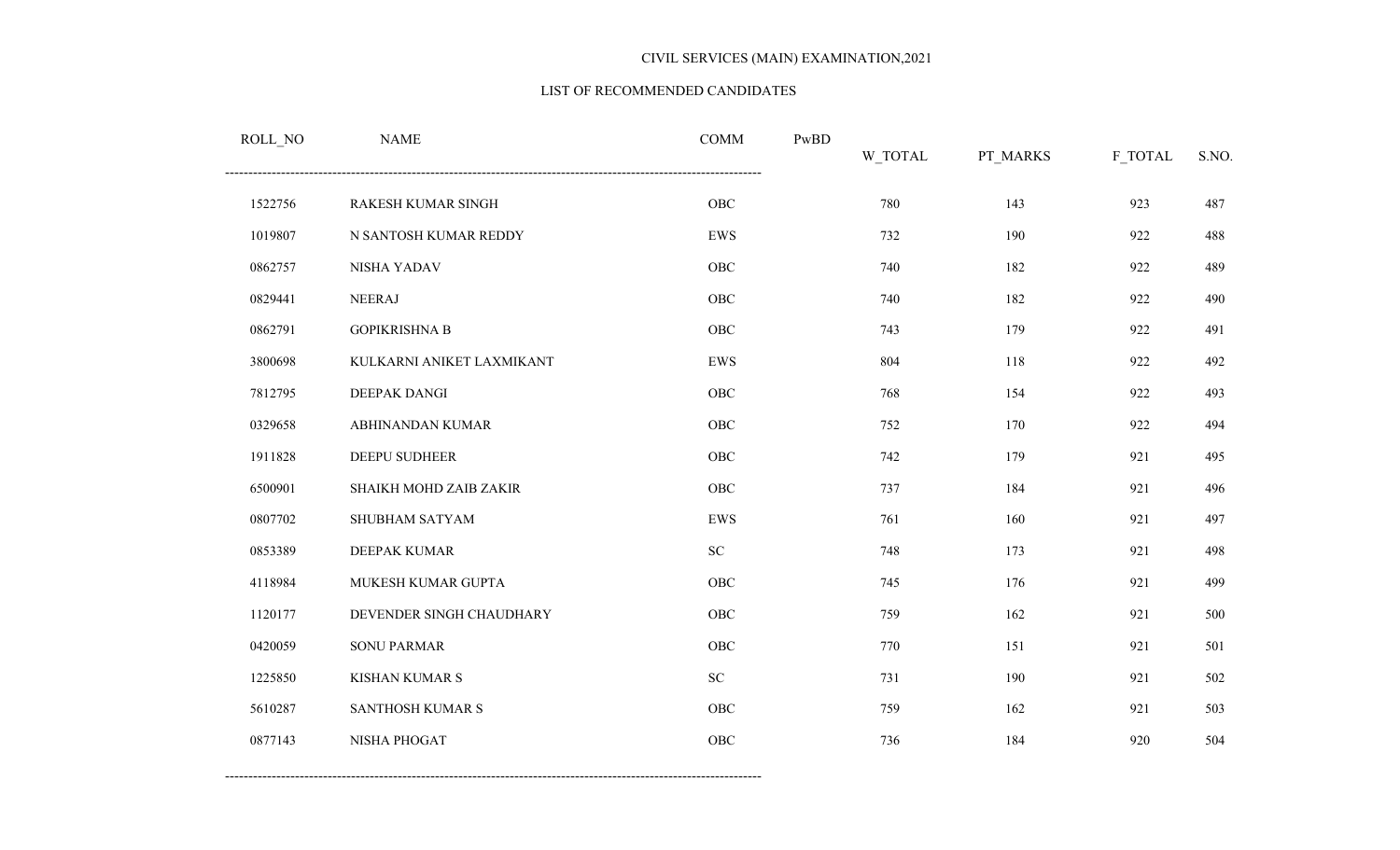#### LIST OF RECOMMENDED CANDIDATES

| ROLL_NO | <b>NAME</b>              | <b>COMM</b>        | $\mathbf{PwBD}$ | W_TOTAL | PT_MARKS | F_TOTAL | S.NO. |
|---------|--------------------------|--------------------|-----------------|---------|----------|---------|-------|
| 0815349 | <b>KUMAR SHANU</b>       | OBC                |                 | 755     | 165      | 920     | 505   |
| 0911936 | SHILPA KHANIKAR          | OBC                |                 | 752     | 168      | 920     | 506   |
| 1140304 | AKASH KUMAR SHARMA       | EWS                |                 | 768     | 152      | 920     | 507   |
| 1408528 | <b>GAUTAM RAI</b>        | ${\rm SC}$         |                 | 749     | 171      | 920     | 508   |
| 6405750 | <b>AJAY KUMAR</b>        | EWS                |                 | 756     | 164      | 920     | 509   |
| 0831821 | ATUL KUMAR SINGH         | OBC                |                 | 749     | 171      | 920     | 510   |
| 0849958 | VEDANT SHANKAR           | ${\rm SC}$         |                 | 765     | 154      | 919     | 511   |
| 0820114 | ROHIT SINGH              | ${\rm OBC}$        |                 | 761     | 158      | 919     | 512   |
| 4100848 | <b>MANAS RANJAN SAHU</b> | OBC                |                 | 751     | 168      | 919     | 513   |
| 1115946 | RAJENDRA CHAUDHARY       | OBC                |                 | 762     | 157      | 919     | 514   |
| 0849549 | <b>KARANDEEP</b>         | ${\rm SC}$         |                 | 748     | 171      | 919     | 515   |
| 0324774 | MOHAMMED SIDDIQ SHARIFF  | ${\rm OBC}$        |                 | 757     | 162      | 919     | 516   |
| 8104768 | <b>ASHISH</b>            | ${\rm SC}$         |                 | 742     | 176      | 918     | 517   |
| 0826196 | SHAKTI SINGH ARYA        | EWS                |                 | 750     | 168      | 918     | 518   |
| 0846218 | <b>SHUBHAM KUMAR</b>     | ${\rm SC}$         |                 | 772     | 146      | 918     | 519   |
| 1118558 | VINAY KUMAR MEENA        | ${\cal S}{\cal T}$ |                 | 761     | 157      | 918     | 520   |
| 1016153 | P SRAVAN KUMAR           | OBC                |                 | 768     | 150      | 918     | 521   |
| 0832960 | RAJESH KUMAR             | <b>SC</b>          |                 | 753     | 165      | 918     | 522   |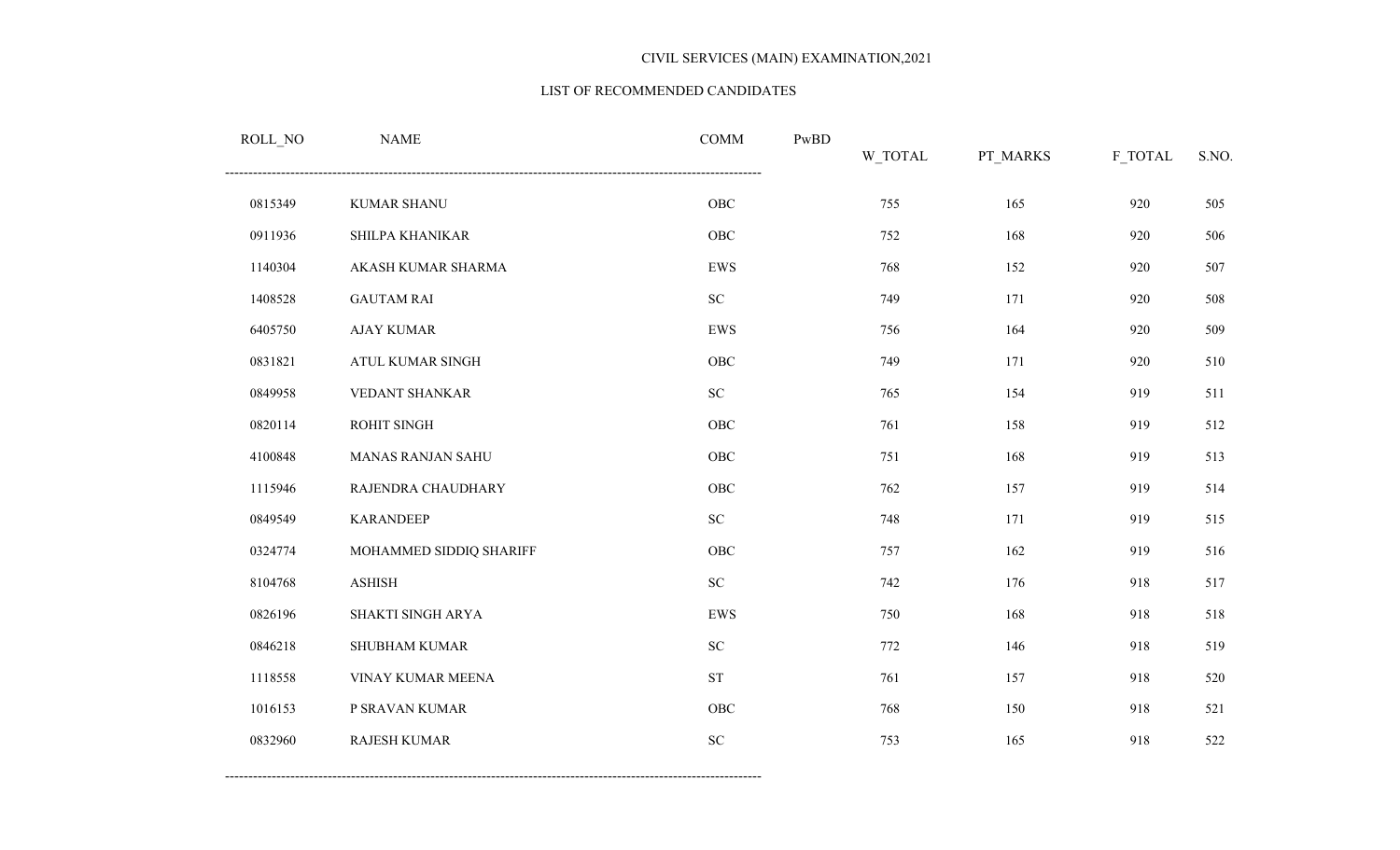#### LIST OF RECOMMENDED CANDIDATES

| ROLL_NO | <b>NAME</b>          | <b>COMM</b> | $\mathbf{PwBD}$ | W_TOTAL | PT_MARKS | F_TOTAL | S.NO. |
|---------|----------------------|-------------|-----------------|---------|----------|---------|-------|
| 1902700 | PRAPANJ R            | ${\rm OBC}$ |                 | 726     | 191      | 917     | 523   |
| 0821045 | <b>NIDHI</b>         | ${\rm OBC}$ |                 | 724     | 193      | 917     | 524   |
| 0837703 | <b>SHIVIN</b>        | EWS         |                 | 738     | 179      | 917     | 525   |
| 5814251 | VIKRANT KUMAR SINGH  | ${\rm SC}$  |                 | 746     | 171      | 917     | 526   |
| 1225246 | ARUNKUMAR S          | OBC         |                 | 749     | 168      | 917     | 527   |
| 5201307 | HARSH CHOUDHARY      | ${\rm OBC}$ |                 | 741     | 176      | 917     | 528   |
| 2206982 | PAREEKSHIT           | ${\rm OBC}$ |                 | 749     | 168      | 917     | 529   |
| 3400654 | ANJEET SINGH         | ${\rm SC}$  |                 | 768     | 149      | 917     | 530   |
| 7202502 | ROHIT KUMAR          | ${\rm OBC}$ |                 | 767     | 150      | 917     | 531   |
| 0311525 | CHETHAN K            | EWS         |                 | 757     | 159      | 916     | 532   |
| 1542318 | <b>SONU KUMAR</b>    | EWS         |                 | 737     | 179      | 916     | 533   |
| 0105545 | SUDHA CHAUHAN        | ${\rm OBC}$ |                 | 756     | 160      | 916     | 534   |
| 2411263 | <b>SOURAV RAMES</b>  | ${\rm OBC}$ |                 | 756     | 160      | 916     | 535   |
| 0849101 | RAHUL KANWARIA       | ${\rm SC}$  |                 | 765     | 151      | 916     | 536   |
| 0835880 | ANSHUL NAGAR         | ${\rm SC}$  |                 | 728     | 187      | 915     | 537   |
| 0878142 | <b>RAJESH RANJAN</b> | ${\rm OBC}$ |                 | 750     | 165      | 915     | 538   |
| 7002786 | RAJAT BEETON         | ${\rm ST}$  |                 | 770     | 145      | 915     | 539   |
| 1401101 | <b>MANOJ KUMAR</b>   | ${\rm OBC}$ |                 | 719     | 195      | 914     | 540   |
|         |                      |             |                 |         |          |         |       |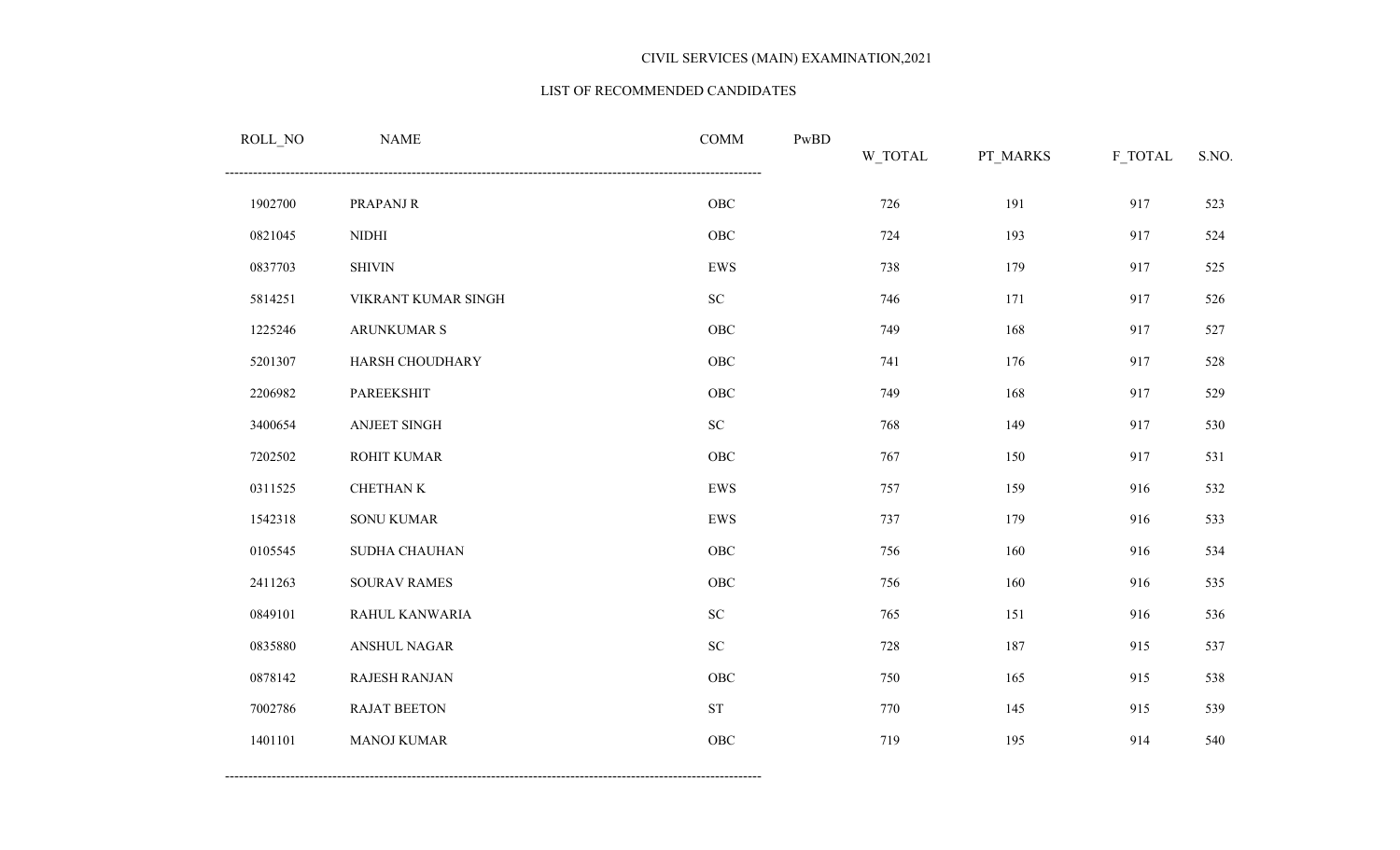#### LIST OF RECOMMENDED CANDIDATES

| ROLL_NO | <b>NAME</b>             | <b>COMM</b>        | PwBD | W_TOTAL | PT_MARKS | F_TOTAL | S.NO. |
|---------|-------------------------|--------------------|------|---------|----------|---------|-------|
| 4107347 | RITESH KUMAR            | ${\rm OBC}$        |      | 763     | 151      | 914     | 541   |
| 0853581 | POURUSH AGARWAL         | OBC                |      | 749     | 165      | 914     | 542   |
| 1515621 | <b>ABHISHEK RANJAN</b>  | ${\rm SC}$         |      | 743     | 171      | 914     | 543   |
| 1003771 | MADISETTY ANANYA PRIYA  | OBC                |      | 741     | 173      | 914     | 544   |
| 6414750 | MOHAMMED SHAUKATH AZEEM | OBC                |      | 754     | 160      | 914     | 545   |
| 2616159 | <b>AVANISH KUMAR</b>    | OBC                |      | 738     | 176      | 914     | 546   |
| 1135533 | NISHANT SIHARA          | ${\cal S}{\cal T}$ |      | 738     | 176      | 914     | 547   |
| 6505603 | PRIYA MEENA             | ${\cal S}{\cal T}$ |      | 741     | 173      | 914     | 548   |
| 6306277 | <b>GAUTAM SINGH</b>     | OBC                |      | 757     | 157      | 914     | 549   |
| 0325390 | NEERAJ KUMAR            | OBC                |      | 731     | 182      | 913     | 550   |
| 2204578 | PAWAN KUMAR             | OBC                |      | 740     | 173      | 913     | 551   |
| 6204937 | MANDA JAVALI ALFONS     | ${\rm SC}$         |      | 729     | 184      | 913     | 552   |
| 1900891 | HASHIN JITHU K          | OBC                |      | 753     | 160      | 913     | 553   |
| 0857361 | RAJKUMAR MEENA          | ${\cal S}{\cal T}$ |      | 740     | 173      | 913     | 554   |
| 1143023 | ANURAG MEENA            | ${\cal S}{\cal T}$ |      | 789     | 124      | 913     | 555   |
| 6805260 | SHUBHAM KUMAR SHARMA    | OBC                |      | 751     | 162      | 913     | 556   |
| 3533364 | SHWETA KAMBOJ           | OBC                |      | 749     | 164      | 913     | 557   |
| 6612130 | ASMAR APURVA DHANANJAY  | OBC                |      | 759     | 154      | 913     | 558   |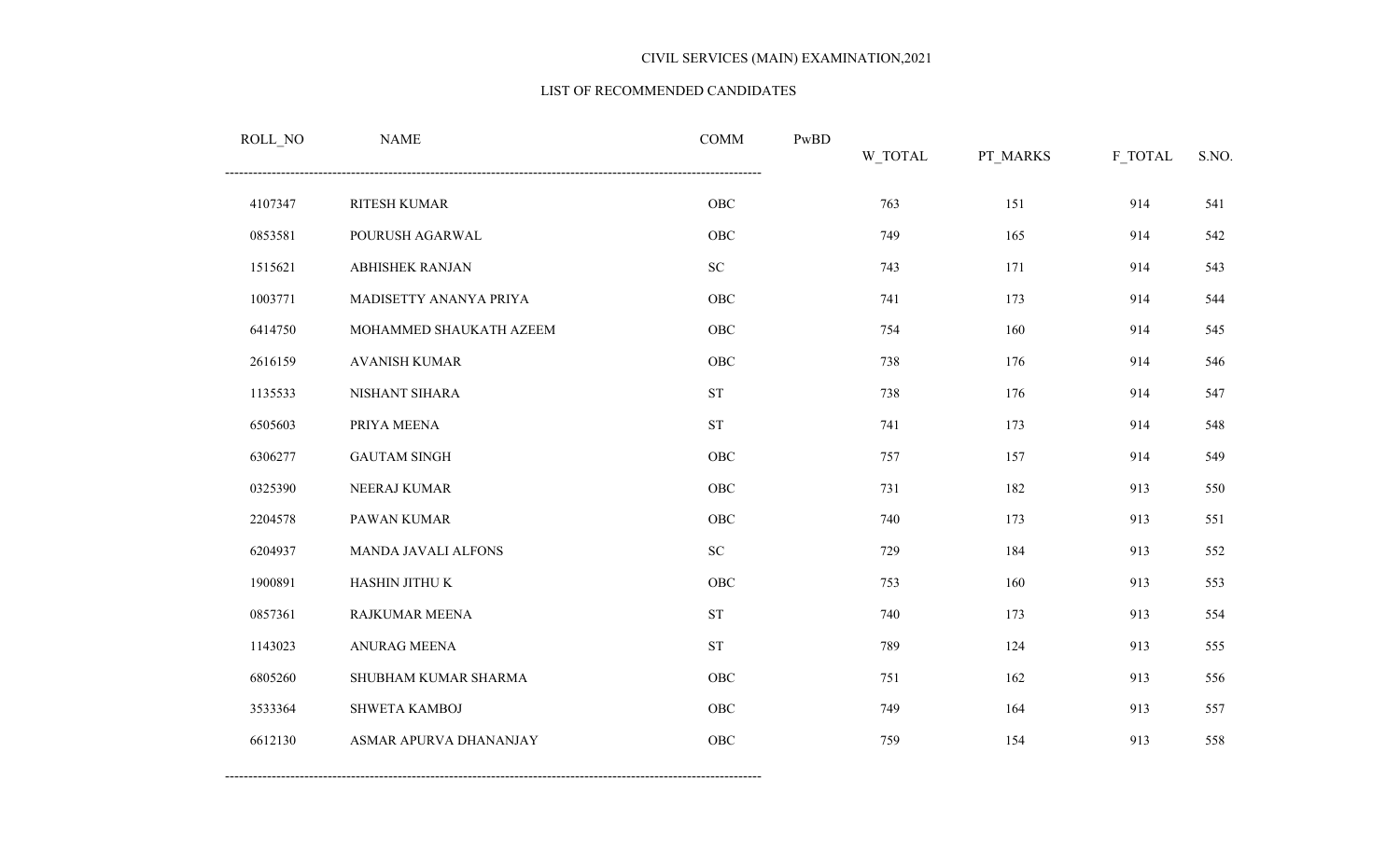#### LIST OF RECOMMENDED CANDIDATES

| ROLL_NO | <b>NAME</b>              | <b>COMM</b>        | PwBD | W_TOTAL | PT_MARKS | F_TOTAL | S.NO. |
|---------|--------------------------|--------------------|------|---------|----------|---------|-------|
| 0832318 | DOMALE NITISH DILIPKUMAR | OBC                |      | 753     | 160      | 913     | 559   |
| 6700169 | PATIL NIRAJ VIJAY        | OBC                |      | 745     | 168      | 913     | 560   |
| 0873291 | <b>AMIT KUMAR</b>        | OBC                |      | 752     | 160      | 912     | 561   |
| 1316281 | AKANKSHA MILIND TAMGADGE | <b>SC</b>          |      | 758     | 154      | 912     | 562   |
| 6628298 | PATIL ASHISH ASHOK       | OBC                |      | 761     | 151      | 912     | 563   |
| 5104616 | MANYALA ANIRUDH          | OBC                |      | 747     | 165      | 912     | 564   |
| 1103264 | SIDDHARTH BARWAL         | ${\cal S}{\cal T}$ |      | 755     | 157      | 912     | 565   |
| 8205856 | <b>BUDDHI AKHIL</b>      | OBC                |      | 769     | 143      | 912     | 566   |
| 4301343 | VIKU L ACHUMI            | <b>ST</b>          |      | 733     | 179      | 912     | 567   |
| 1028474 | NAGRALE SHUBHAM PRAKASH  | ${\rm SC}$         |      | 758     | 154      | 912     | 568   |
| 0877568 | <b>ANURAG DARU</b>       | ${\bf SC}$         |      | 750     | 162      | 912     | 569   |
| 0306884 | SHINDE AMIT LAXMAN       | OBC                |      | 736     | 176      | 912     | 570   |
| 1029864 | ABHAY KUMAR SONKER       | <b>SC</b>          |      | 729     | 182      | 911     | 571   |
| 1224948 | NIVEDITA R               | OBC                |      | 729     | 182      | 911     | 572   |
| 0879324 | REKHA MEENA              | ${\cal S}{\cal T}$ |      | 740     | 171      | 911     | 573   |
| 0325344 | RANJITH KUMAR PARVATHI   | OBC                |      | 757     | 154      | 911     | 574   |
| 6409115 | MAKAKMAYUM HOSNI MUBARAK | OBC                |      | 729     | 182      | 911     | 575   |
| 0803598 | RAVINDRA KUMAR MEENA     | <b>ST</b>          |      | 740     | 170      | 910     | 576   |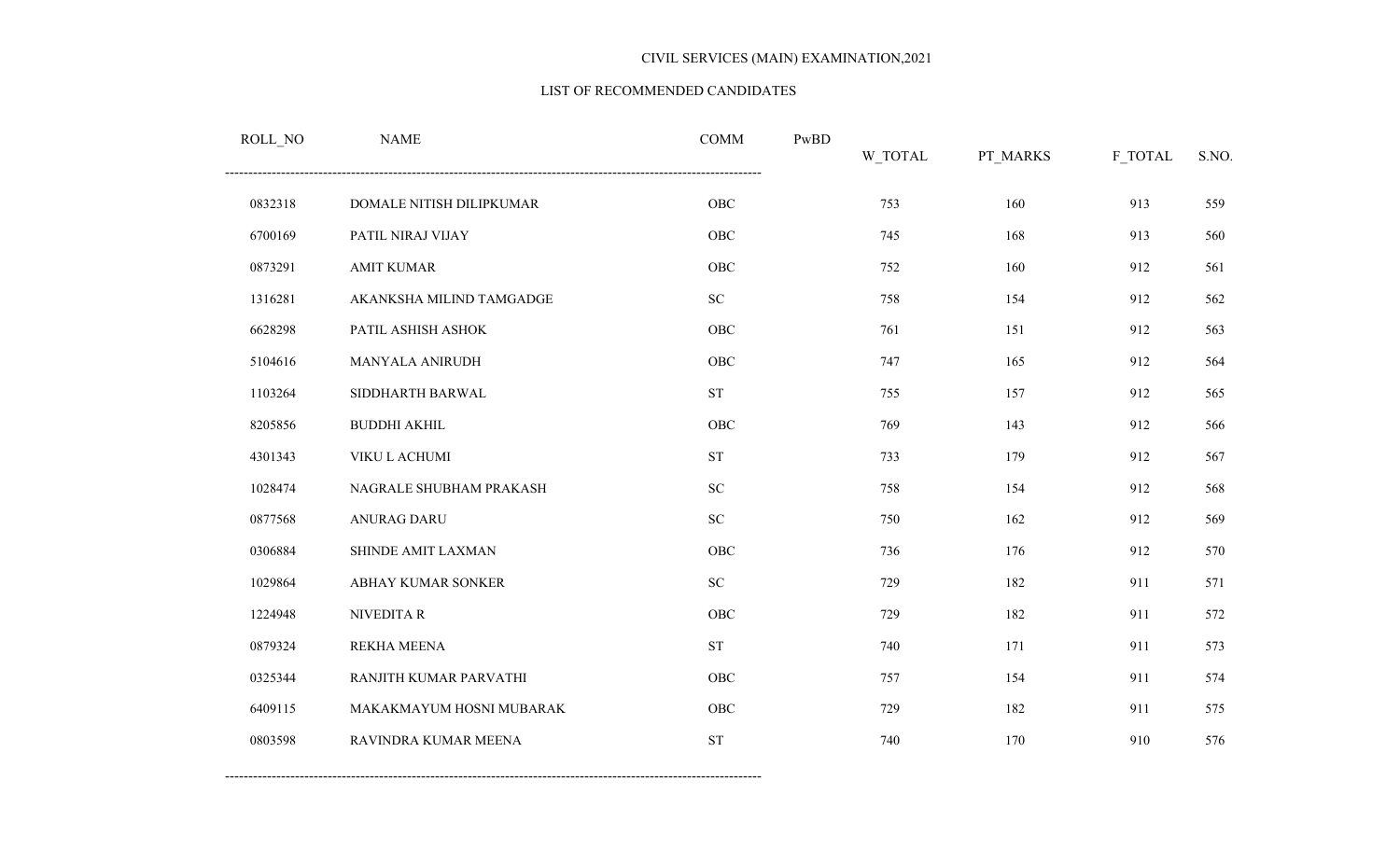#### LIST OF RECOMMENDED CANDIDATES

| ROLL_NO | <b>NAME</b>              | <b>COMM</b>        | PwBD | W_TOTAL | PT_MARKS | F_TOTAL | S.NO. |
|---------|--------------------------|--------------------|------|---------|----------|---------|-------|
| 2624092 | ANJALI VERMA             | ${\rm OBC}$        |      | 737     | 173      | 910     | 577   |
| 6628186 | MANE SWAPNIL TUKARAM     | ${\rm SC}$         |      | 723     | 187      | 910     | 578   |
| 2621988 | HARSHIVANI SINGH         | ${\rm SC}$         |      | 756     | 154      | 910     | 579   |
| 5605760 | ROHIT KUMAR CHAUDHARY    | ${\rm SC}$         |      | 738     | 171      | 909     | 580   |
| 3527572 | <b>NARENDER</b>          | ${\rm SC}$         |      | 741     | 168      | 909     | 581   |
| 7002240 | NAVKIRAN KAUR            | ${\rm SC}$         |      | 726     | 182      | 908     | 582   |
| 8601325 | PRASHANT SURESH DAGALE   | ${\cal S}{\cal T}$ |      | 735     | 173      | 908     | 583   |
| 0860939 | TENZIN CHONZOM           | ${\cal S}{\cal T}$ |      | 726     | 182      | 908     | 584   |
| 0846100 | <b>IMSENNARO WALLING</b> | ${\cal S}{\cal T}$ |      | 735     | 173      | 908     | 585   |
| 5911039 | <b>RISHABH HANS</b>      | ${\rm SC}$         |      | 757     | 151      | 908     | 586   |
| 1531920 | SHIVAM PRAKASH           | ${\rm SC}$         |      | 717     | 190      | 907     | 587   |
| 1111435 | <b>AASTHA</b>            | ${\rm SC}$         |      | 745     | 162      | 907     | 588   |
| 0826832 | AKSHAT KUMAR SINGH       | ${\rm SC}$         |      | 731     | 176      | 907     | 589   |
| 0873507 | RAJESH MEENA             | ${\cal S}{\cal T}$ |      | 750     | 157      | 907     | 590   |
| 1140599 | <b>ANNU TATU</b>         | ${\cal S}{\cal T}$ |      | 738     | 169      | 907     | 591   |
| 0864653 | <b>GAGAN SINGH MEENA</b> | ${\cal S}{\cal T}$ |      | 739     | 168      | 907     | 592   |
| 0219163 | <b>ABHISHEK RANJAN</b>   | ${\rm SC}$         |      | 735     | 171      | 906     | 593   |
| 0821839 | <b>ANKIT SINGH</b>       | ${\rm SC}$         |      | 741     | 165      | 906     | 594   |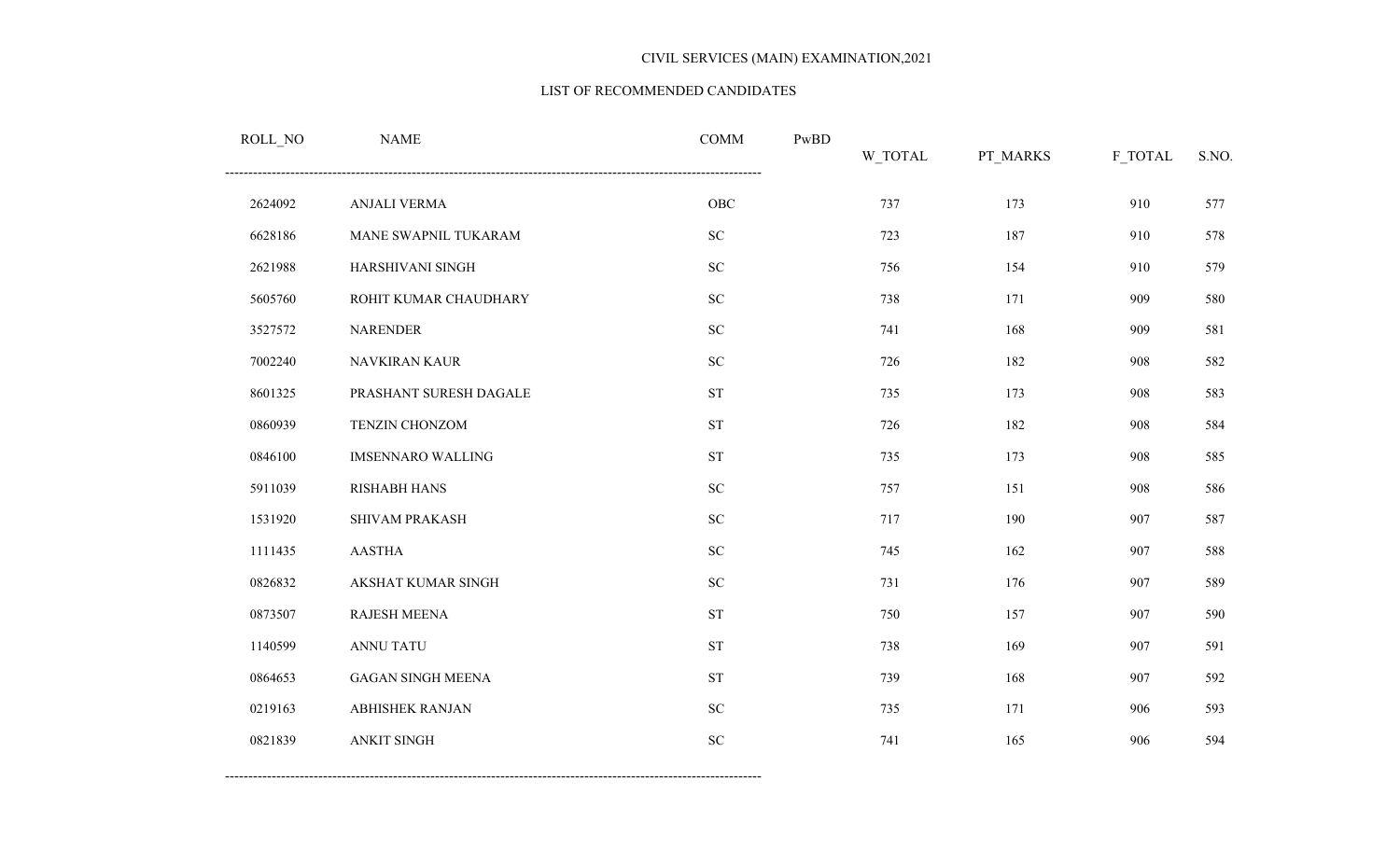#### LIST OF RECOMMENDED CANDIDATES

| ROLL_NO | <b>NAME</b>                   | <b>COMM</b>        | PwBD     | W_TOTAL | PT_MARKS | F_TOTAL | S.NO. |
|---------|-------------------------------|--------------------|----------|---------|----------|---------|-------|
| 6307307 | MEHAR PANWAR                  | ${\rm SC}$         |          | 734     | 171      | 905     | 595   |
| 3523585 | <b>ABHINAV</b>                | ${\rm SC}$         |          | 729     | 176      | 905     | 596   |
| 3513469 | <b>GAURAV DOGRA</b>           | ${\rm SC}$         |          | 729     | 176      | 905     | 597   |
| 4914259 | ANURADHA AGRAWAL              |                    | $PwBD-1$ | 740     | 165      | 905     | 598   |
| 1046947 | B SAHADITH VENKAT TRIVINAG    |                    | PwBD-3   | 781     | 124      | 905     | 599   |
| 1800124 | ANWAR HUSSAIN                 | ${\cal S}{\cal T}$ |          | 726     | 178      | 904     | 600   |
| 0121923 | ENGINEER AKSHESH MAHENDRABHAI | ${\rm SC}$         |          | 742     | 162      | 904     | 601   |
| 1005179 | PANDU WILSON                  | ${\rm SC}$         |          | 761     | 143      | 904     | 602   |
| 0114967 | <b>SIDDHARTH</b>              | ${\rm SC}$         |          | 736     | 168      | 904     | 603   |
| 1211469 | D KUDIARASU                   | ${\rm SC}$         |          | 727     | 176      | 903     | 604   |
| 0821487 | CHANDRASHEKHAR MEHRA          | ${\rm SC}$         |          | 768     | 135      | 903     | 605   |
| 6608104 | <b>MANOJ KUMAR</b>            | ${\rm SC}$         |          | 738     | 165      | 903     | 606   |
| 3525503 | RENU DAHIYA                   | ${\rm SC}$         |          | 735     | 168      | 903     | 607   |
| 1005587 | PAVITHRA MUTYAP               | ${\rm SC}$         |          | 746     | 157      | 903     | 608   |
| 6208279 | RAJA RATNAM GOLLA             | ${\rm SC}$         |          | 704     | 198      | 902     | 609   |
| 1105332 | AJAY KUMAR MEENA              | <b>ST</b>          |          | 729     | 173      | 902     | 610   |
| 1124695 | <b>VIKAS MEENA</b>            | ${\cal S}{\cal T}$ |          | 751     | 151      | 902     | 611   |
| 0616135 | <b>DIYA GOLDAR</b>            | ${\rm SC}$         |          | 750     | 151      | 901     | 612   |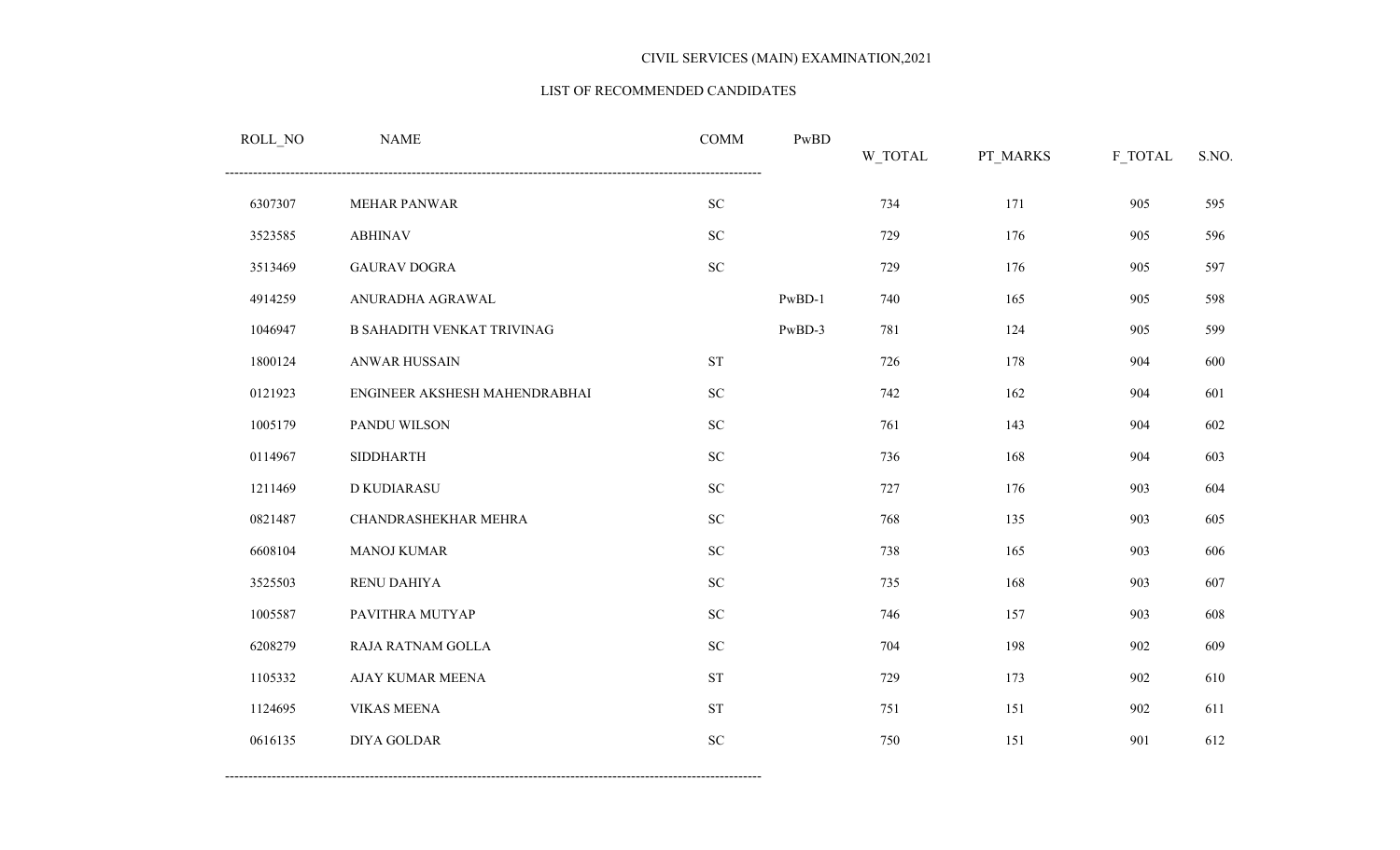#### LIST OF RECOMMENDED CANDIDATES

| ROLL_NO | <b>NAME</b>                  | <b>COMM</b>        | PwBD   | W_TOTAL | PT_MARKS | F_TOTAL | S.NO. |
|---------|------------------------------|--------------------|--------|---------|----------|---------|-------|
| 0843885 | PRATEEK GAHLOT               | ${\rm SC}$         |        | 758     | 143      | 901     | 613   |
| 0633016 | NAYAN RANJAN DAS             | ${\rm SC}$         |        | 716     | 184      | 900     | 614   |
| 1046796 | <b>IESSDMANOJ</b>            |                    | PwBD-1 | 748     | 152      | 900     | 615   |
| 3500443 | <b>DHEERAJ THAKUR</b>        | <b>ST</b>          |        | 749     | 151      | 900     | 616   |
| 3516928 | RUDRAKSH RAVI SONDH          | ${\bf SC}$         |        | 728     | 171      | 899     | 617   |
| 0904723 | AYUSHI KALWAR                | ${\bf SC}$         |        | 719     | 179      | 898     | 618   |
| 7003104 | VISHAVDEEP MATTU             | ${\rm SC}$         |        | 748     | 150      | 898     | 619   |
| 1318378 | SONARKAR ABHAY ANIL          | ${\rm SC}$         |        | 747     | 151      | 898     | 620   |
| 3524489 | <b>RAJNISH MEHRA</b>         | ${\rm SC}$         |        | 744     | 154      | 898     | 621   |
| 1103771 | RAJESH KUMAR MEENA           | ${\cal S}{\cal T}$ |        | 730     | 168      | 898     | 622   |
| 5100752 | <b>BANAVATH ARAVIND</b>      | ${\cal S}{\cal T}$ |        | 735     | 162      | 897     | 623   |
| 0872726 | BHARAT JAI PRAKASH MEENA     | <b>ST</b>          |        | 751     | 146      | 897     | 624   |
| 0833384 | <b>MANISHA TOOR</b>          | ${\rm SC}$         |        | 720     | 176      | 896     | 625   |
| 6708120 | <b>GOLAPKAR ASHWIN RAJAN</b> | ${\rm SC}$         |        | 714     | 182      | 896     | 626   |
| 3809671 | SONAWANE MANSI NARENDRA      | ${\rm SC}$         |        | 728     | 168      | 896     | 627   |
| 3503647 | AMRITPAL SINGH               | ${\bf SC}$         |        | 756     | 140      | 896     | 628   |
| 5920417 | <b>ABHISHEK VYAS</b>         | ${\rm SC}$         |        | 733     | 162      | 895     | 629   |
| 2624784 | CHITRANSHU GAUTAM            | ${\rm SC}$         |        | 716     | 179      | 895     | 630   |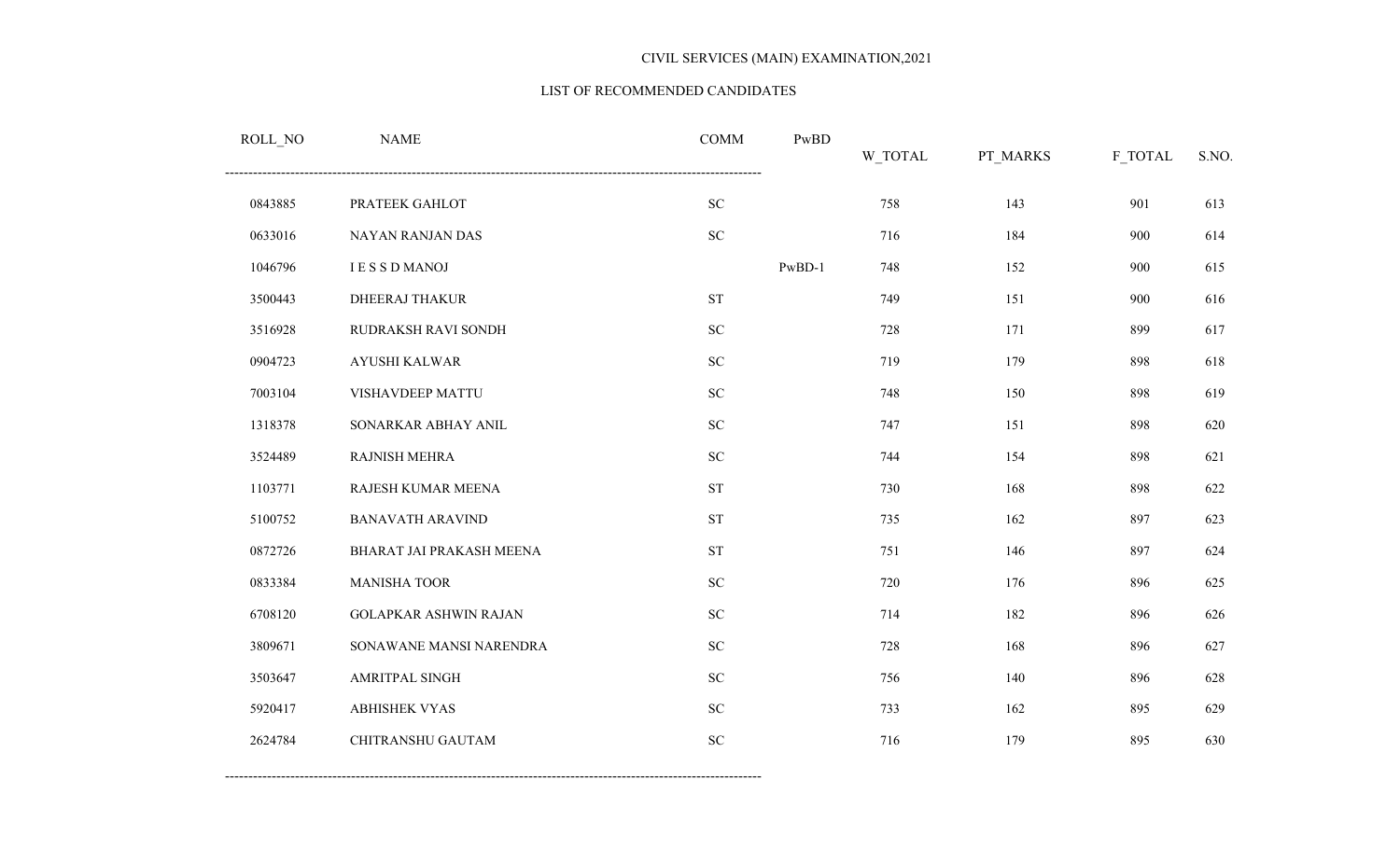#### LIST OF RECOMMENDED CANDIDATES

| ROLL_NO | <b>NAME</b>            | <b>COMM</b>        | PwBD     | W_TOTAL | PT_MARKS | F_TOTAL | S.NO. |
|---------|------------------------|--------------------|----------|---------|----------|---------|-------|
| 1909705 | RAVEEN K MANOHARAN     | ${\rm SC}$         |          | 735     | 160      | 895     | 631   |
| 3512603 | <b>GURSIMRAT SINGH</b> | ${\rm SC}$         |          | 746     | 149      | 895     | 632   |
| 3538685 | YOGESH DILHOR          | ${\rm SC}$         |          | 713     | 182      | 895     | 633   |
| 1105845 | <b>GAGAN GHUNAWAT</b>  | ${\cal S}{\cal T}$ |          | 744     | 151      | 895     | 634   |
| 1100724 | KULDEEP MEENA          | <b>ST</b>          |          | 756     | 138      | 894     | 635   |
| 0883322 | SHANTANU HARSHWARDHAN  | ${\rm SC}$         |          | 723     | 171      | 894     | 636   |
| 1039549 | P MOUNIKA              | ${\cal S}{\cal T}$ |          | 715     | 179      | 894     | 637   |
| 6306153 | MAYANK MEGHWAL         | ${\rm SC}$         |          | 739     | 154      | 893     | 638   |
| 1405971 | DEBJYOTI BARMAN        | ${\rm SC}$         |          | 709     | 184      | 893     | 639   |
| 1101348 | MATENDRA KUMAR MEENA   | ST                 |          | 761     | 132      | 893     | 640   |
| 0316469 | PRASHANTH KUMAR BO     | ${\rm SC}$         |          | 716     | 176      | 892     | 641   |
| 1410811 | SULEKHA JAGARWAR       | <b>ST</b>          |          | 716     | 176      | 892     | 642   |
| 0886717 | KARANBIR SINGH CHOHAN  |                    | $PwBD-1$ | 744     | 148      | 892     | 643   |
| 2600288 | SPARSH VERMA           | ${\rm SC}$         |          | 731     | 160      | 891     | 644   |
| 0402124 | <b>ADITYA DOHAR</b>    | ${\rm SC}$         |          | 737     | 154      | 891     | 645   |
| 1111492 | SHUBHAM MEENA          | ${\rm ST}$         |          | 734     | 157      | 891     | 646   |
| 1139841 | <b>ASHOK MEENA</b>     | <b>ST</b>          |          | 731     | 160      | 891     | 647   |
| 0807264 | SHUBHAM KUMAR MEENA    | <b>ST</b>          |          | 726     | 165      | 891     | 648   |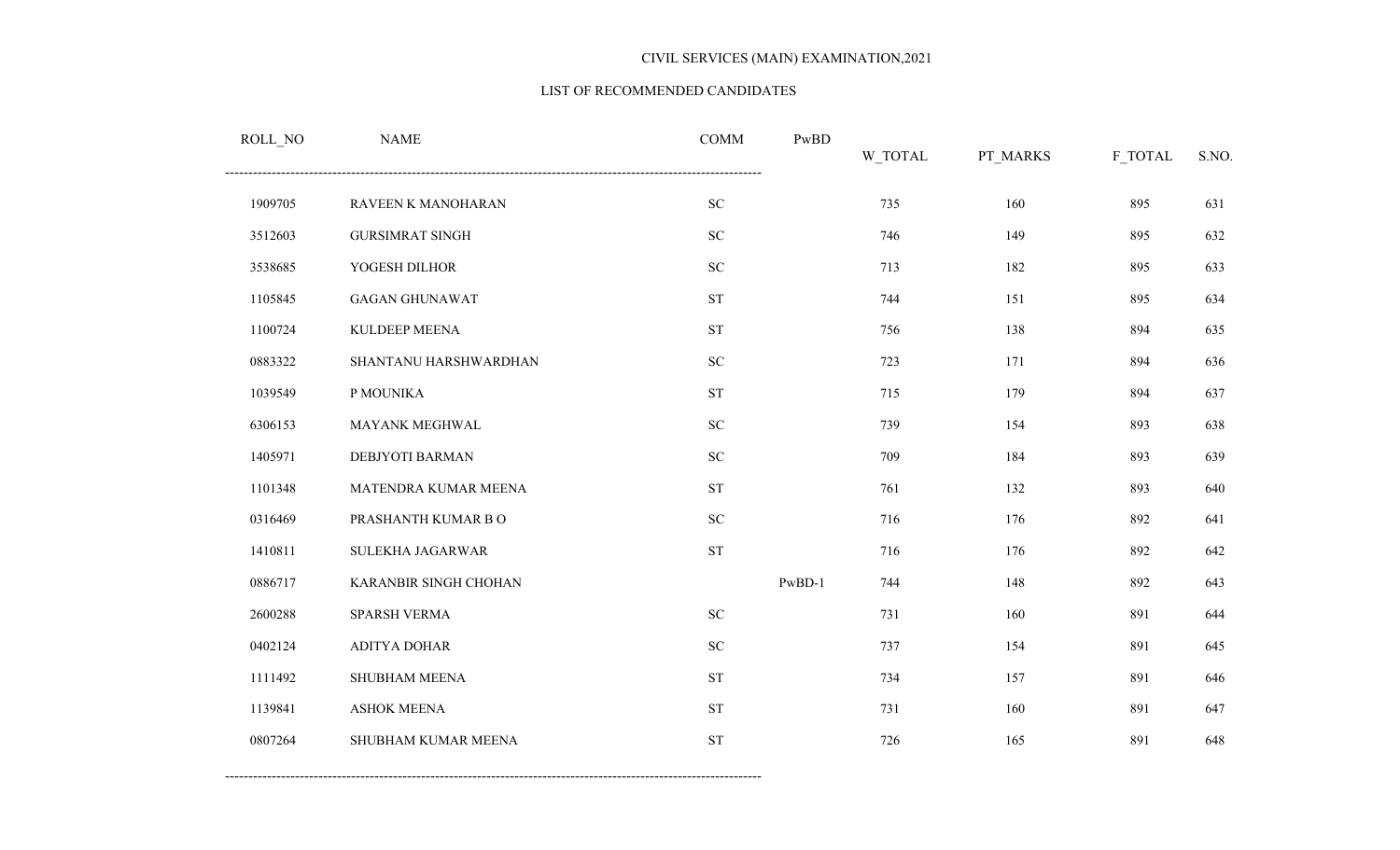#### LIST OF RECOMMENDED CANDIDATES

| $\textsc{ROLL}\_\textsc{NO}$ | <b>NAME</b>                 | <b>COMM</b>        | PwBD | W_TOTAL | PT_MARKS | F_TOTAL | S.NO. |
|------------------------------|-----------------------------|--------------------|------|---------|----------|---------|-------|
| 0302512                      | RAGHAVENDRA N               | <b>ST</b>          |      | 722     | 168      | 890     | 649   |
| 0804543                      | DHARAVATH SAI PRAKASH       | ${\cal S}{\cal T}$ |      | 728     | 162      | 890     | 650   |
| 3533394                      | SIDDHARTH ATTRI             | ${\rm SC}$         |      | 711     | 178      | 889     | 651   |
| 5903551                      | AYUSH JAYANT                | <b>SC</b>          |      | 718     | 171      | 889     | 652   |
| 0120075                      | <b>KARTIKEY KUMAR</b>       | ${\rm SC}$         |      | 710     | 179      | 889     | 653   |
| 0303382                      | VAIBHAV MEENA               | ${\cal S}{\cal T}$ |      | 727     | 162      | 889     | 654   |
| 0336662                      | <b>VENKATRAM</b>            | ${\cal S}{\cal T}$ |      | 727     | 162      | 889     | 655   |
| 0800521                      | YOGENDRA SINGH              | ${\rm SC}$         |      | 721     | 168      | 889     | 656   |
| 5407286                      | HARDIK MEENA                | ${\cal S}{\cal T}$ |      | 746     | 143      | 889     | 657   |
| 1036940                      | SAPAVATH AMITHA             | <b>ST</b>          |      | 701     | 187      | 888     | 658   |
| 1144222                      | TANVI BAMNAWAT              | <b>ST</b>          |      | 728     | 160      | 888     | 659   |
| 0824012                      | DEEP SHIKHA BIRLA           | ${\rm SC}$         |      | 750     | 138      | 888     | 660   |
| 1408215                      | <b>TUSHAR PARMAR</b>        | <b>ST</b>          |      | 716     | 171      | 887     | 661   |
| 0881856                      | ANOOP MEENA                 | <b>ST</b>          |      | 737     | 150      | 887     | 662   |
| 5900111                      | <b>AVDHESH</b>              | ${\rm SC}$         |      | 749     | 138      | 887     | 663   |
| 0861961                      | <b>UMESH MEENA</b>          | ${\cal S}{\cal T}$ |      | 725     | 162      | 887     | 664   |
| 6317739                      | AGJA PRANAVKUMAR GOVINDBHAI | ${\rm SC}$         |      | 713     | 173      | 886     | 665   |
| 1137339                      | ROSHAN MEENA                | <b>ST</b>          |      | 762     | 124      | 886     | 666   |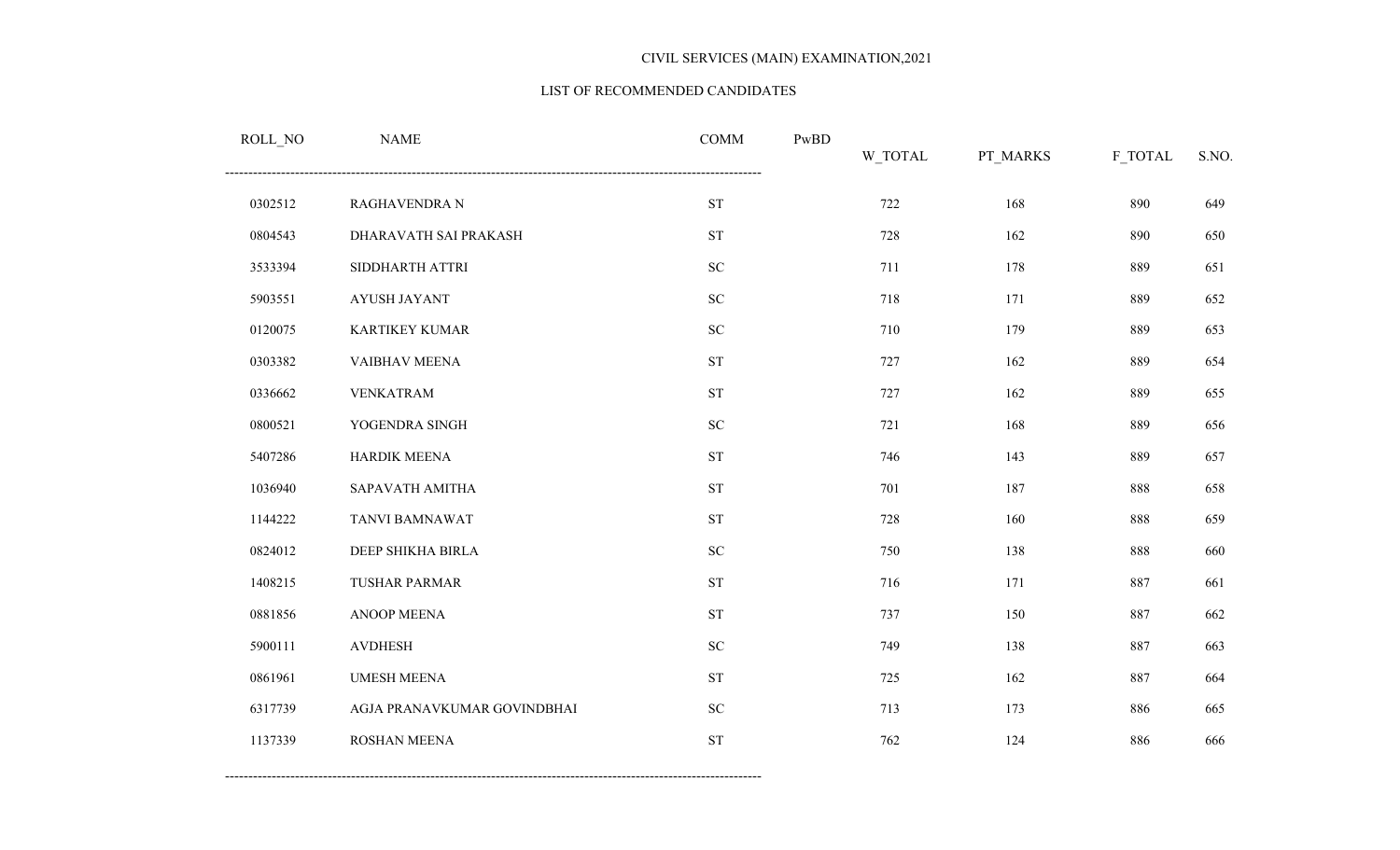#### LIST OF RECOMMENDED CANDIDATES

| ROLL_NO | <b>NAME</b>                 | <b>COMM</b> | PwBD   | W_TOTAL | PT_MARKS | F_TOTAL | S.NO. |
|---------|-----------------------------|-------------|--------|---------|----------|---------|-------|
| 4117418 | <b>ANKIT BARAIK</b>         | <b>ST</b>   |        | 748     | 138      | 886     | 667   |
| 0804085 | <b>PRERNA</b>               | <b>ST</b>   |        | 731     | 154      | 885     | 668   |
| 0335453 | <b>CHETANKUMAR B</b>        | <b>ST</b>   |        | 708     | 176      | 884     | 669   |
| 1135714 | ABHISHEK MEENA              | <b>ST</b>   |        | 719     | 165      | 884     | 670   |
| 0842511 | RAHUL KUMAR MEENA           | <b>ST</b>   |        | 711     | 173      | 884     | 671   |
| 4122687 | RAKESH RANJAN ORAON         | <b>ST</b>   |        | 712     | 171      | 883     | 672   |
| 1128151 | <b>BHOOR SINGH MEENA</b>    | <b>ST</b>   |        | 740     | 143      | 883     | 673   |
| 1911645 | <b>ROHIN RAJ R</b>          |             | PwBD-3 | 686     | 146      | 832     | 674   |
| 5409932 | TANUJ KUMAR                 |             | PwBD-3 | 658     | 130      | 788     | 675   |
| 1046953 | <b>BACHU SMARAN RAJ</b>     |             | PwBD-5 | 623     | 160      | 783     | 676   |
| 1030256 | KONDA Y R S SIDDESH         |             | PwBD-3 | 613     | 160      | 773     | 677   |
| 1222971 | AWATE AMOL SHANTARAM        |             | PwBD-5 | 561     | 201      | 762     | 678   |
| 6630017 | PUJA MANORAMA DILIP KHEDKAR | OBC         | PwBD-5 | 560     | 182      | 742     | 679   |
| 3527852 | DAVY GOYAL                  |             | PwBD-3 | 628     | 110      | 738     | 680   |
| 1145552 | <b>SOHAN LAL</b>            | OBC         | PwBD-5 | 572     | 132      | 704     | 681   |
| 0312516 | <b>SUCHINK V</b>            |             | PwBD-3 | 536     | 165      | 701     | 682   |
| 5914236 | RINKOO SINGH RAHEE          | ${\rm SC}$  | PwBD-5 | 591     | 110      | 701     | 683   |
| 1006480 | R SHANKARAN                 |             | PwBD-3 | 505     | 193      | 698     | 684   |